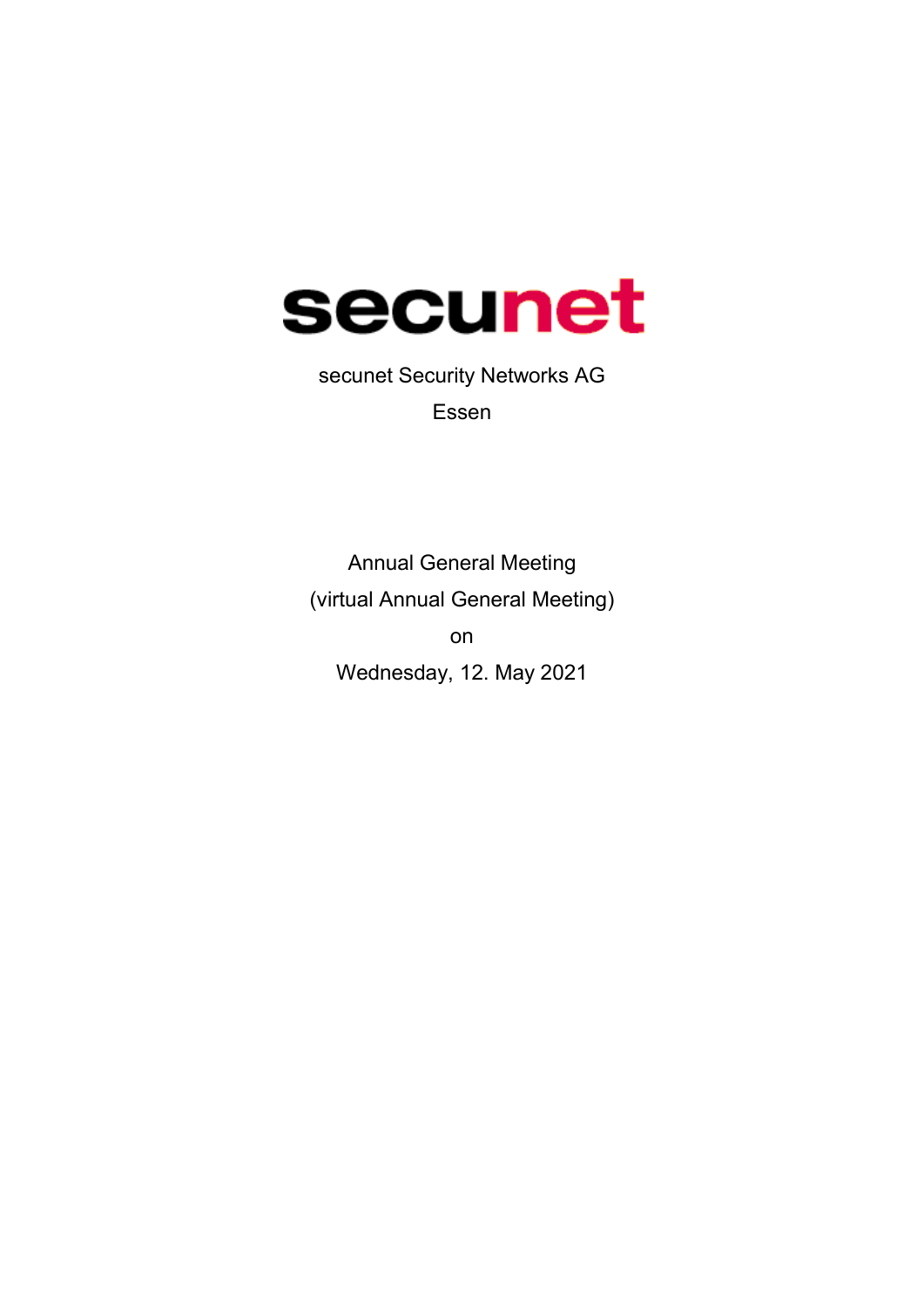#### INFORMATION ACCORDING PARA 125 AKTG, ART. 4 SECT. 1, TABLE 3 OF THE ANNEX TO COMMISSION IMPLEMENTING REGULATION (EU) 2018/1212

| Type of information                  | <b>Description</b>                                                                                                                                                                                    |  |  |  |  |
|--------------------------------------|-------------------------------------------------------------------------------------------------------------------------------------------------------------------------------------------------------|--|--|--|--|
| A. Specification of the message      |                                                                                                                                                                                                       |  |  |  |  |
| 1. Unique identifier of the event    | Annual General Meeting of secunet Security Networks AG on<br>12 May 2021                                                                                                                              |  |  |  |  |
|                                      | Format required by the Commission Implementing Regulation<br>(EU) 2018/1212: secunet_oHV_20210512                                                                                                     |  |  |  |  |
| 2. Type of message                   | Convocation of the Annual General Meeting                                                                                                                                                             |  |  |  |  |
|                                      | Format required by the Commission Implementing Regulation<br>(EU) 2018/1212: NEWM                                                                                                                     |  |  |  |  |
|                                      | B. Specification of the issuer                                                                                                                                                                        |  |  |  |  |
| 1. ISIN                              | DE0007276503                                                                                                                                                                                          |  |  |  |  |
| 2. Name of issuer                    | secunet Security Networks AG                                                                                                                                                                          |  |  |  |  |
| C. Specification of the meeting      |                                                                                                                                                                                                       |  |  |  |  |
| 1. Date of the General Meeting       | 12 May 2021                                                                                                                                                                                           |  |  |  |  |
|                                      | Format required by the Commission Implementing Regulation<br>(EU) 2018/1212: 20210512                                                                                                                 |  |  |  |  |
| 2. Time of the General Meeting (UTC) | 10:00 hours (CEST)                                                                                                                                                                                    |  |  |  |  |
|                                      | Format required by the Commission Implementing Regulation<br>(EU) 2018/1212: 8:00 hours (UTC)                                                                                                         |  |  |  |  |
| 3. Type of General Meeting           | Annual General Meeting as virtual General Meeting without<br>physical presence of the shareholders or their proxies                                                                                   |  |  |  |  |
|                                      | Format required by the Commission Implementing Regulation<br>(EU) 2018/1212: GMET                                                                                                                     |  |  |  |  |
| 4. Location of the General Meeting   | Location according to the German Stock Corporation Act<br>(AktG): Giesecke + Devrient GmbH, Prinzregentenstraße 159,<br>81677 Munich, Germany                                                         |  |  |  |  |
|                                      | URL to the password-protected AGM-portal to follow the audio<br>and video transmission of the General Meeting as well as to ex-<br>ercise shareholder's rights: www.secunet.com/hauptversa-<br>mmlung |  |  |  |  |
| 5. Record Date                       | Record date according to para. 125 sect. 4 AktG and para. 19<br>sect. 2 of the Articles of Association of secunet Security Net-<br>works AG: 21 April 2021 (0:00 hours (CEST)                         |  |  |  |  |
|                                      | Format required by the Commission Implementing Regulation<br>(EU) 2018/1212: 20210420                                                                                                                 |  |  |  |  |
| 6. Uniform Resource Locator (URL)    | www.secunet.com/hauptversammlung                                                                                                                                                                      |  |  |  |  |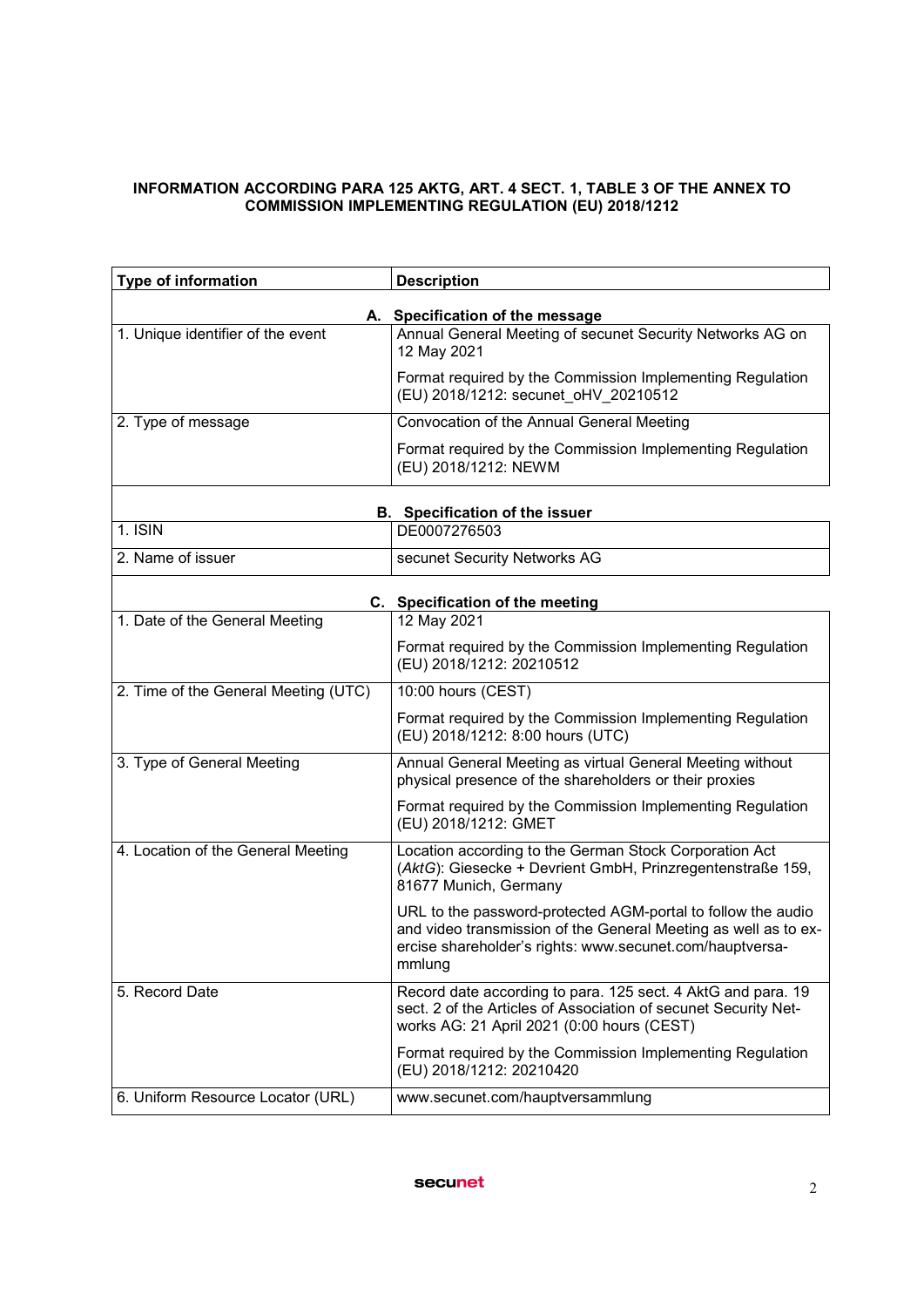

secunet Security Networks AG Essen, Germany

- Security identification number 727 650 - ISIN DE0007276503

The Act on Measures in Company, Cooperative, Association, Foundation and Residential Property Law to Combat the Effects of the COVID-19 Pandemic of 27 March 2020, as amended as of 28 February 2021 (*COVID-19 AuswBekG*), opens up the possibility of holding Annual General Meetings in 2021 without the physical presence of shareholders or their proxies (virtual Annual General Meeting). The Management Board of secunet Security Networks AG has resolved, with the consent of the Supervisory Board, to avail itself of the option of a virtual Annual General Meeting.

# The shareholders of secunet Security Networks AG are hereby invited to the Annual General Meeting (virtual Annual General Meeting)

on

### Wednesday, 12 May 2021 at 10:00 a.m.(CEST)

The Annual General Meeting will be held as a virtual Annual General Meeting without the physical presence of the shareholders or their proxies (with the exception of the proxies appointed by the Company) pursuant to Section 1 (2) COVID-19 AuswBekG at the business premises of Giesecke + Devrient GmbH, Prinzregentenstrasse 159, 81677 München, Germany. Pursuant to Section 1 (2), sentence 1, no. 1 COVID-19 AuswBekG, the entire meeting will be broadcast live in video and audio on the Company's website at www.secunet.com/hauptversammlung for duly registered shareholders. Holding the Annual General Meeting 2021 as a virtual Annual General Meeting in accordance with the COVID-19 AuswBekG leads to modifications in the procedures of the Annual General Meeting as well as in the rights of the shareholders (cf. more detailed information after the presentation of the agenda with the proposed resolutions).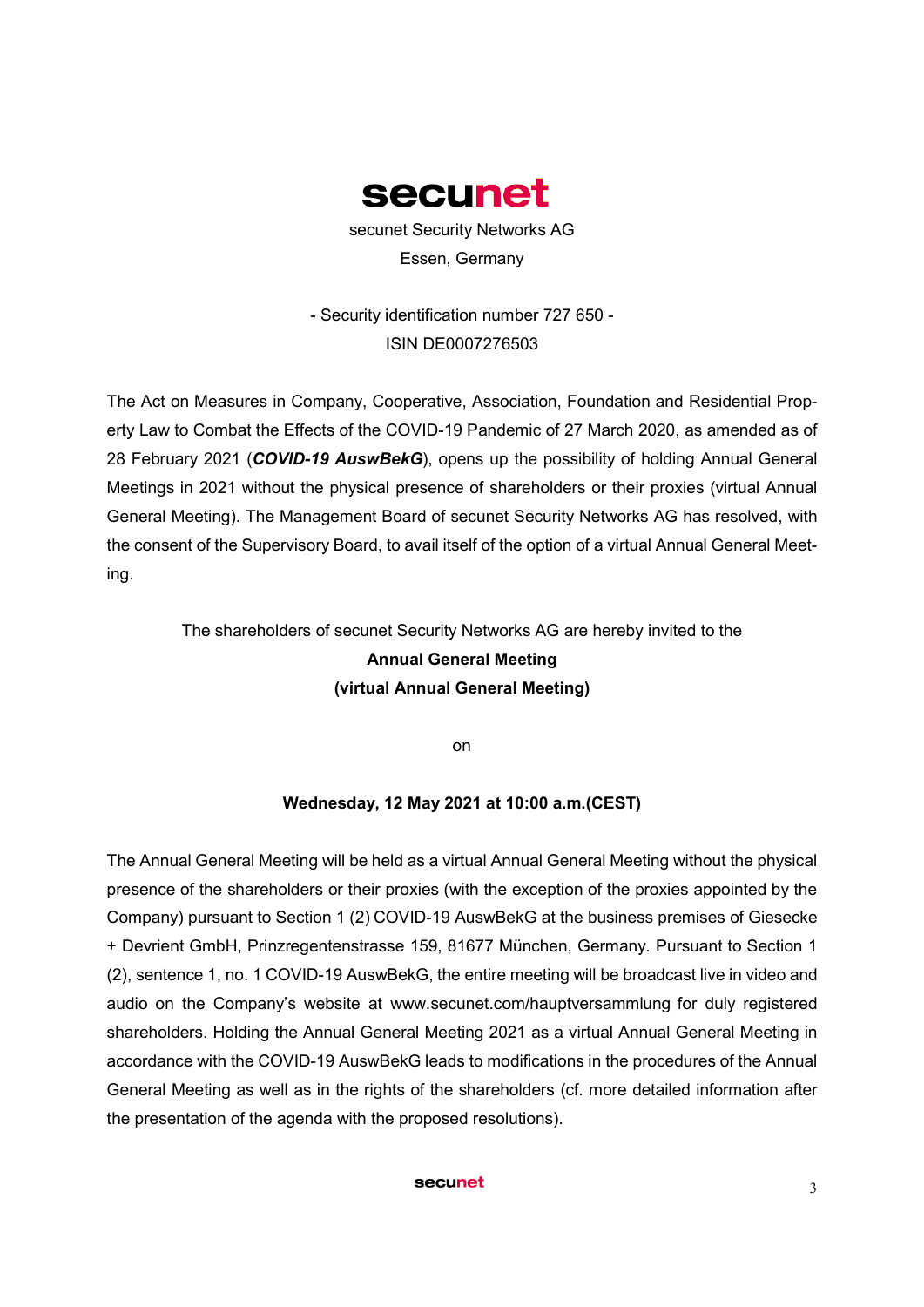## Agenda

1. Presentation of the adopted Annual Financial Statements of secunet Security Networks AG and the approved Consolidated Financial Statements as at 31 December 2020, the combined Management Report for secunet Security Networks AG and the Group as well as the explanatory report of the Management Board regarding disclosures pursuant to Sections 289a (1) and 315a (1) of the German Commercial Code and the report of the Supervisory Board for the 2020 financial year.

The Supervisory Board approved the Annual Financial Statements and the Consolidated Financial Statements prepared by the Management Board on 17 March 2021 and thus adopted the Annual Financial Statements. A resolution by the Annual General Meeting is therefore not required under agenda item 1. The aforementioned documents have been available on the Company's website at www.secunet.com/hauptversammlung since publication of the invitation to the 2021 Annual General Meeting.

# 2. Resolution on the appropriation of the balance sheet profit

The Management Board and the Supervisory Board propose distributing the balance sheet profit for the 2020 financial year amounting to 16,432,535.08 euros as follows:

| Disbursement of a dividend of 2.54 euros<br>per dividend-bearing share | 16,432,535.08 euros |
|------------------------------------------------------------------------|---------------------|
| Transfer to other<br>revenue reserves                                  | $0.00$ euros        |
| Carryforward                                                           | $0.00$ euros        |
| Balance sheet profit                                                   | 16,432,535.08 euros |

The Company holds 30,498 treasury shares at the time of publication of the notice convening the Annual General Meeting. Treasury shares held by the Company are not entitled to dividends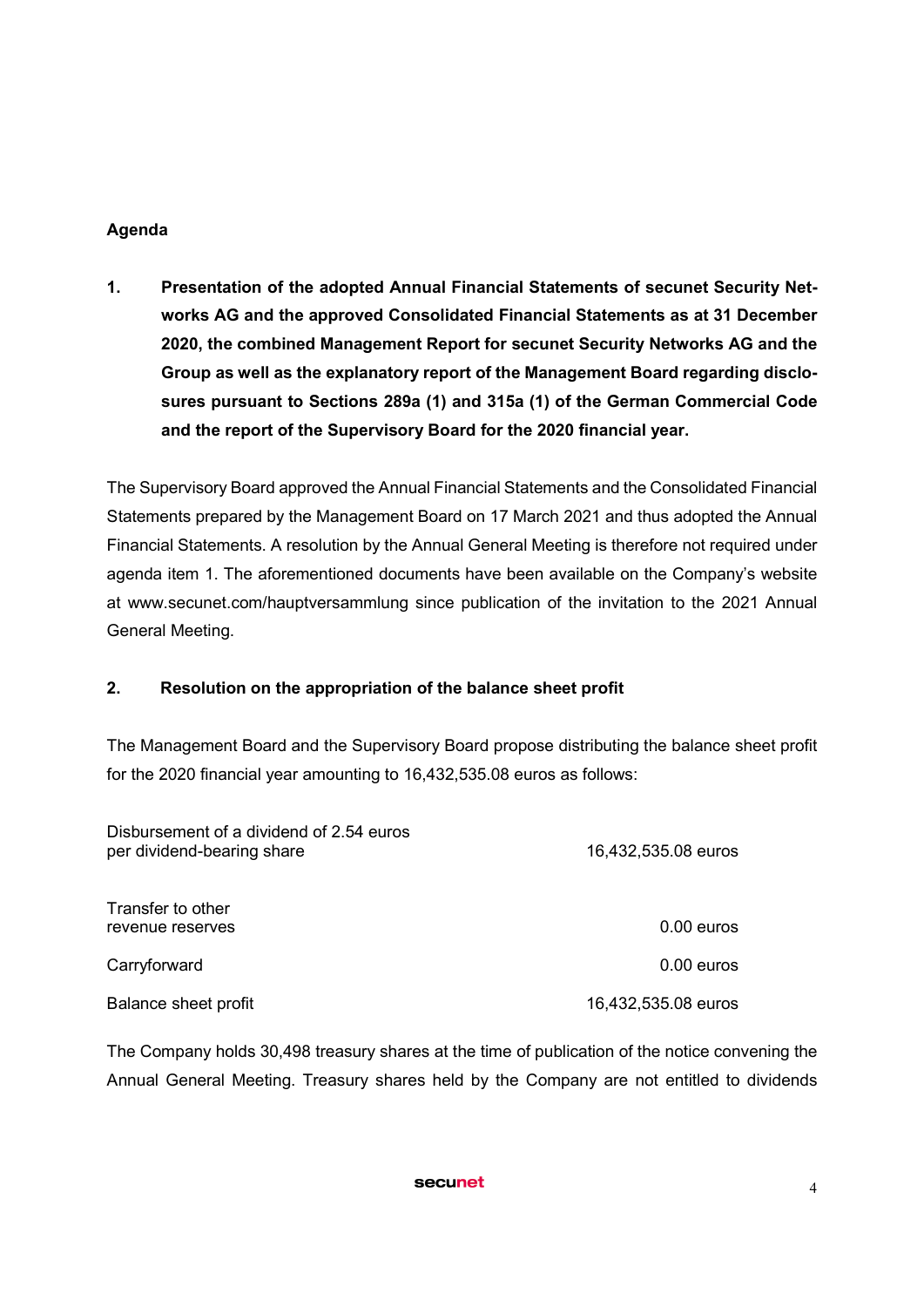pursuant to Section 71b of the Stock Corporation Act. The number of dividend-bearing shares corresponds to a total of 6,469,502.

The dividend is payable on the third business day following the resolution of the Annual General Meeting (Section 58 (4), sentence 2 of the Stock Corporation Act). No provision can be made for earlier payment (Section 58 (4), sentence 3 of the Stock Corporation Act).

# 3. Resolution on approving the discharge from responsibility of the members of the Management Board for the 2020 financial year

The Management Board and the Supervisory Board propose that the members of the Management Board in office in the 2020 financial year be discharged from responsibility for this period.

# 4. Resolution on approving the discharge from responsibility of the members of the Supervisory Board for the 2020 financial year

The Management Board and the Supervisory Board propose that the members of the Supervisory Board in office in the 2020 financial year be discharged from responsibility for this period.

# 5. Election of the auditors for the 2021 financial year and for the audit review of the Condensed Financial Statements and the Interim Management Report

The Supervisory Board proposes that the following resolution be adopted:

PricewaterhouseCoopers GmbH, registered office in Frankfurt am Main, Essen branch, shall be appointed as auditors for secunet Security Networks AG and Group auditors for secunet Group for the 2021 financial year and as auditors for an audit review of the Condensed Financial Statements and the Interim Management Report of secunet Security Networks AG and secunet Group as at 30 June 2021.

# 6. Addition of new paragraphs 4, 5 and 6 to Article 19 of the Articles of Association (Participation in and Proceedings of the Annual General Meeting)

In order to allow shareholders to exercise their shareholder rights electronically also in the future and independently of the time-limited provisions of the COVID-19 AuswBekG, and in order to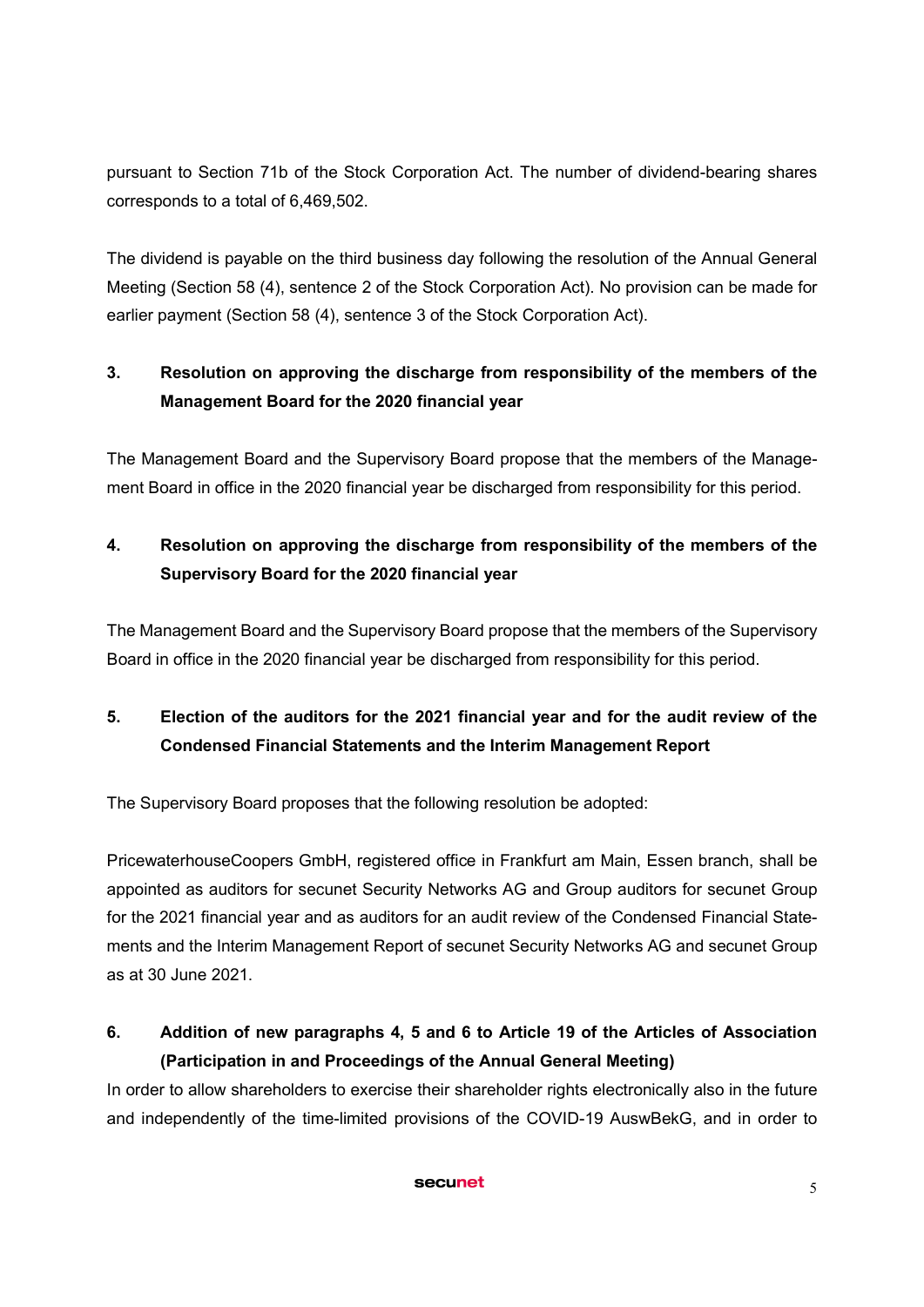accommodate the increased acceptance of virtual Annual General Meetings, the Articles of Association shall be supplemented by corresponding authorisations of the Management Board pursuant to Section 118 (1), sentence 2 and (2) of the Stock Corporation Act. These authorisations do not allow the Management Board to hold a purely virtual Annual General Meeting (as permitted by the COVID-19 AuswBekG), but are always intended to allow only a decision on additional forms of participation and voting for the benefit of shareholders.

The Management Board and the Supervisory Board therefore propose that the following resolution be adopted:

Article 19 of the Articles of Association (Participation in and Proceedings of the Annual General Meeting) shall be supplemented by the following new paragraphs 4, 5 and 6:

"(*4) The Management Board is authorised to permit the full or partial video and audio transmission of the Annual General Meeting. The relevant details shall be determined by the Management Board.* 

*(5) The Management Board is authorised to provide that shareholders may cast their votes in writing or by way of electronic communication without attending the meeting (absentee voting). It may determine the details of the scope and procedure of absentee voting and shall make these known on convening the Annual General Meeting.*

(6) *The Management Board is authorised to provide that shareholders may also participate in the Annual General Meeting without being present at its venue and without a proxy and may exercise all or any of their rights in whole or in part by way of electronic communication (online participation)*. *The Management Board is also authorised to stipulate provisions regarding the scope and procedure of participation and the exercise of rights in accordance with sentence 1 above and shall make these known when convening the Annual General Meeting.*"

# 7. Approval of the remuneration system for members of the Management Board

The Act Implementing the Second Shareholder Rights Directive *(ARUG II*) of 12 December 2019 introduced a new Section 120a into the German Stock Corporation Act. Section 120a (1) of the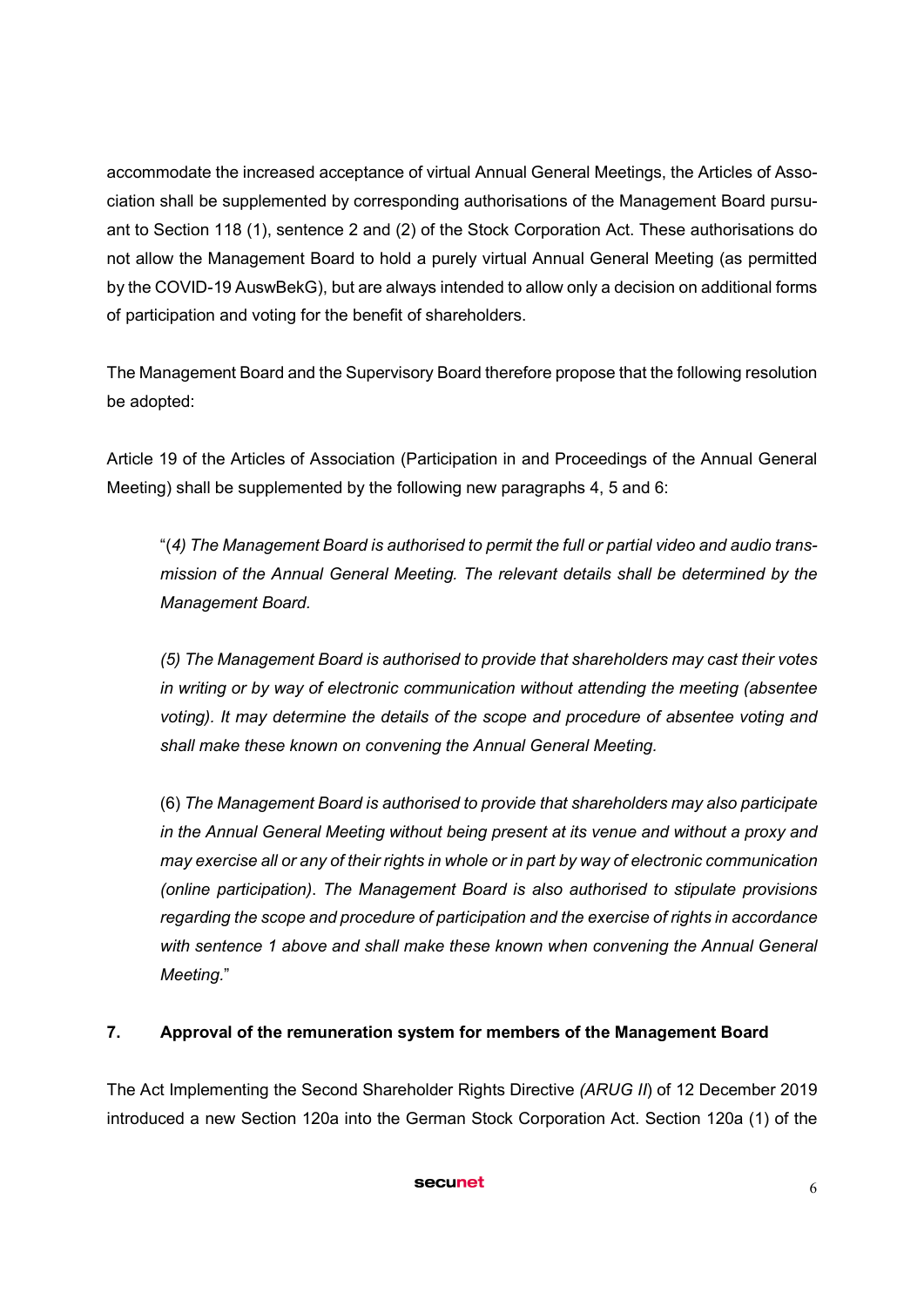Stock Corporation Act stipulates that the Annual General Meeting of listed companies shall resolve on approval of the remuneration system for members of the Management Board submitted by the Supervisory Board whenever there is a significant change, but at least every four years. With effect from 1 January 2021, the Supervisory Board of secunet Security Networks AG has resolved a fundamentally revised remuneration system for the members of the Management Board, which is to be submitted to this Annual General Meeting for resolution in accordance with the provisions of Section 120a of the Stock Corporation Act.

The Supervisory Board proposes that the remuneration system for members of the Management Board of secunet Security Networks AG described below and adopted by the Supervisory Board with effect from 1 January 2021 be approved:

# A. General principles of remuneration

The system for the remuneration of Management Board members makes a significant contribution to implementation of the corporate strategy of secunet Security Networks AG (hereinafter also *secunet AG*). The structure of the individual remuneration components is to be linked to the achievement of key Company targets. In this respect, Management Board remuneration is based in particular on long-term and sustainable growth, increased profitability, competitiveness and sustainability targets. Besides key financial indicators, it also takes non-financial performance indicators into account, which are equally essential to the long-term and sustainable success of the Company. These incentives align the interests of the Management Board with those of shareholders, employees, customers and other stakeholders for the benefit of the Company's successful development. The remuneration system also ensures that the members of the Management Board are remunerated appropriately according to their performance and respective area of responsibility.

When structuring the remuneration of the Management Board, the Supervisory Board takes into account the following principles in particular:

- Promotion of the corporate strategy
- Long-term and sustainable development
- Appropriateness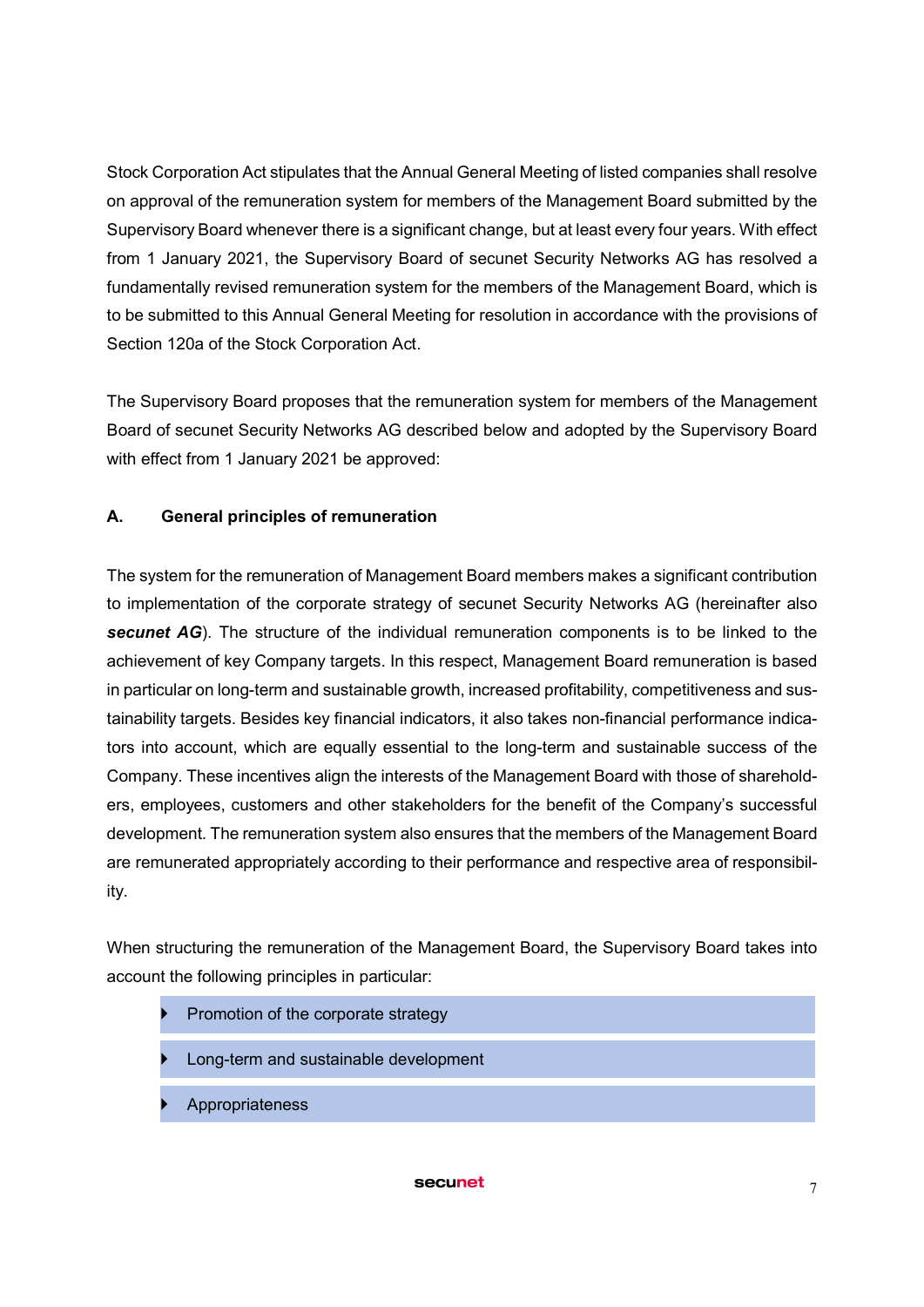- Pay for performance
- Alignment with shareholder interests
- Market conformity
- Consistency of the remuneration system

#### B. Procedures for establishing, implementing and reviewing the remuneration system

The remuneration system for the Management Board is determined by the Supervisory Board pursuant to the provisions of Sections 87 (1) and 107 (3), sentence 7 of the Stock Corporation Act. The Supervisory Board may, if necessary, make use of external consultants for the purpose of developing the system. When appointing remuneration consultants, particular attention is paid to their independence.

In structuring the remuneration system, due consideration is given to the appropriateness of Management Board remuneration (see B.2 below). When determining the variable remuneration parameters, the Supervisory Board also ensures consistency with the remuneration system in relation to the employees of secunet AG by fundamentally applying at least partially identical performance criteria for the variable remuneration of employees as for the Management Board.

The requirements of the German Stock Corporation Act and the German Corporate Governance Code in the version adopted on 16 December 2019 (*GCGC 2020*) for handling conflicts of interest in the Supervisory Board are also observed in the establishment, implementation and review of the remuneration system. Members of the Supervisory Board are required to disclose any potentially conflicting interests. In such cases, the members concerned shall not be involved in the items subject to conflict.

The present system for remuneration of the members of the Management Board of secunet AG has been in force since 1 January 2021. Remuneration entitlements, including those from previously relevant provisions on variable remuneration, for periods prior to 1 January 2021 are based on the respective underlying contracts of the Management Board members.

### B.1. Review and confirmation of the remuneration system

The remuneration system adopted by the Supervisory Board will be submitted to the Annual General Meeting for approval.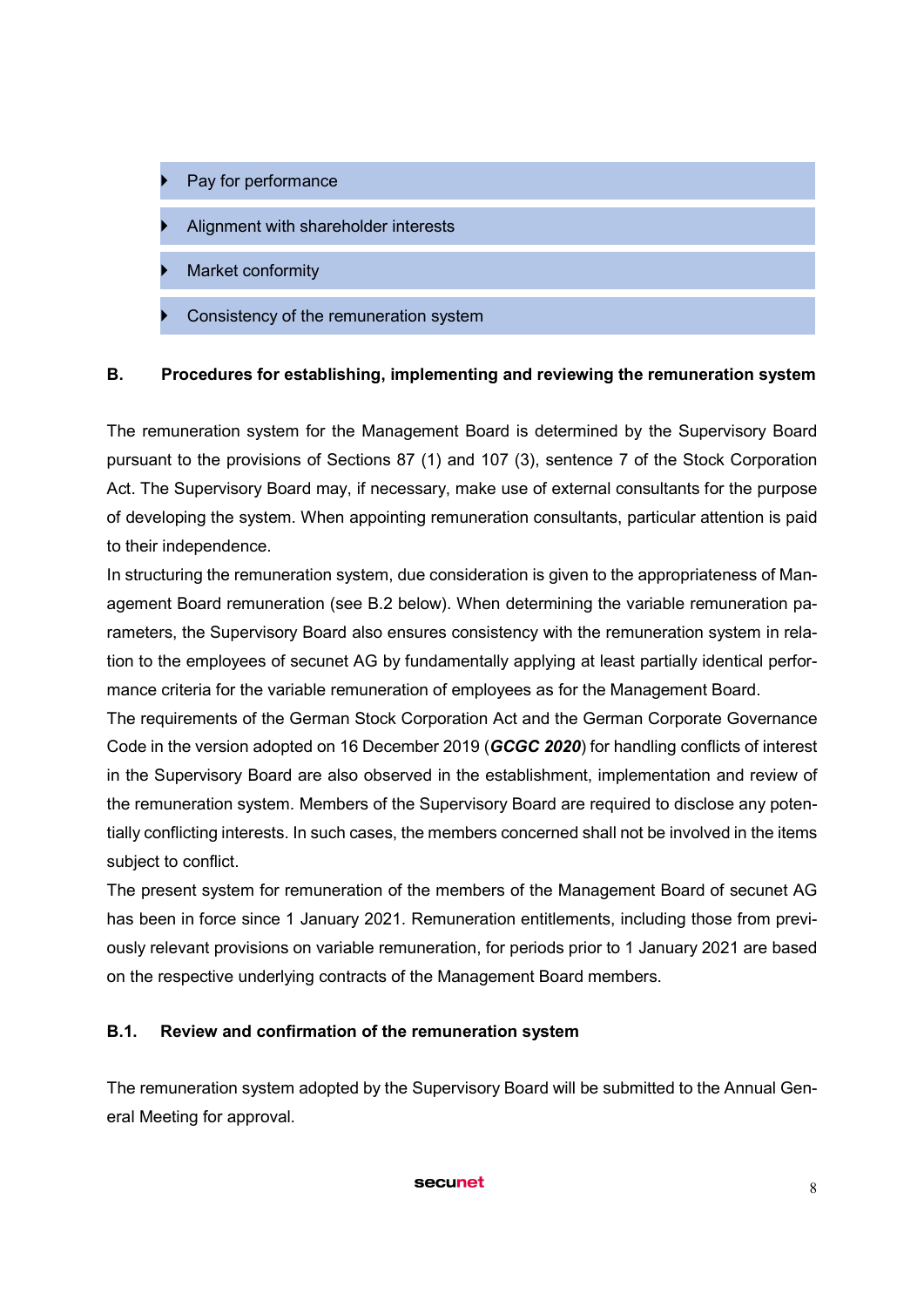The Supervisory Board regularly reviews the remuneration system. In the event of significant changes, but at least every four years, the remuneration system shall again be submitted to the Annual General Meeting for approval (if applicable, in its amended version). If the Annual General Meeting does not approve the remuneration system submitted, a (reviewed, not necessarily modified) remuneration system will be presented at the following Annual General Meeting at the latest.

## B.2. Determination of the appropriate target remuneration by the Supervisory Board

In keeping with the remuneration system, the Supervisory Board determines the amount of the target total remuneration for the individual members of the Management Board as well as the assessment basis or performance criteria for the variable remuneration components. In this context, care is taken to ensure that the target total remuneration is commensurate with the duties and performance of the Management Board member as well as the situation of the Company, is geared towards the long-term and sustainable development of the Company and does not exceed the customary remuneration without special reasons. When assessing the customary level of remuneration of the respective Management Board member, both the comparable external corporate environment (horizontal comparison) and the internal Company remuneration (vertical comparison) are taken into account:

### *Horizontal comparison*

In horizontal terms, reference is made to an appropriate comparison group (so-called peer group) when determining the remuneration level. Generally, the peer group is selected using the criteria of sales, market capitalisation, balance sheet total, company location, number of employees and sector comparability. Against the background of the Company's specialisation in IT security solutions, the Supervisory Board normally takes into account a representative number of comparable IT companies headquartered in Germany as the peer group.

### *Vertical comparison*

In the vertical comparison, the appropriateness of the remuneration is reviewed with due regard to the remuneration of the group of senior executives (in the sense of the first level below the Management Board without the central divisions (Secunet Services and staff departments)) and the relevant total workforce, also taking into account the development of remuneration over time.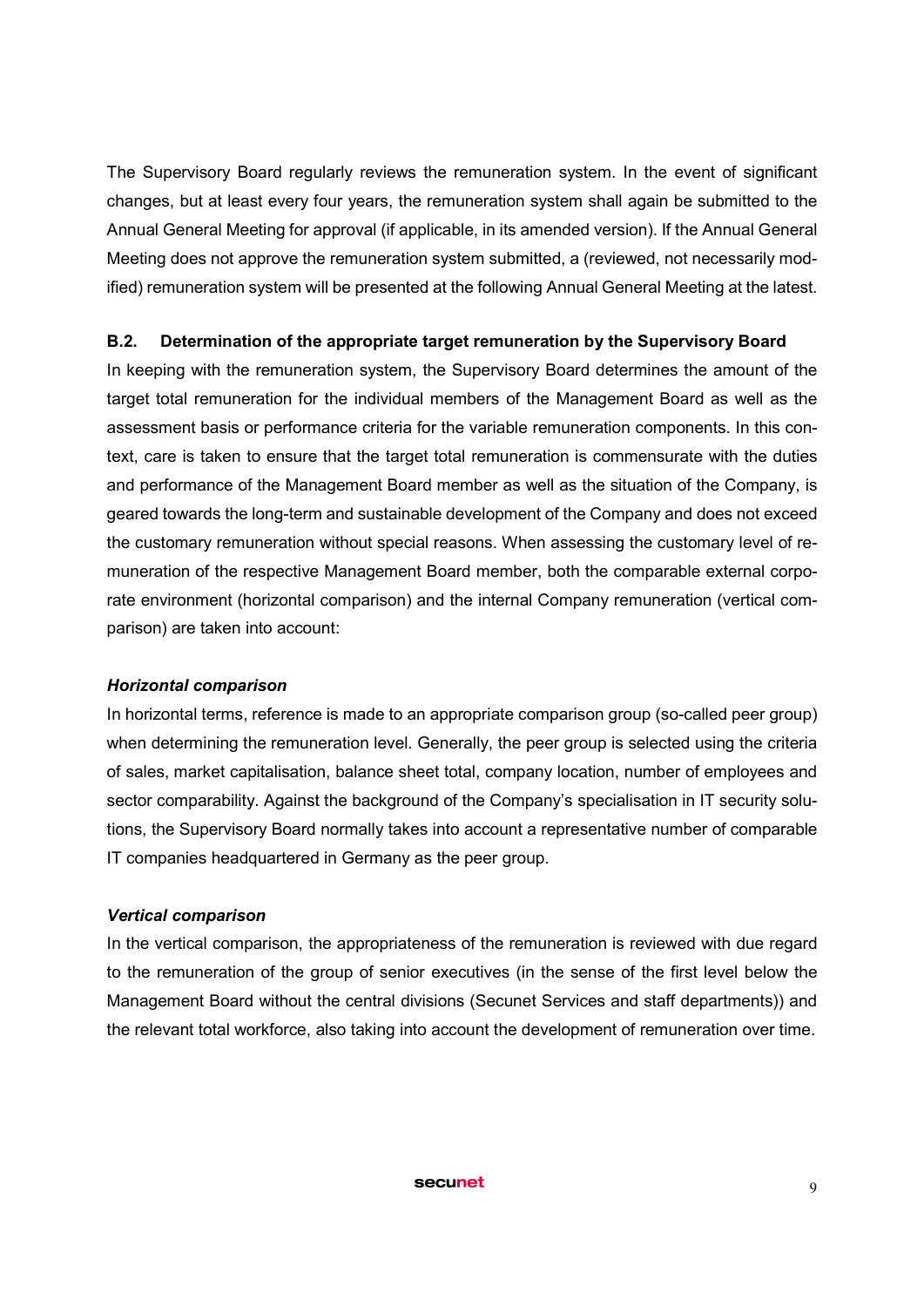### B.3. Overview of the remuneration system

The remuneration of the members of the Management Board comprises performance-based and non-performance-based components. An overview of the remuneration system is outlined below:

|                                  | Remuneration<br>component              | <b>Purpose</b>                                                                                                        | <b>Contractual design</b>                                             |                                                                                                                                                                                                                                                                                                                                                                                                                                                                                                                                                                                                                                                                                                                                                                                                                                                                                                                                                                                                                                                                                                                                                                                                               |  |
|----------------------------------|----------------------------------------|-----------------------------------------------------------------------------------------------------------------------|-----------------------------------------------------------------------|---------------------------------------------------------------------------------------------------------------------------------------------------------------------------------------------------------------------------------------------------------------------------------------------------------------------------------------------------------------------------------------------------------------------------------------------------------------------------------------------------------------------------------------------------------------------------------------------------------------------------------------------------------------------------------------------------------------------------------------------------------------------------------------------------------------------------------------------------------------------------------------------------------------------------------------------------------------------------------------------------------------------------------------------------------------------------------------------------------------------------------------------------------------------------------------------------------------|--|
|                                  | <b>Basic remunera-</b><br>tion         | Assurance of an appro-<br>priate income<br>Consideration of portfo-<br>lio/duties of the Manage-<br>ment Board member | Þ<br>monthly instalments                                              | Fixed contractually agreed remuneration paid in twelve equal                                                                                                                                                                                                                                                                                                                                                                                                                                                                                                                                                                                                                                                                                                                                                                                                                                                                                                                                                                                                                                                                                                                                                  |  |
|                                  | <b>Fringe benefits</b>                 | Assumption of costs /<br>compensation for disad-<br>vantages                                                          |                                                                       | Benefits in kind and other benefits; essentially the granting of pri-<br>vate use of company cars and insurance allowances (accident in-<br>surance, allowances for health, long-term care and pension insur-<br>ance), conclusion of a D&O insurance policy as well as continued<br>payment of remuneration in the event of illness, and death grants                                                                                                                                                                                                                                                                                                                                                                                                                                                                                                                                                                                                                                                                                                                                                                                                                                                        |  |
| Non-performance-based components | <b>Pension commit-</b><br>ment         | Establishment of private<br>pension assets                                                                            | Þ<br>$\Omega$<br>eter being individually capped<br>$\circ$<br>$\circ$ | Different pension commitments depending on the date of joining the<br>Management Board: lifelong pension with surviving dependants'<br>benefits or payment of a monthly pension contribution.<br>For one Management Board member who was already appointed<br>to the Company's Management Board in 1999, a defined benefit<br>pension commitment applies in accordance with the pension<br>scheme of Rheinischer Westfälischer TÜV in its currently valid ver-<br>sion, with the pensionable remuneration as the assessment param-<br>For the Management Board member appointed in 2017, a defined<br>contribution, module-based pension commitment in the form of a<br>direct commitment with a fixed annual pension module applies<br>For the other members of the Management Board who joined after<br>this date and for any new Management Board members joining in<br>the future who are to be remunerated in accordance with this remu-<br>neration system, a defined contribution plan applies, which is gen-<br>erally implemented externally and provides for an annual pension<br>contribution in the amount of a specific percentage of the contrac-<br>tually regulated pensionable annual income |  |
|                                  | Short-term (one-<br>year) variable re- | Achievement of Company<br>targets for the current fi-                                                                 | Type                                                                  | ь<br>Bonus (paid in cash)                                                                                                                                                                                                                                                                                                                                                                                                                                                                                                                                                                                                                                                                                                                                                                                                                                                                                                                                                                                                                                                                                                                                                                                     |  |
|                                  | muneration                             | nancial year                                                                                                          | Assessment period                                                     | Þ<br><b>Financial year</b>                                                                                                                                                                                                                                                                                                                                                                                                                                                                                                                                                                                                                                                                                                                                                                                                                                                                                                                                                                                                                                                                                                                                                                                    |  |
| Performance-based                |                                        |                                                                                                                       | Bonus cap                                                             | 200% of target achievement<br>200% payment of target value                                                                                                                                                                                                                                                                                                                                                                                                                                                                                                                                                                                                                                                                                                                                                                                                                                                                                                                                                                                                                                                                                                                                                    |  |

# Overview of the remuneration system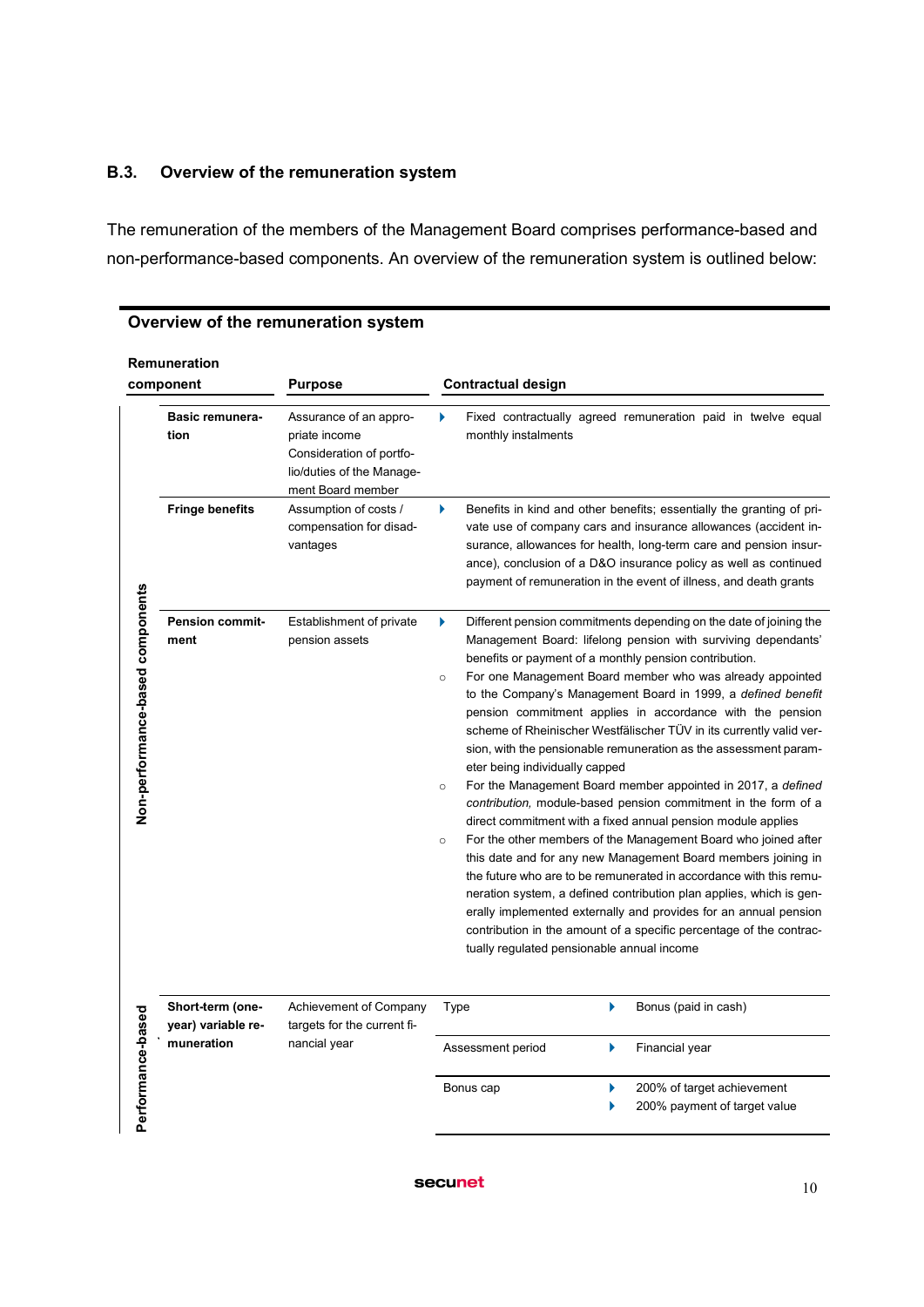|                                                       | Focus on the operational<br>success of the Company<br>and steady cash flow             | Performance criteria                                                    | Þ | Financial Company targets related<br>to the financial year (e.g. earnings<br>target (EBIT) and growth target<br>(sales)), where the targets and<br>their weighting can be redefined for<br>each financial year                                                                                               |
|-------------------------------------------------------|----------------------------------------------------------------------------------------|-------------------------------------------------------------------------|---|--------------------------------------------------------------------------------------------------------------------------------------------------------------------------------------------------------------------------------------------------------------------------------------------------------------|
|                                                       |                                                                                        | Option of adjustment in the<br>event of extraordinary devel-<br>opments | Þ | Adjustment by decreasing or in-<br>creasing the calculated bonus by<br>up to 20% possible in the event of<br>extraordinary developments, but<br>limited by the bonus cap; if the cal-<br>culated payout amount is zero, an<br>increase to up to 10% of the target<br>bonus amount can be made                |
|                                                       |                                                                                        | Payout                                                                  | ▶ | In the following financial year, one<br>month after adoption of the annual<br>financial statements for the respec-<br>tive previous financial year                                                                                                                                                           |
| Long term (multi-<br>year) variable re-<br>muneration | Incentive to sustainably<br>increase the Company's<br>success                          | Plan type                                                               | ▶ | Virtual (forward-looking) Perfor-<br>mance Share Plan (cash payout)                                                                                                                                                                                                                                          |
|                                                       | Special consideration of                                                               | Assessment period                                                       | Þ | Four years                                                                                                                                                                                                                                                                                                   |
|                                                       | shareholder interests<br>Alignment with the capital                                    | Limitation / Cap                                                        | Þ | 150% of target achievement<br>200% payment of target amount                                                                                                                                                                                                                                                  |
|                                                       | market performance of<br>secunet AG, e.g. in com-<br>parison with a benchmark<br>index | Performance criteria                                                    | ▶ | Capital market target, e.g. relative<br>total shareholder return (TSR)<br>compared to benchmark index<br>Strategic targets<br>Environmental, social, governance<br>(ESG) targets / sustainability tar-<br>gets                                                                                               |
|                                                       |                                                                                        | Option of adjustment in the<br>event of extraordinary devel-<br>opments | ▶ | Adjustment by decreasing or in-<br>creasing the calculated PSP pay-<br>out amount by up to 20% possible<br>in the event of extraordinary devel-<br>opments, but limited by the cap; if<br>the calculated PSP payout amount<br>is zero, an increase to up to 10% of<br>the target bonus amount can be<br>made |
|                                                       |                                                                                        | Payout                                                                  | Þ | Payment in cash with the next pos-<br>sible salary statement after adop-<br>tion of the Company's consolidated<br>financial statements following the                                                                                                                                                         |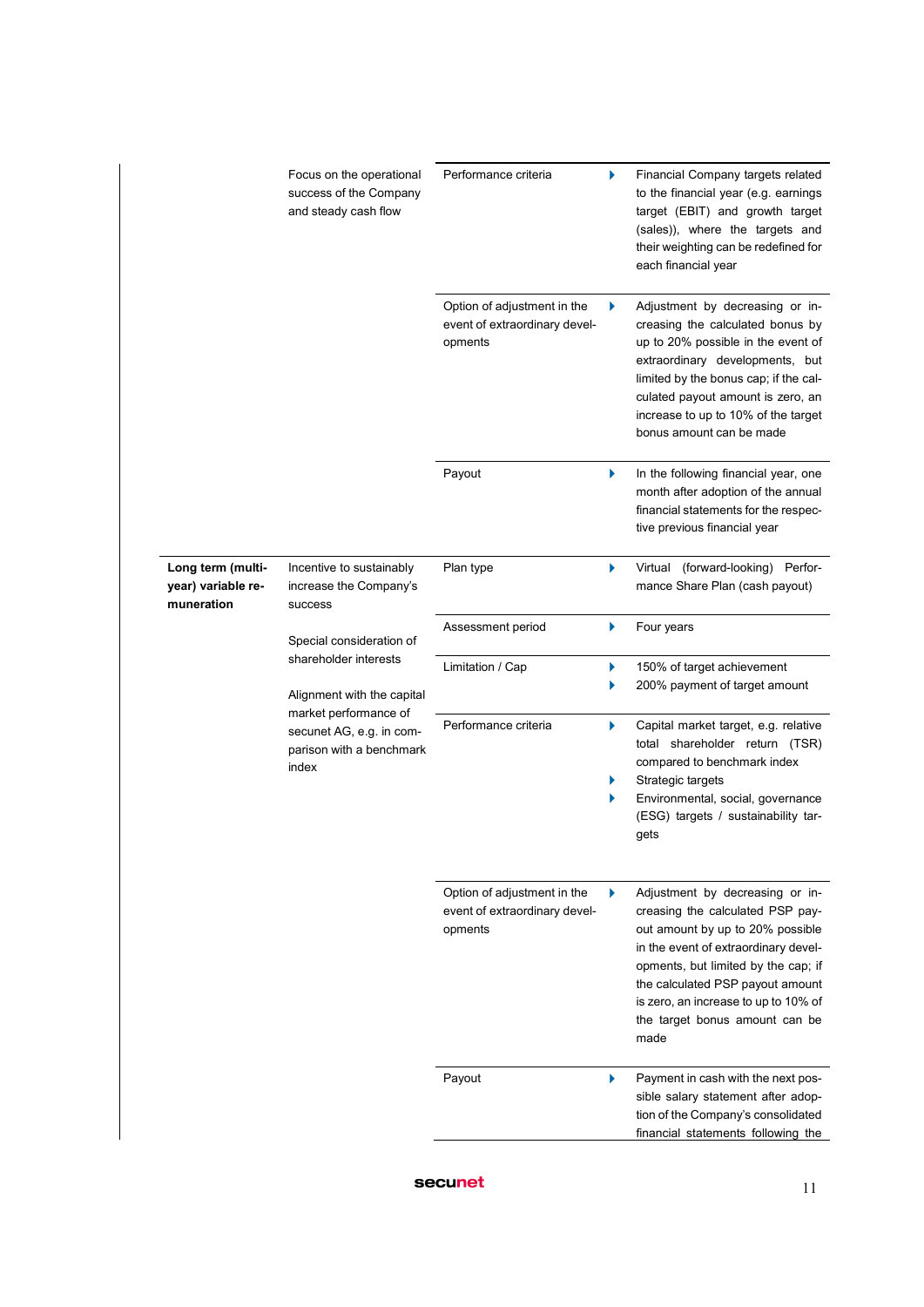|                                    |                                   |                                                                                                               |   | end of the respective performance<br>period, but not later than 31 De-<br>cember of the financial year follow-<br>ing the end of the performance pe-<br>riod                                                                                                                                                                      |
|------------------------------------|-----------------------------------|---------------------------------------------------------------------------------------------------------------|---|-----------------------------------------------------------------------------------------------------------------------------------------------------------------------------------------------------------------------------------------------------------------------------------------------------------------------------------|
| arrangements<br>Other remuneration | Maximum remu-<br>neration         | Inappropriate levels of<br>disbursement are<br>avoided                                                        |   | The highest possible maximum remuneration under this remuner-<br>ation system is set at 1,000,000 euros gross per year for the<br>Chairman of the Management Board and at 900,000 euros gross<br>per year for each of the other members of the Management<br>Board; a lower maximum remuneration may be agreed contractu-<br>ally |
|                                    | <b>Malus and claw-</b><br>back    | Compliance<br>Rectification of incorrect<br>bases                                                             | ▶ | Partial or complete reduction (malus) or recovery (clawback) of<br>the variable remuneration if the variable remuneration is deter-<br>mined on the basis of incorrect data or in case of intentional or<br>grossly negligent breach of duty                                                                                      |
|                                    | <b>Termination of</b><br>contract | Limitation of inappropri-<br>ately high severance pay-<br>ments in case of (early)<br>termination of contract |   | Linking clause with severance pay entitlement (limited to max. two<br>years' salary or remuneration for the remaining term)<br>So-called good leaver / bad leaver arrangements in relation to out-<br>standing tranches under the Performance Share Plan                                                                          |

# C. Structure of the remuneration elements in detail

The remuneration system comprises all non-performance-based (fixed) and performance-based (variable) remuneration components, the sum of which constitutes the total remuneration of the respective Management Board members and is presented below in its individual components. The non-performance-based fixed remuneration consists of basic remuneration as well as benefits in kind and other benefits (so-called fringe benefits) as well as pension benefits.

The performance-based remuneration of the Management Board members comprises a shortterm and a long-term variable component. The short-term variable remuneration is paid in the form of a bonus. The long-term variable remuneration is based on a (virtual) Performance Share Plan. In this remuneration structure, the target level of long-term variable remuneration exceeds the target level of short-term variable remuneration.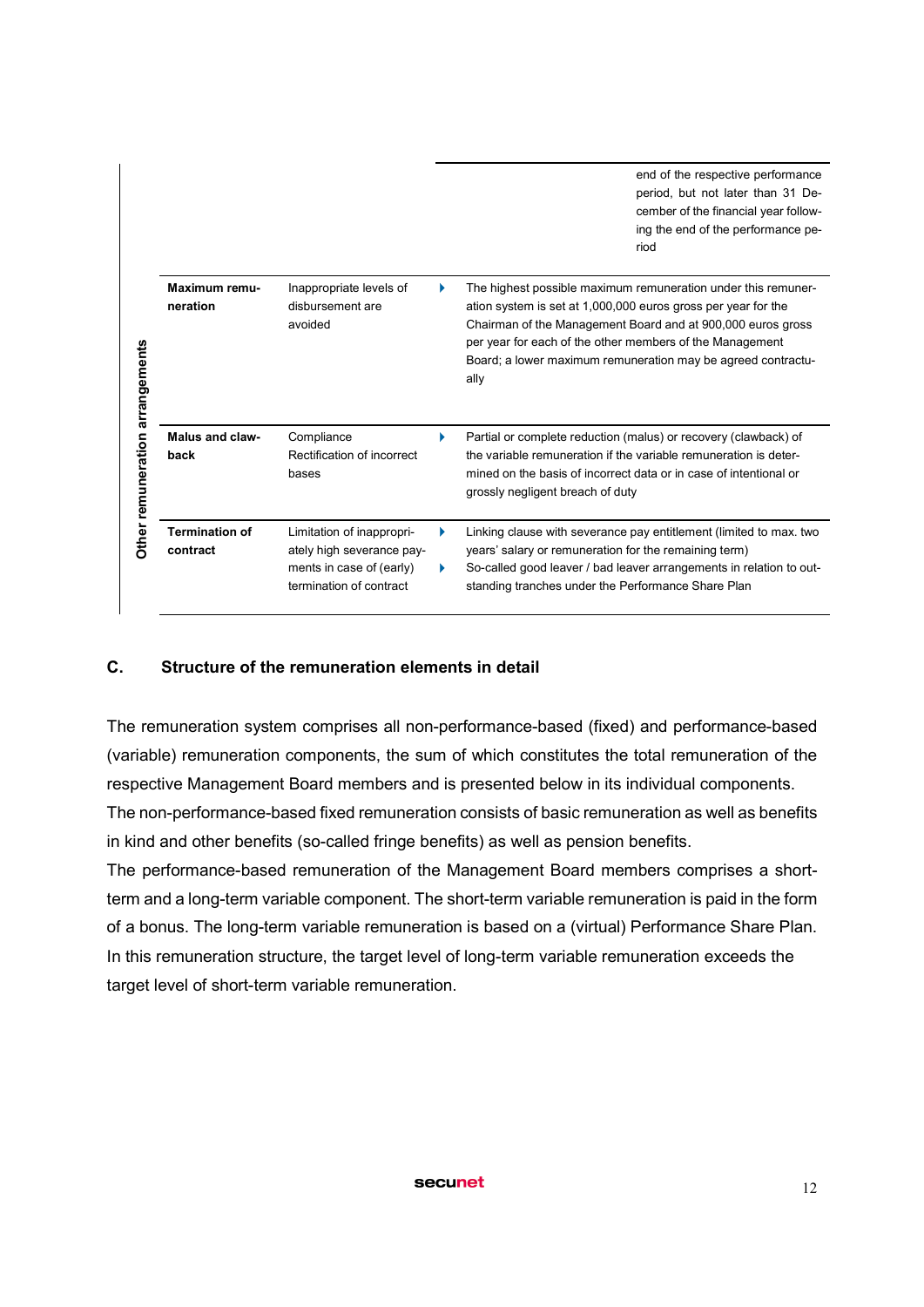

Depending on the Management Board member, the basic remuneration is between approximately 50% and 55% of the target direct remuneration (i.e. excluding fringe benefits and company pension benefits). The short-term variable remuneration (bonus) represents approximately 21% to 25% of the target direct remuneration (i.e. excluding fringe benefits and company pension benefits), while the long-term variable remuneration (Performance Share Plan) contributes between approximately 23% and 26% to the target direct remuneration (i.e. excluding fringe benefits and company pension benefits), thereby ensuring that long-term variable remuneration exceeds shortterm variable remuneration in the target amounts (i.e. for 100% target achievement).

The share of the fixed remuneration components in the total target remuneration for one year (i.e. including fringe benefits and company pension benefits) thus lies between approximately 55% and 62%, with the performance-based variable remuneration components being set at the value for 100% target achievement, while the variable remuneration components account for between approximately 38% and 45% of the total target remuneration. Minor shifts of a few percentage points may occur due to fluctuating valuation of the fringe benefits (which, for the purposes of the percentage shares of the target total remuneration stated here, were set at a lump sum amount based on past experience with a small supplement) and pension costs.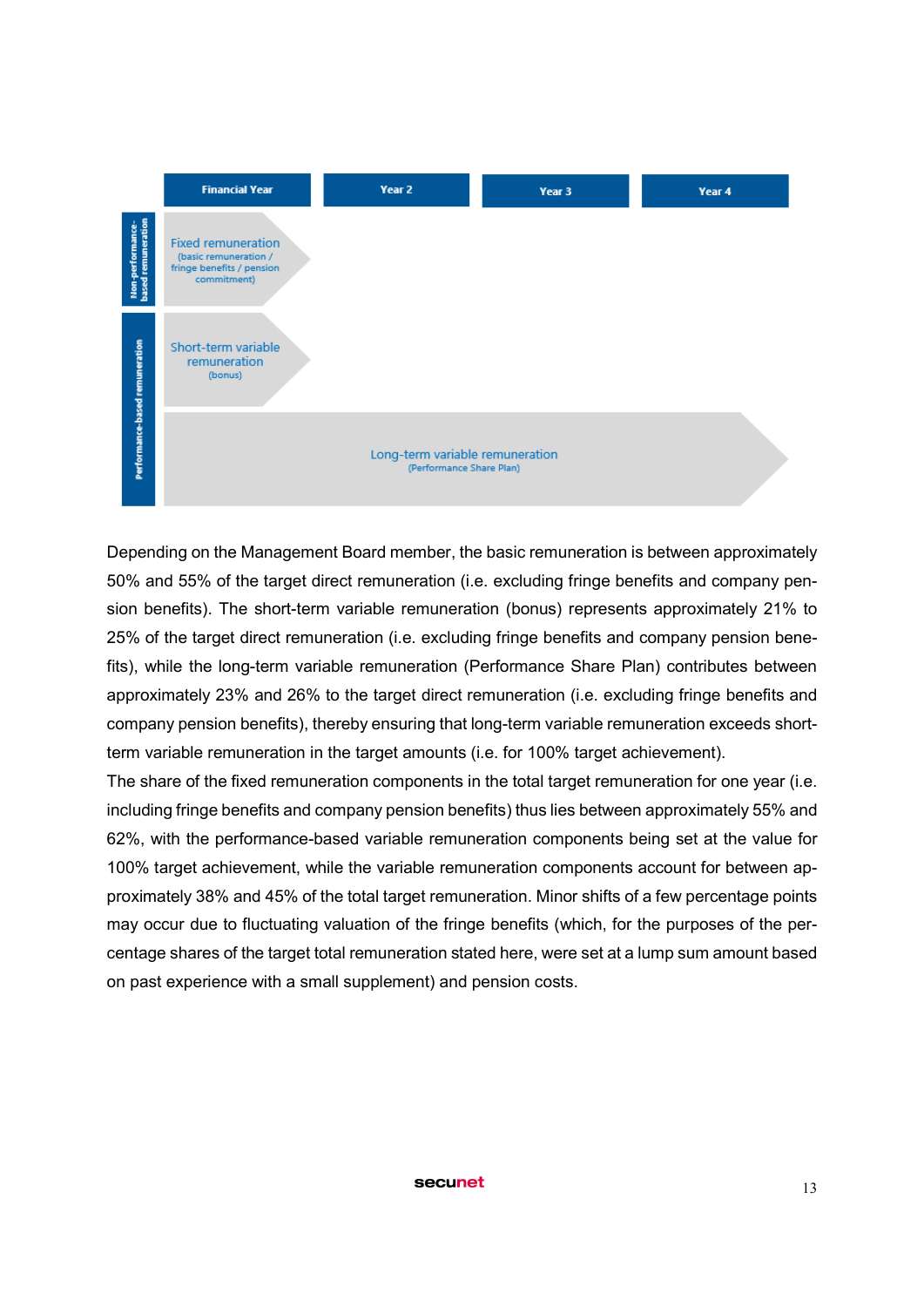## C.1. Non-performance-based (regular) remuneration

### C.1.1. Basic remuneration

The basic remuneration is a fixed cash remuneration based on the entire year and paid in twelve equal monthly instalments. The amount of the respective basic remuneration is based on the role on the Management Board (Chairman / Vice Chairman / ordinary member), the area of responsibility, the experience and the position of the respective Management Board member.

### C.1.2. Fringe benefits

In addition, each member of the Management Board receives benefits in kind and other benefits (so-called fringe benefits). These essentially include the granting of private use of company cars, continued payment of remuneration in the event of illness and allowances for insurance. In particular, Management Board members receive accident insurance as well as allowances for health, long-term care and pension insurance and participate in a D&O insurance policy (with the usual deductible provided for by law). In addition, a death grant is paid to their dependants in the event of their death. All members of the Management Board are essentially entitled to the same benefits in kind, although the amount may vary depending on their personal situation. The taxes attributable to the pension and accident insurance allowances are borne by the Company. The Supervisory Board may grant other or additional fringe benefits customary in the market, such as the possibility of private use of company mobile devices or, in the case of newly appointed members, the assumption of relocation costs.

## C.1.3. Pension commitment

The company pension scheme at secunet AG is currently still organised in different systems, depending on when the members of the Management Board took up their positions.

The pension commitment for the Chairman of the Management Board, Mr Deininger, is based on a direct commitment with a fixed annual pension component (defined contribution), which is credited to a personal pension account. The pension module allocated annually to the pension account is determined on the basis of a fixed notional pension contribution and an age-related actuarial transformation factor valid at the time of annual allocation. The sum of the earned pension components results in the pension capital to which the Management Board member is entitled upon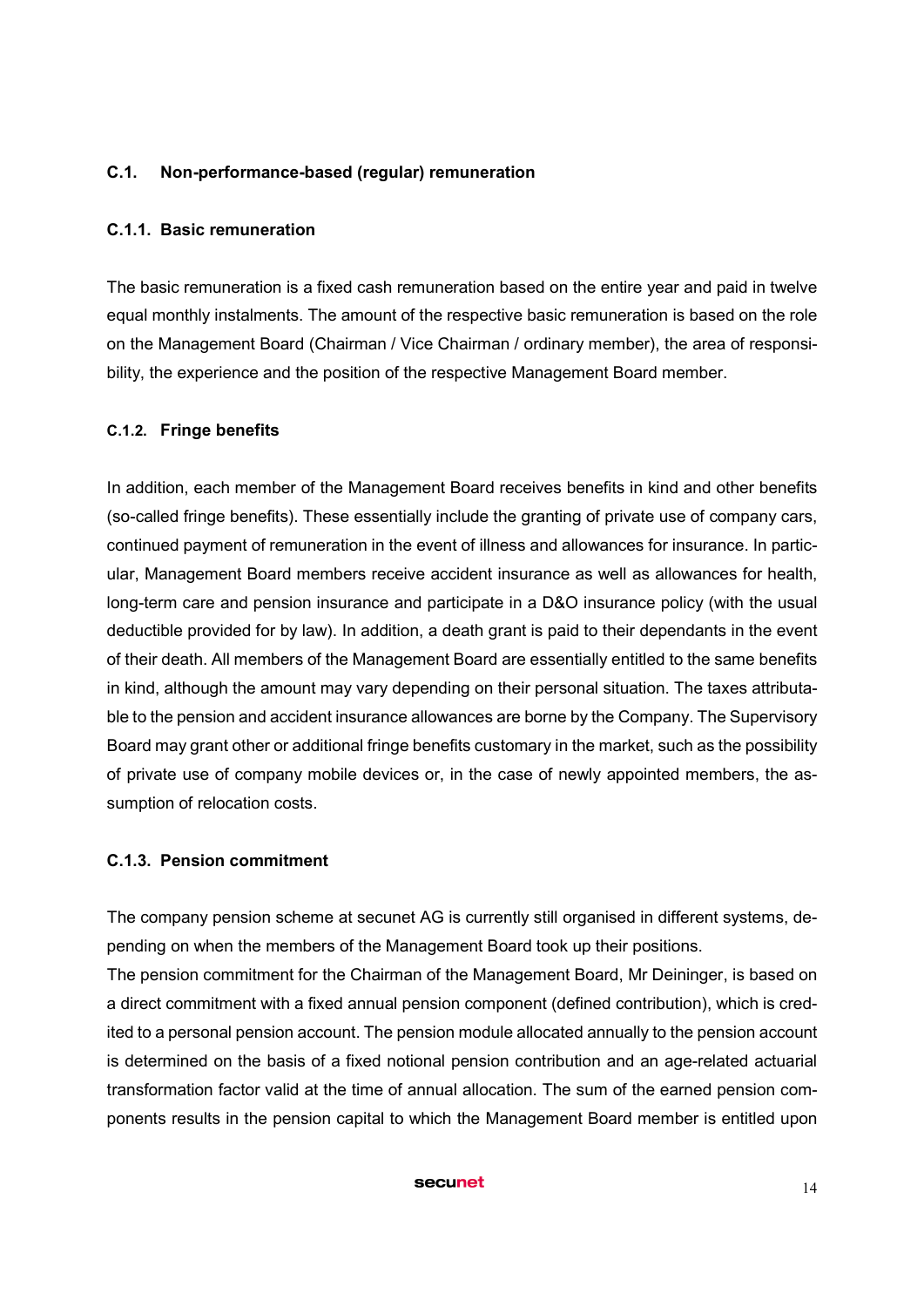reaching the age of 67 and which at the same time forms the assessment basis for pension benefits to be paid prematurely, namely due to early retirement benefits (from the age of 62 at the earliest), disability benefits and benefits to surviving dependants in the event of death. If the Management Board member leaves the Management Board prior to the occurrence of a pension event, the entitlement to pension benefits achieved at that time shall be maintained in the amount of the pension modules earned at that time. Irrespective of this, there is a minimum survivor benefit, which in principle amounts to twice the relevant annual fixed salary of the Management Board member in accordance with the employment contract when the insured event occurs. In the event of early retirement before the requirements for the payment of a pension benefit are met, the minimum survivor benefit based on twice the annual fixed salary last paid by the Company is multiplied by the ratio of the actual length of service from entry into service to the possible length of service up to the fixed retirement age. In principle, the Management Board member can choose between payment as a one-time capital benefit or as a regular monthly pension, where in the latter case the Company can redefine the implementation method (e.g. through a pension fund). In addition, Mr Deininger is entitled to pension benefits from a previous pension commitment as an employee (in the form of a defined contribution plan).

Mr Pleines' pension is based on a defined benefit pension commitment in accordance with the pension scheme of Rheinischer Westfälischer TÜV in the currently valid version, from which he is entitled to a retirement pension or, if applicable, to an early retirement pension upon reaching a certain age limit or an occupational or disability pension or a widower's/widow's pension, with the pensionable remuneration as the assessment parameter being individually capped.

The other members of the Management Board receive a pension commitment in the form of a lifelong pension with surviving dependants' benefits, which is generally managed externally. For these purposes, secunet AG pays an annual contribution of 4% of the fixed annual salary (basic remuneration) plus the target value of the short-term one-year variable remuneration (bonus). The pension commitment comprises old-age pension benefits and benefits to surviving dependants in the event of death. In the event of the premature departure of a Management Board member, any pension benefit is maintained. The amount of the entitlement acquired up to that point corresponds to the benefits from the reinsurance exempted from premium payment at the time of departure. With regard to payment of the pension benefit, the member of the Management Board can generally choose between payment as a one-time capital benefit or as a regular monthly pension, with the Management Board member and his surviving dependants remaining bound by the decision regarding payment once it has been made. In the event of death of the Management Board member before drawing an old-age pension benefit, the surviving spouse as beneficiary receives a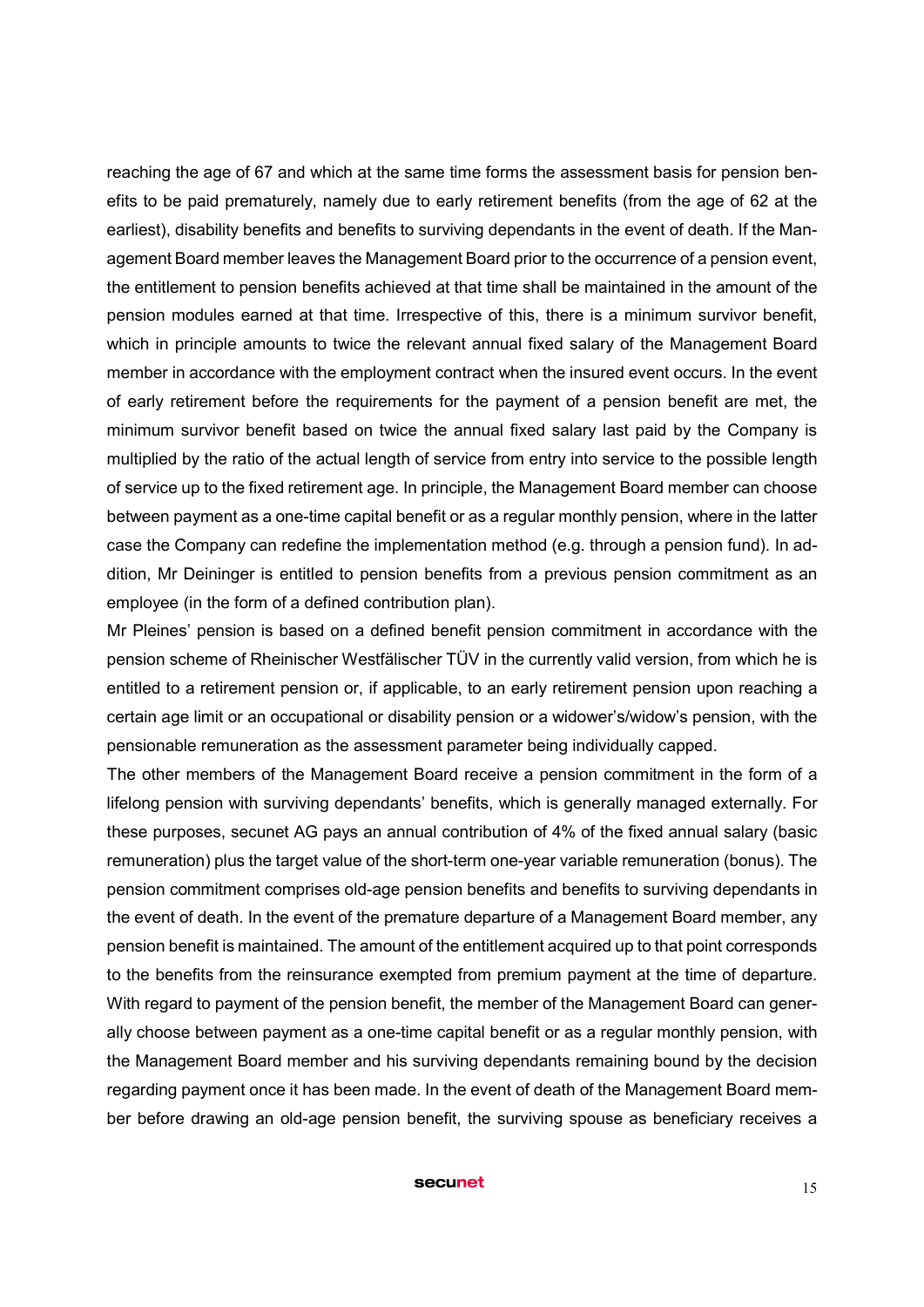one-off capital payment as a survivor benefit. Regular pension benefits are increased annually by at least 1% of their last payment amount, commencing one year after the start of payment. If profit participation from the reinsurance policy taken out by the provident fund results in a higher adjustment, this higher adjustment shall be granted.

## C.2. Performance-based (variable) remuneration

The variable remuneration is intended to promote sustainable development of the Company and the ambitious strategic orientation of secunet AG by focusing on both short-term and long-term success.

The performance-based variable remuneration consists of the short-term oriented bonus and the long-term oriented variable remuneration from the Performance Share Plan.

The parameters for short-term (bonus) and long-term (Performance Share Plan) variable remuneration differ primarily with regard to the assessment period and the respective performance criteria. While the bonus is based exclusively on financial performance criteria, the Performance Share Plan also takes into account non-financial (in particular ESG or sustainability) targets. When selecting the respective performance criteria, the Supervisory Board pays attention to measurability, at least in the case of the financial performance criteria, as well as to strategic relevance, i.e. the key performance indicators are geared in particular to the growth and increase in profitability of secunet AG. To the extent that non-financial performance criteria are assessed on a discretionary basis, the Supervisory Board shall ensure that the assessment is transparent. The consideration of various performance categories under the Performance Share Plan ensures a holistic and comprehensive representation of the Company's success.

In addition, even after setting the relevant performance criteria and targets, the Supervisory Board may take appropriate account of extraordinary developments in the context of determining the achievement of targets in justified exceptional cases, in particular by eliminating the resulting special effects. In the event of extraordinary developments, this may lead to an increase (but not exceeding the respective cap for the variable remuneration component) as well as to a reduction of the variable remuneration component by up to 20% in each case; if the variable remuneration component is zero, the Supervisory Board may increase the variable remuneration component in such cases to up to 10% of the respective target amount in order to take appropriate account of extraordinary developments. Extraordinary developments during the year include, in particular,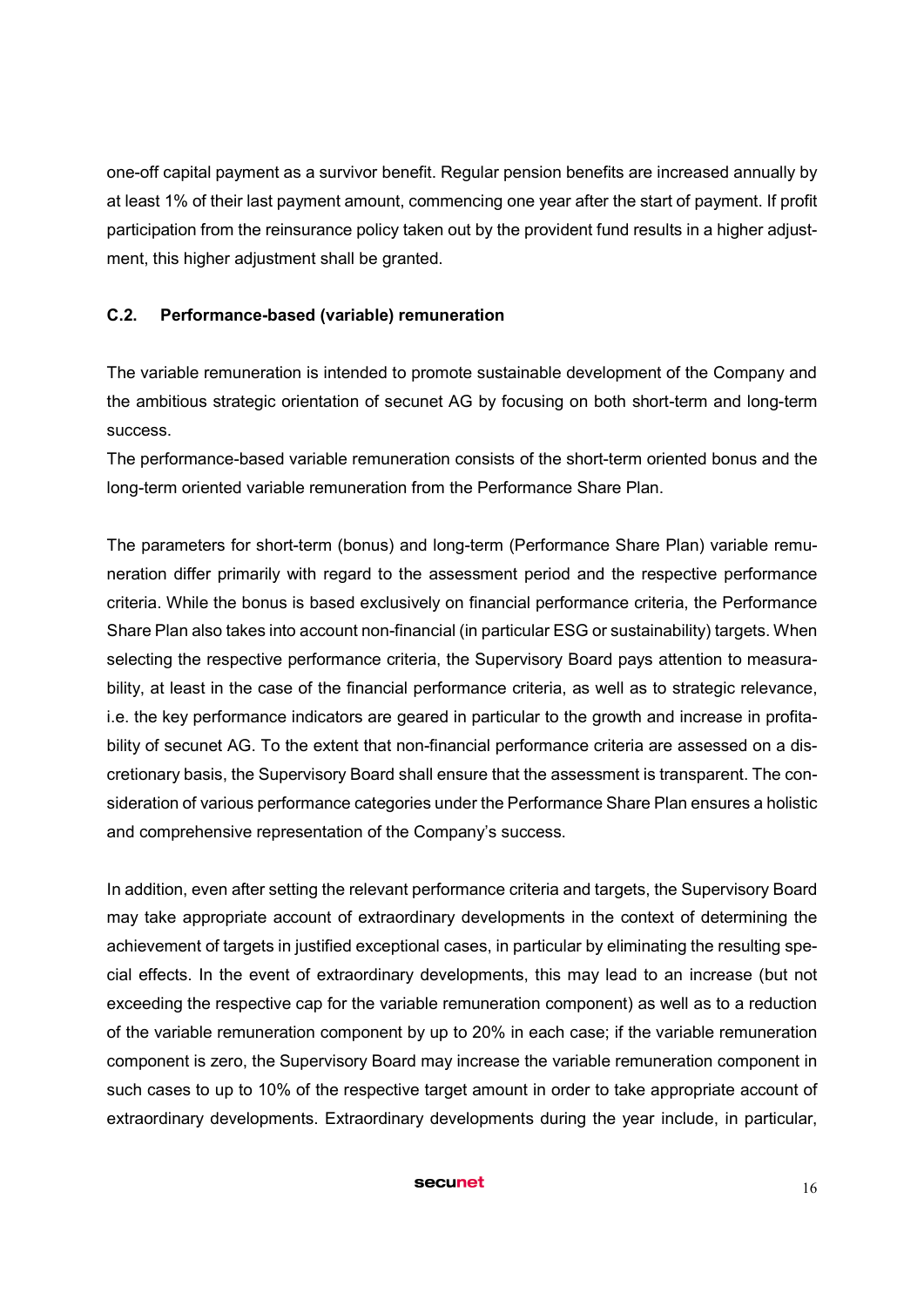unusually far-reaching changes in the economic environment, provided that neither they nor their concrete effects were foreseeable. In contrast, any normal fluctuations in market developments are not considered to be extraordinary developments. The option of reduction pursuant to Section 87 (2) of the German Stock Corporation Act shall remain unaffected.

## C.2.1. Short-term variable remuneration (bonus)

The one-year variable remuneration (bonus) aims to reward the respective contribution to the operational implementation of secunet AG's strategy within a specific financial year.

The target achievement for the bonus is determined on the basis of financial targets for the Company, such as the earnings target (EBIT) and the growth target (sales). The Company's financial targets and the respective target values are set annually as planning values for the following financial year. Performance measurement for each of the defined performance targets is based on the ratio of the achieved result at the end of the financial year to the respective planned target. The bonus is based on a target amount specified in the employment contract, assuming 100% target achievement. The total payout amount from the bonus is capped at 200% of the target amount (bonus cap).

Before the beginning of each financial year, the Supervisory Board determines for each target a target value derived from the budget (with 100% target achievement being assumed if this is reached) as well as a target corridor with a minimum value and a maximum value. If the target value for a set target is reached, the target achievement level is 100% in each case. The minimum value forms the lower end of the target corridor, at which the target achievement level is 50% for the respective target. The maximum value forms the upper end of the target corridor, at or above which the target achievement level is 200% for the respective target. If the value achieved in respect of a target falls below the minimum value, the target achievement level for this target corresponds to 0%. If the value achieved in respect of a target exceeds the minimum value but does not reach the target value, or if the value achieved exceeds the target value but does not reach the maximum value, the target achievement level for the target in question is determined by linear interpolation between the respective minimum and target values or between the respective target and maximum values.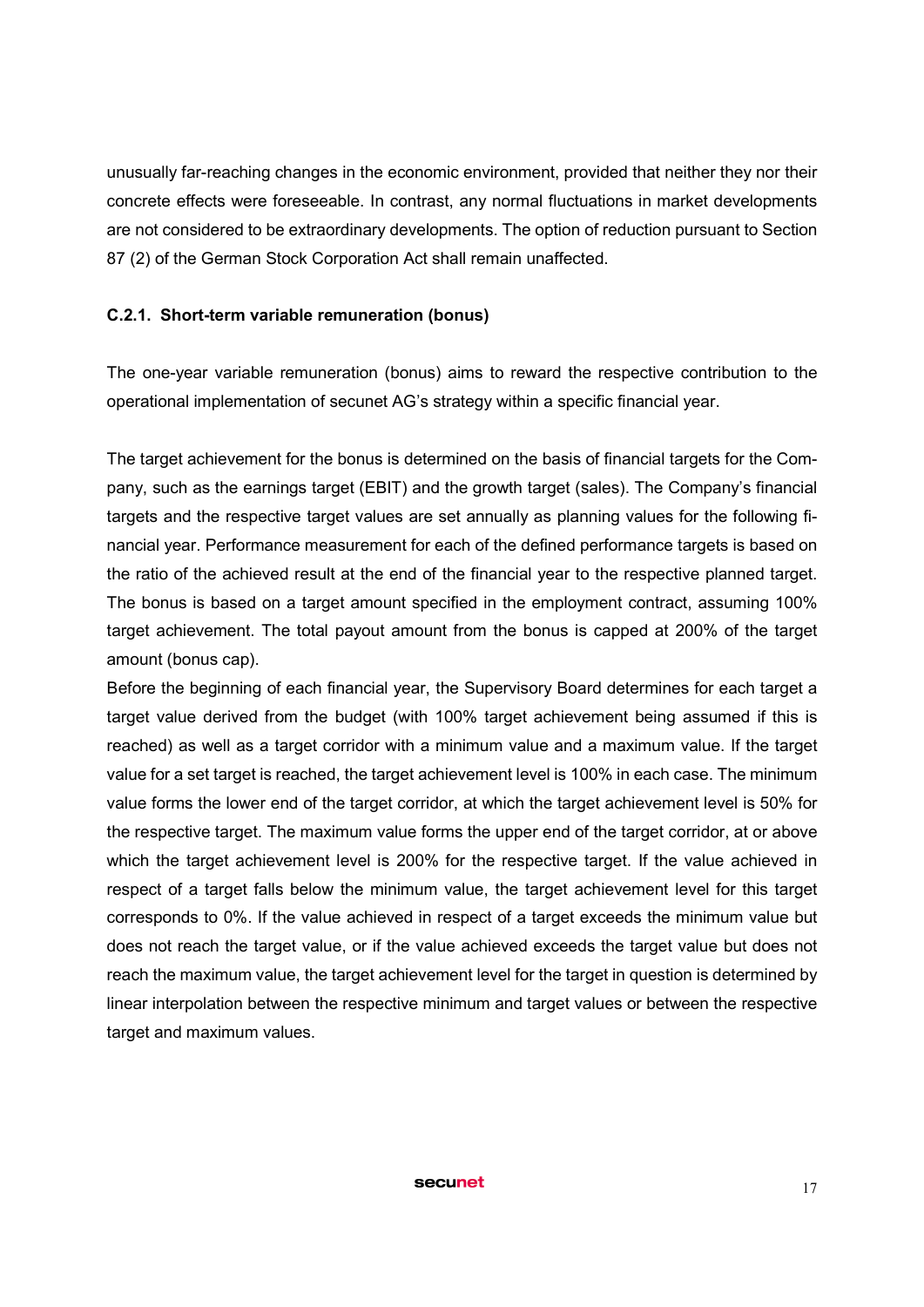In accordance with the relative weighting of the target categories, an overall target achievement level is determined from the calculated individual target achievement levels, on the basis of which the payout amount, limited by the bonus cap, is calculated with the aid of the bonus target amount:

Total target achievement level x bonus target amount = bonus payout amount (not exceeding the bonus cap)

Target achievement is determined for each year as part of the annual financial statements of secunet Group. Any bonus shall be paid in the financial year following the financial year relevant to the bonus in the month following the adoption of the annual financial statements for the respective past financial year.

| Short-term variable remuneration (bonus) |                                                                                  |                                                                                  |  |  |
|------------------------------------------|----------------------------------------------------------------------------------|----------------------------------------------------------------------------------|--|--|
| <b>Performance targets</b>               | e.g. earnings target (EBIT)                                                      | e.g. growth target (sales)                                                       |  |  |
| Performance measurement                  | Earnings at end of financial year<br>compared with planned EBIT                  | Earnings at end of financial year<br>compared with planned sales                 |  |  |
|                                          | Target achievement $\leq 50\% = 0\%$<br>payout (weighted for this target)        | Target achievement $\leq 50\% = 0\%$<br>payout (weighted for this target)        |  |  |
|                                          | Target achievement = $100\%$ =<br>100% payout (weighted for this tar-<br>get)    | Target achievement = $100\%$ =<br>100% payout (weighted for this tar-<br>get)    |  |  |
|                                          | Target achievement $\geq 200\%$ =<br>200% payout (weighted for this tar-<br>get) | Target achievement $\geq 200\% =$<br>200% payout (weighted for this tar-<br>get) |  |  |
|                                          | Linear interpolation between the<br>reference values                             | Linear interpolation between the<br>reference values                             |  |  |

### C.2.2. Long-term variable remuneration (Performance Share Plan)

### a. Overview of the functional principle of the Performance Share Plan

The Performance Share Plan of secunet AG implements the new recommendations of the GCGC 2020 with regard to the granting of share-based variable remuneration components, including the four-year blocking period for long-term remuneration components (GCGC 2020 G.10, p. 1 and p. 2).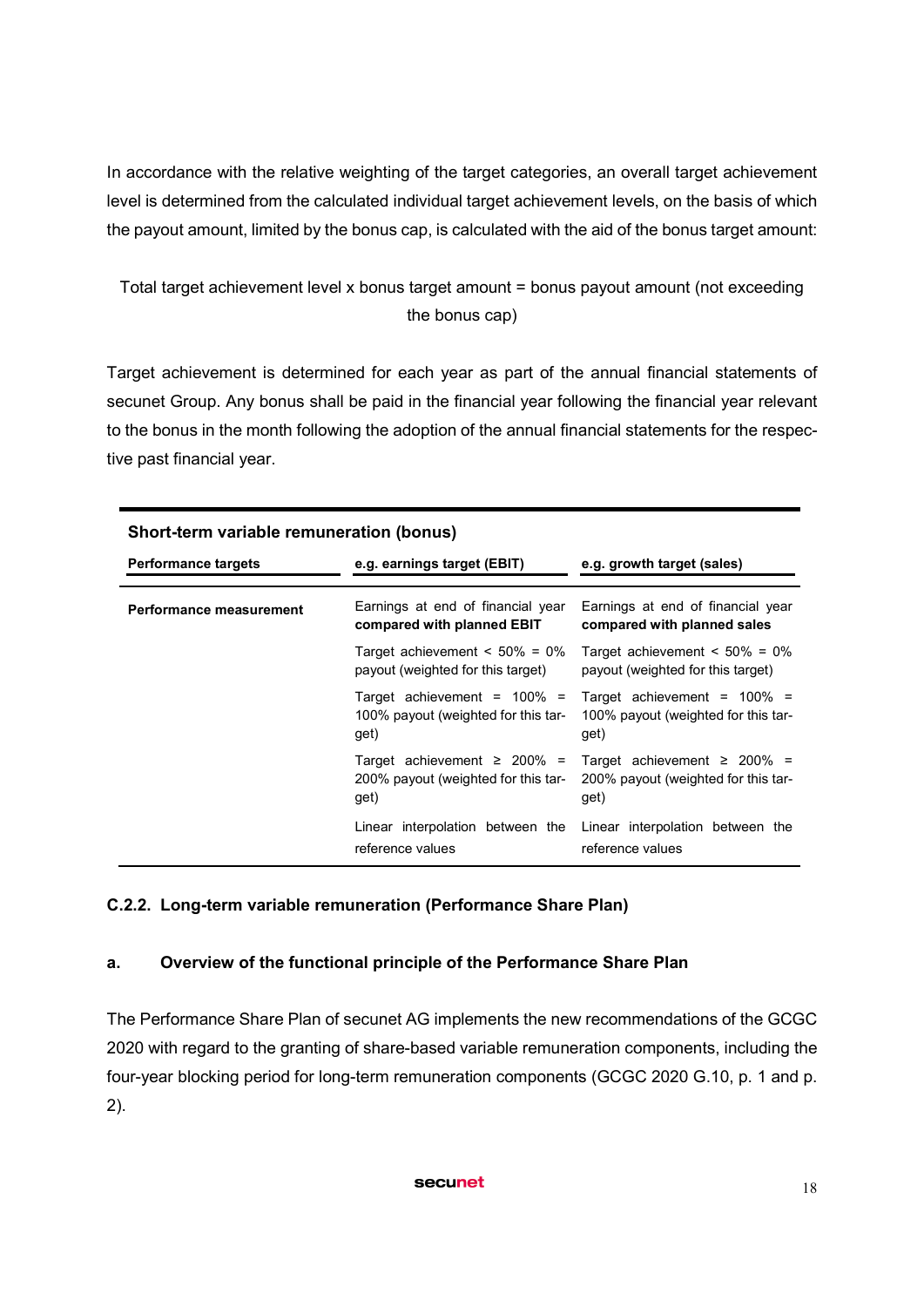The Performance Share Plan is divided into three consecutive steps, beginning with the allocation of virtual shares, followed by the measurement of target achievement during the four-year forwardlooking performance period, and ending with determination of the payout amount.

In the first step, a tranche of virtual shares (performance shares) is allocated annually. This is done by converting the contractually agreed target amount into virtual shares in accordance with the initial price of the secunet share (commercially rounded to the nearest full number of virtual shares). The initial price corresponds to the average closing price of the secunet share – rounded to two decimal places – on the last 30 trading days before the start of the respective performance period. Allocation of the virtual shares takes place on 1 January of each year. The four-year assessment period for the respective tranche also begins at this time. It ends on 31 December of the third following year (four-year performance period).

In the second step, performance is measured on the basis of the performance targets in three performance categories, taking into account their relative weighting over a forward-looking performance period of four years.

In the third step, the final number of virtual shares is determined according to the overall target achievement level and the payout amount is calculated on this basis. For this purpose, the annual target achievement levels for the four years of the performance period are first determined. These are derived from the sum of the target achievement levels for the three performance categories, taking into account their relative weighting, with the target achievement level for each performance target being limited to 150%. The average overall target achievement level for the performance period is then determined on the basis of the annual target achievement levels.

The payout amount corresponds to the product of the final number of performance shares and the sum of the arithmetic mean of the closing prices on the last 30 trading days before the end of the performance period (commercially rounded to two decimal places) and the dividends paid per share during the performance period. No interest is calculated for the dividends, nor are they reinvested. The payout amount is limited to 200% of the target amount. In the event of a capital increase from Company funds or a capital reduction without repayment of contributions, the number of performance shares allocated shall increase or decrease in the same proportion as the total amount of the share capital. In the case of other measures under company law that affect the value of a share, the Supervisory Board shall adjust the initially allocated number of performance shares in such manner as is reasonably necessary to take account of the relevant measure.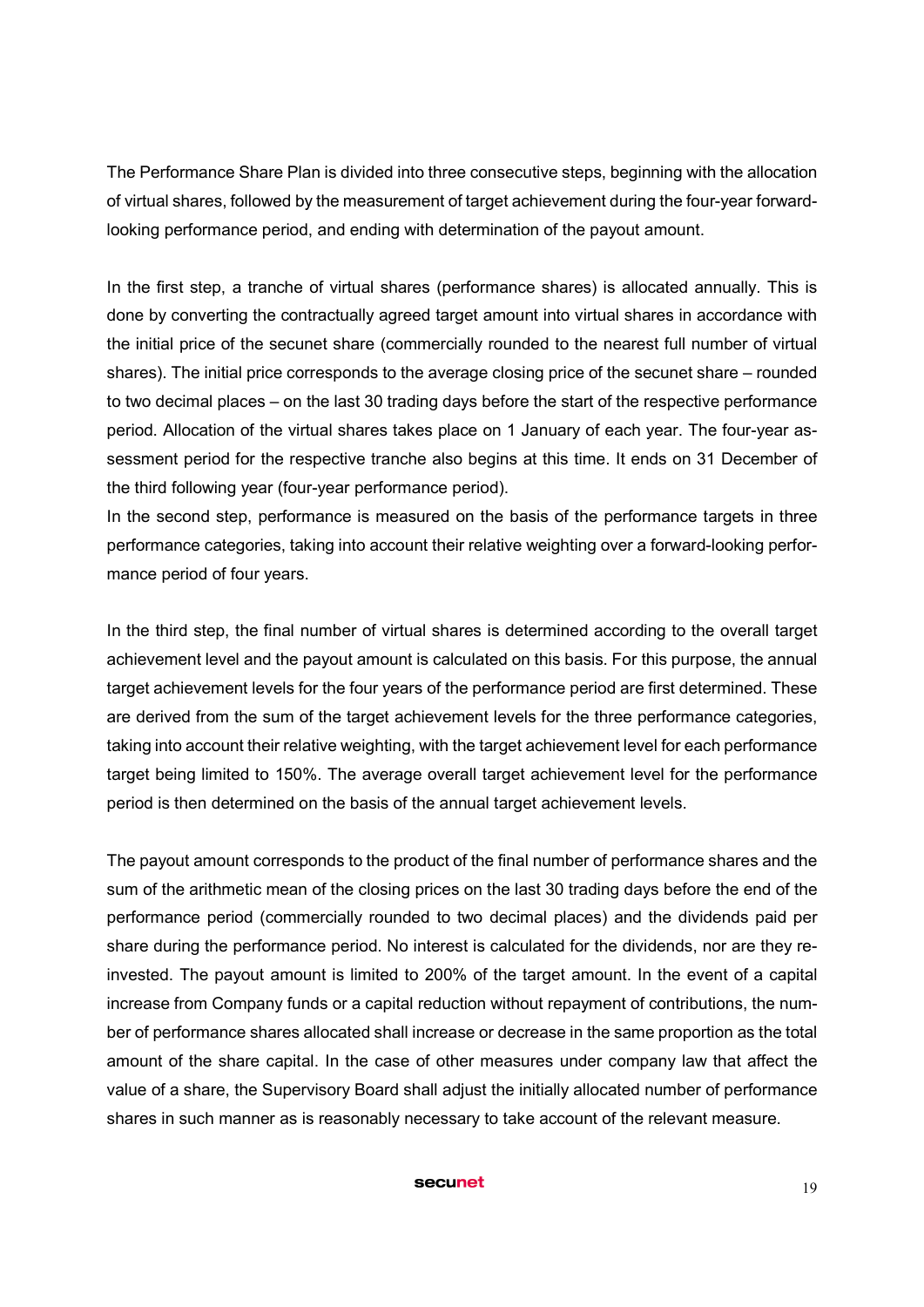In principle, the annual measurement of the performance targets over the four-year performance period is carried out as summarised in the following overview:



The payout amount will be paid with the next possible salary statement after adoption of the Company's consolidated financial statements following the end of the respective performance period, but not later than 31 December of the financial year following the end of the performance period.

# b. Performance criteria of the Performance Share Plan in detail

The Performance Share Plan links target achievement to three performance categories, namely (i) a capital market target, generally based on the relative total shareholder return (*TSR*) compared to a peer group, (ii) at least one strategic target and (iii) sustainability targets or environmental, social, governance (ESG) targets. These three performance categories are in principle weighted at (i) 30%, (ii) 40%, (iii) 30%. The specific targets within the performance categories as well as their relative weighting can be redefined with each new performance period.

The capital market target is generally included in the long-term variable remuneration with a weighting of 30% and is an external performance criterion geared to the capital market. In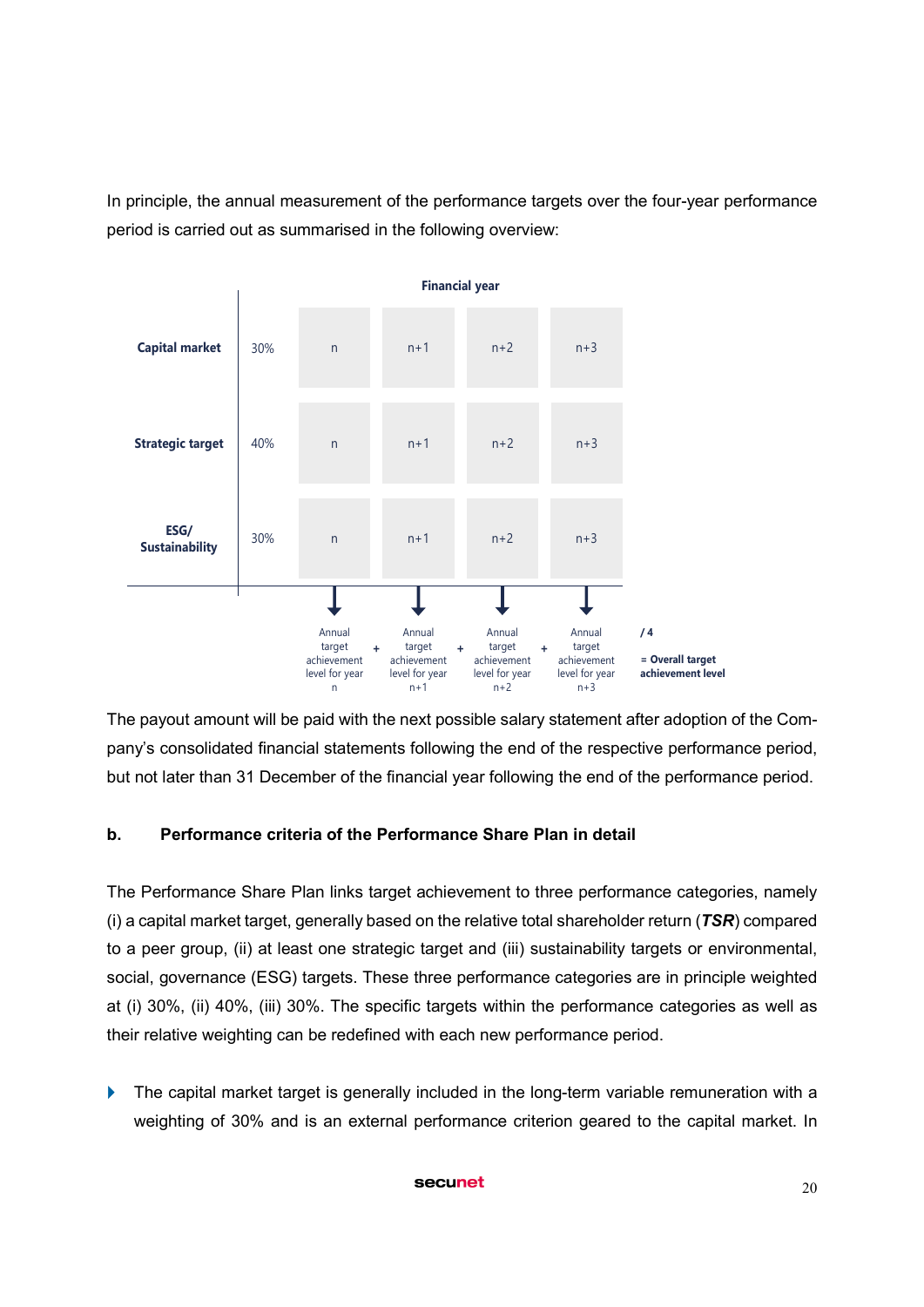particular, the relative total shareholder return comes into consideration as the capital market target. This takes into account the share price performance of secunet AG plus notionally reinvested gross dividends during the four-year assessment period compared to a benchmark index.

The relative performance measurement of the TSR directly links the interests of the Management Board with those of the shareholders. In this way, long-term outperformance on the capital market and thus the attractiveness of the capital investment for shareholders are particularly incentivised. In principle, the TecDAX is to be used as the benchmark index for measuring the TSR, as long as this constitutes an adequate peer group for secunet AG as an IT service company. However, the Supervisory Board may also use a different suitable stock exchange index as a benchmark if the Company were to be listed in another index in the future.

To calculate the TSR of the secunet AG share and the relevant benchmark index, the arithmetic mean of the XETRA closing prices over the last 30 trading days before the start of each year of the performance period and over the last 30 trading days before the end of the respective year of the performance period is determined for each year of the performance period, and the annual TSR of the secunet AG share thus calculated is compared with the annual TSR of the benchmark index. The notionally reinvested gross dividends of the secunet shares are also taken into account when determining the arithmetic mean of the closing prices at the end of the respective year.

TSR target achievement is 100% if the TSR performance of the secunet share equals the TSR performance of the benchmark index. If the TSR performance of the secunet share is 10 percentage points below the TSR performance of the benchmark index, the target achievement is 50% (minimum threshold). If the TSR performance of the secunet share is 15 percentage points or more above the TSR performance of the benchmark index, the target achievement is 150% (cap). If the TSR performance falls below the minimum threshold, the target achievement is 0%. The levels of target achievement between the defined reference values are determined by linear interpolation. When each new tranche of performance shares is issued, the Supervisory Board may redefine the target or threshold values for determining the target achievement levels.

Example of target achievement measurement for capital market target "Relative TSR":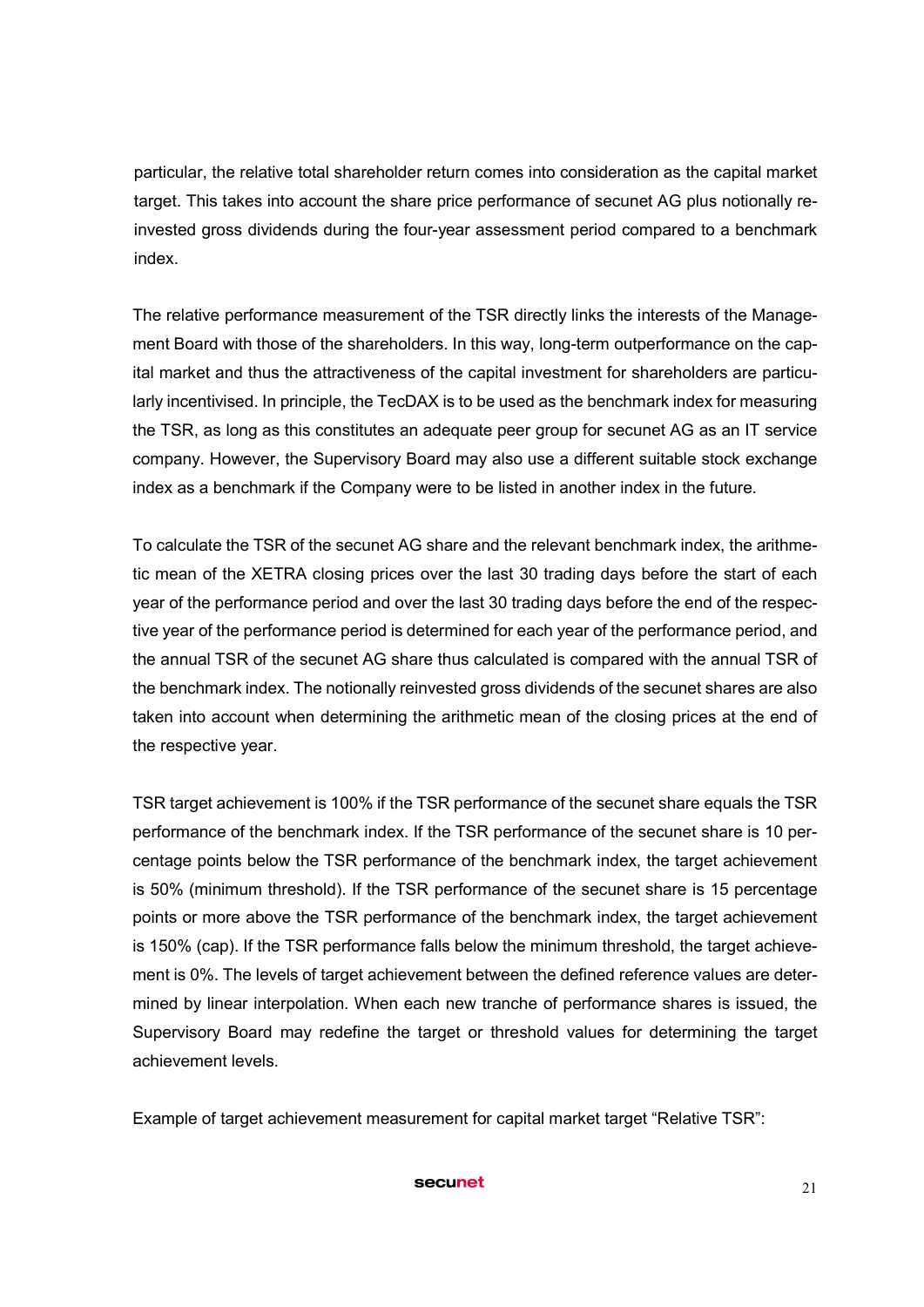

 As a further performance category, strategic objectives are included in the assessment, generally with a weighting of 40%. The strategic objective is initially based on the strategic target of sales growth in the sense of a sustainable increase in the share of business both in the private sector and in the international environment. The background to this is the incentive to align secunet AG in a profit-oriented manner and thus ensure long-term profitability. In this context, appropriate account is taken of secunet AG's strategic orientation, particularly with regard to securing and expanding its good market position with German public authorities, expanding business in the (national) private sector as well as internationalisation.

Against this backdrop, the strategic target is initially assessed on the basis of the planned sales figures in the Business and International segments. For this purpose, target sales values are set for these segments as well as a minimum threshold and a maximum threshold. If the sales volume falls below the minimum threshold, the target achievement is 0%. If the minimum threshold is reached, the target achievement for the strategic target is 50%. If the target value is reached, the target achievement level is 100%. If the maximum threshold is reached or exceeded, the target achievement is 150% (cap). Between the individual target or threshold values, the level of target achievement is determined by linear interpolation.

When each new tranche of performance shares is issued, the Supervisory Board may redefine the specific strategic targets – including targets other than the aforementioned sales growth targets – or the thresholds for determining the target achievement levels.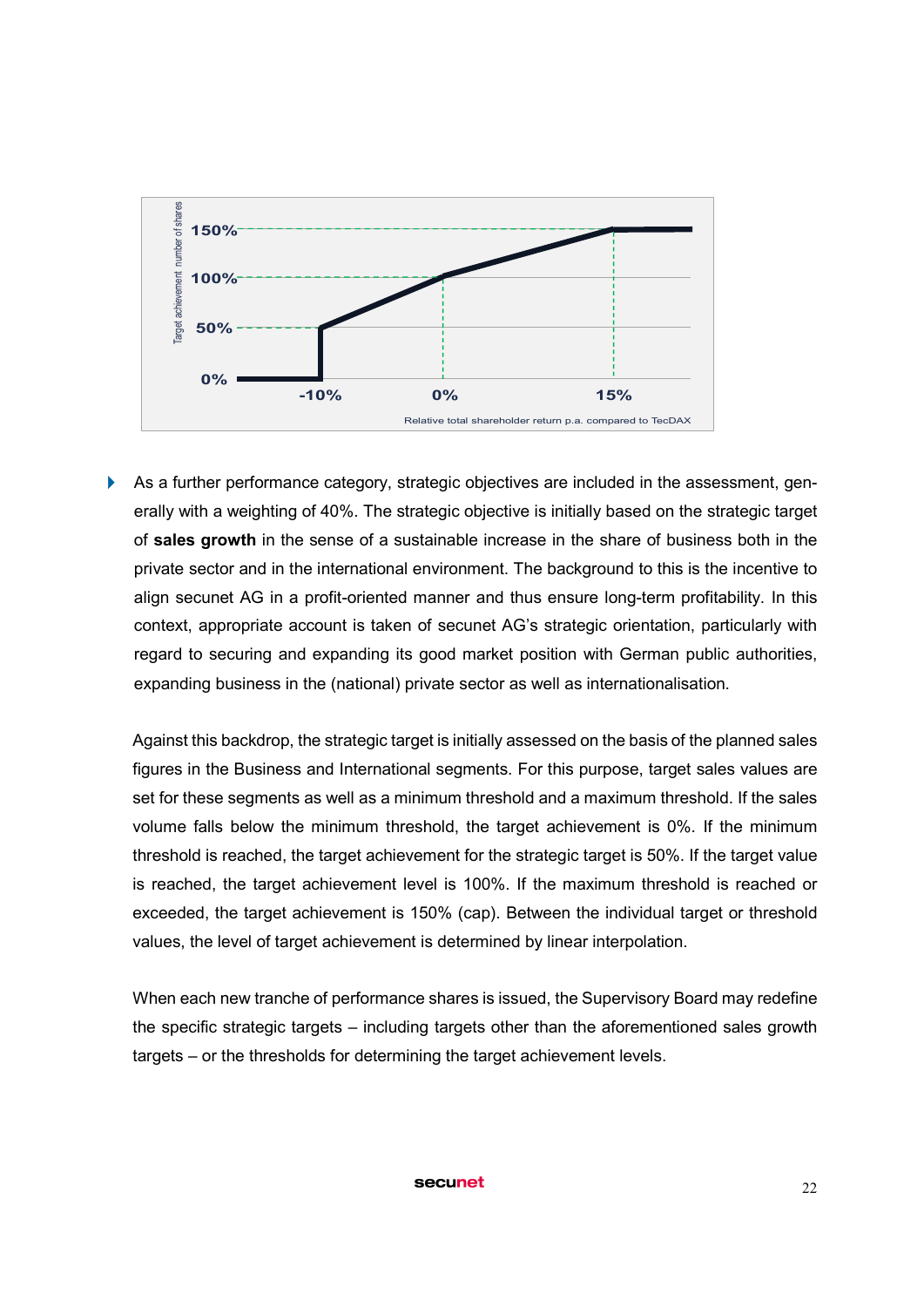- As an integral element of corporate strategy, the topic of sustainability is also reflected in the long-term variable remuneration as a performance criterion, generally with a weighting of 30%. As an innovation and market leader in the field of IT security solutions, secunet AG is committed to the goal of contributing to societal development and economic sustainability – particularly in the thematic cluster of IT security and combating cybercrime – through high-performance software and hardware products and services as well as state-of-the-art corporate structures. In doing so, the Supervisory Board focuses primarily on the needs of the employees, an effective compliance strategy and consideration of environmental and social issues.
- Against this backdrop, the Supervisory Board usually defines up to three different sustainability or ESG targets each year. Examples include diversity targets within the workforce, junior staff development and the attractiveness of secunet AG as an employer, occupational health and safety, as well as training and further education goals. Attention to environmental concerns or the creation and maintenance of compliance structures, for example, can also be included in the sustainability performance category.

The progress of the corresponding measures in the area of the relevant annual sustainability targets is assessed at yearly intervals (in particular on the basis of a sustainability report) and the respective performance of the Management Board member is evaluated on a scale from 50% to 150%, with the aim of achieving measurability of target achievement as far as possible. To the extent that measurability of target achievement is not ensured, the Supervisory Board shall determine target achievement in relation to all sustainability/ESG targets at its due discretion. If the minimum performance of 50% of the set sustainability targets is not attained, the target achievement is 0%. It is not possible to exceed the 150% threshold.

In summary, the following chart illustrates the various elements of the Performance Share Plan of secunet AG and their incentive effects in relation to the corporate strategy:

| <b>Performance Share Plan</b>                        |  |                                                                                                                         |  |  |
|------------------------------------------------------|--|-------------------------------------------------------------------------------------------------------------------------|--|--|
| <b>Performance criteria</b>                          |  | Influence on the corporate strategy                                                                                     |  |  |
| Capital market, e.g. relative TSR<br>(generally 30%) |  | For example, relative performance measurement and incentivisation for long-term<br>outperformance on the capital market |  |  |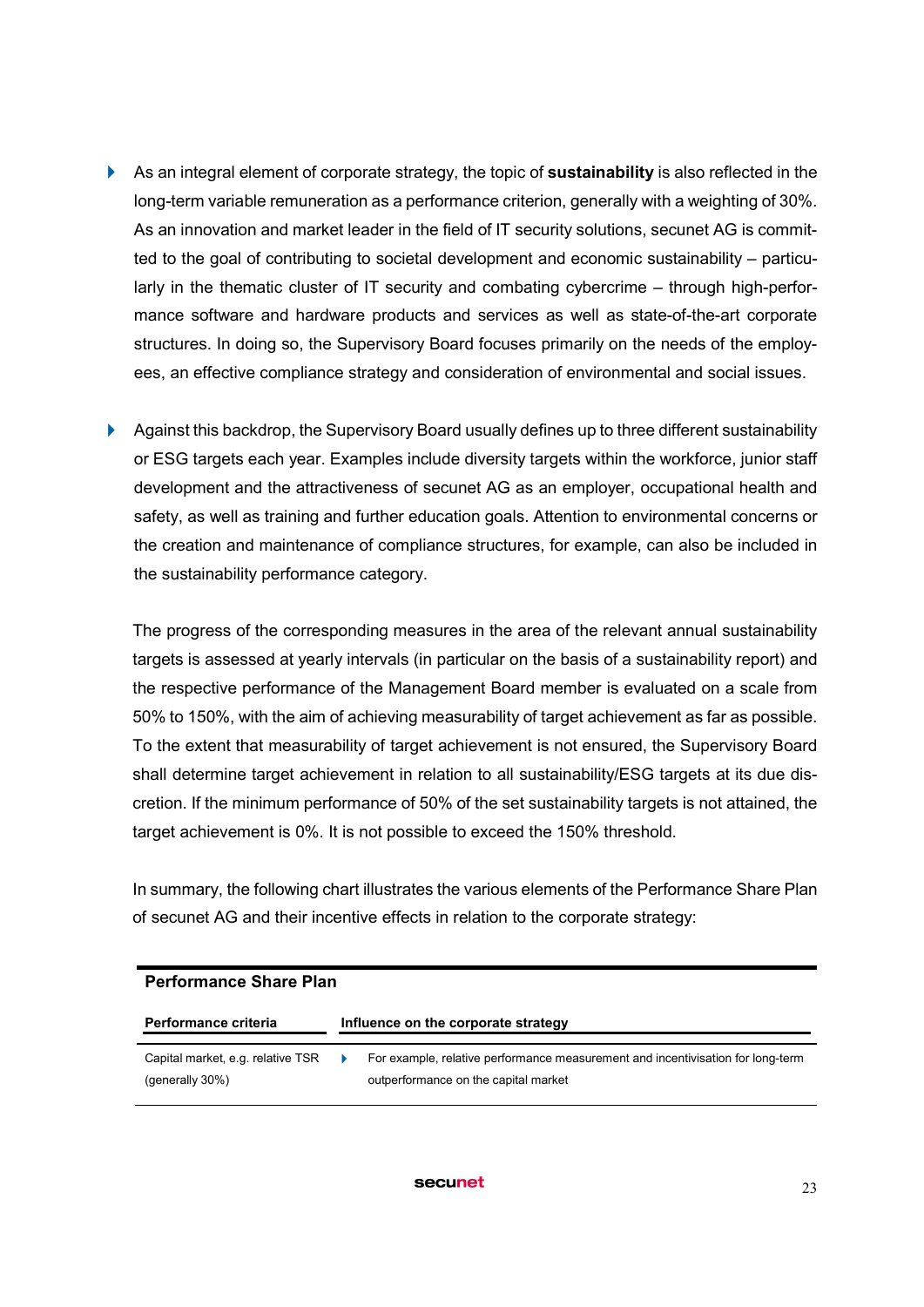#### Performance Share Plan

| <b>Performance criteria</b>                | Influence on the corporate strategy |                                                                                                                                                                                                                                                      |  |
|--------------------------------------------|-------------------------------------|------------------------------------------------------------------------------------------------------------------------------------------------------------------------------------------------------------------------------------------------------|--|
| Strategic target (generally 40%)           |                                     | For example, incentivising profitable and profit-oriented management                                                                                                                                                                                 |  |
|                                            |                                     | For example, generating long-term and sustainable growth by achieving the stra-<br>tegic targets of secunet AG                                                                                                                                       |  |
| ESG / Sustainability (generally<br>$30\%)$ |                                     | Holistic implementation of the sustainability strategy relevant to secunet AG, tak-<br>ing account of employee interests, compliance structures and environmental and<br>social issues by setting relevant sustainability targets on an annual basis |  |

### D. Other provisions relevant to remuneration

### D. 1. Amount and determination of maximum remuneration

The variable remuneration is intended to appropriately reflect both opportunities and risks of the Management Board's activities. If the targets are not met, the entire variable remuneration may be forfeited. If, on the other hand, the targets are exceeded by a wide margin, the payout is capped at 200% of the respective target amount.

Taking into account the new version of Section 87a (1), sentence 2, no. 1 of the German Stock Corporation Act as well as the GCGC 2020, the Supervisory Board has also set an amount as the upper limit for the maximum total remuneration (overall cap) per Management Board member. This maximum total remuneration represents the highest value that may accrue to a member of the Management Board for a financial year in accordance with this remuneration system and includes all fixed and variable remuneration components. The amount of the maximum total remuneration is therefore composed of the basic remuneration, the one-year and multi-year variable remuneration components, fringe benefits and the expense for benefits under the company pension scheme. The maximum possible remuneration determined by the Supervisory Board under this remuneration system is thus 1,000,000 euros gross per year for the Chairman of the Management Board and 900,000 euros gross per year for each of the other ordinary members of the Management Board. A lower maximum remuneration may be agreed contractually.

#### D.2. Malus and clawback provisions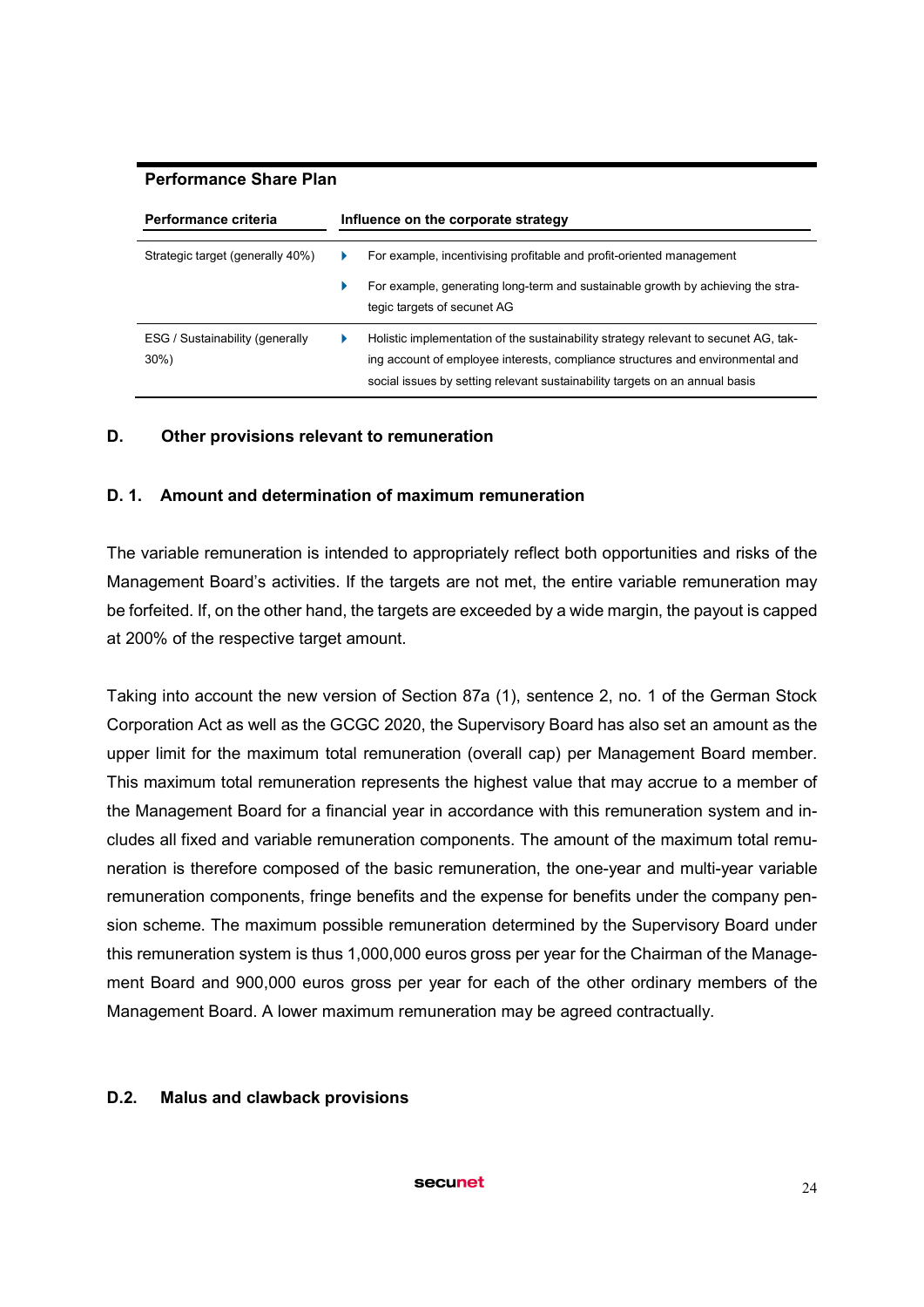If the contractual preconditions are met, the Supervisory Board has the option of reducing variable remuneration components that have not yet been paid and/or to reclaim variable remuneration components that have already been paid.

In the event of a breach of duty that has led to or would justify a legally effective extraordinary termination, or in the event of a grossly negligent or intentional breach by a member of the Management Board of one of his material duties of care within the meaning of Section 93 of the German Stock Corporation Act, the Supervisory Board may reduce the variable remuneration components (bonus or payout amounts under the Performance Share Plan) at its due discretion (if necessary also to "zero"): *malus*.

If the variable remuneration components in question have already been paid out, the Supervisory Board may, at its due discretion and in accordance with the contractual preconditions, demand partial or full return of the amounts of variable remuneration paid out: *clawback*.

If variable remuneration components were determined or paid out on the basis of incorrect data (for example, due to incorrect consolidated financial statements), the Supervisory Board may correct the determination or reclaim remuneration components already paid out that are affected by the incorrect data.

In the event of breaches of duty in the aforementioned sense, the reduction or recovery shall in principle apply to the variable remuneration for the year in which the significant breach of duty was committed. The clawback period ends one year after payment of the respective variable remuneration component. Recovery is also still possible if the term of office or the employment relationship with the respective Management Board member has already ended.

Any obligation of the Management Board member to pay damages to secunet AG remains unaffected by the reduction or recovery of variable remuneration components.

### D.3 Remuneration due to internal and external mandates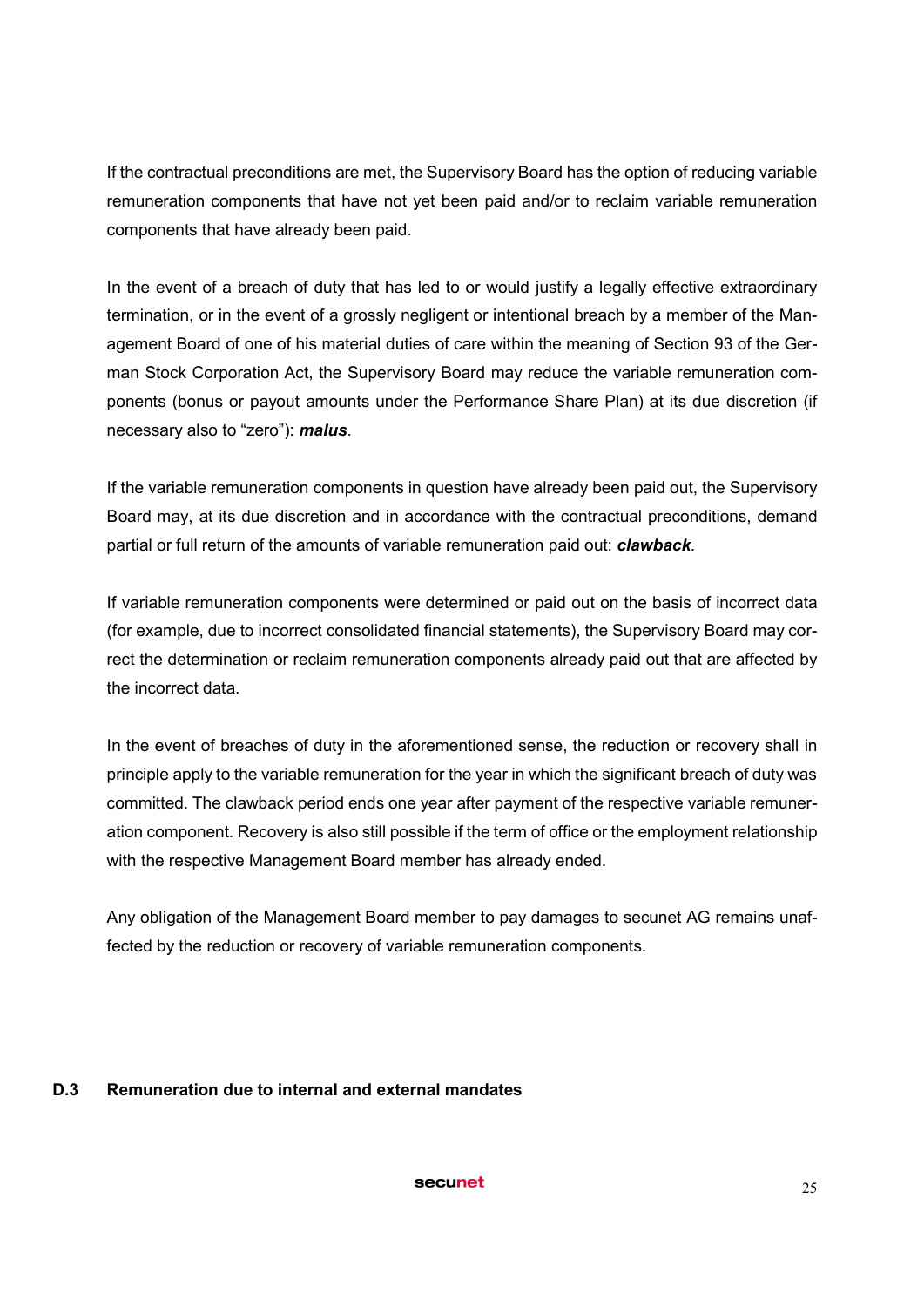Any remuneration received by a member of the Management Board for activities in corporate bodies (e.g. supervisory boards, advisory boards, executive boards, management) of companies in which the Company holds an interest, which are in a group relationship with the Company, or which the member performs at the request of the Company, shall be offset against the remuneration of the Management Board member in accordance with this remuneration system. In the event of the acceptance of supervisory board mandates outside the Group, the Supervisory Board shall decide whether and to what extent any remuneration paid for such mandates is to be offset.

## D.4. Benefits upon termination of contract

## D.4.1. Contract term and premature termination

The employment contracts of the members of the Management Board are concluded for a fixed term covering the period of appointment. When appointing members of the Management Board, the Supervisory Board observes in particular the legal requirements of Section 84 of the German Stock Corporation Act. In accordance with the provisions of company law, the employment contracts do not provide for the possibility of ordinary termination; the right of both parties to terminate for good cause without notice (cf. Section 626 (1) of the German Civil Code) remains unaffected, however. Additionally, according to the Management Board service contracts, personal suitability is a prerequisite for Management Board activity; this also includes a positive result of the official security clearance.

The Supervisory Board is entitled to revoke the appointment to the Management Board for good cause within the meaning of Section 84 (3), sentence 2 of the German Stock Corporation Act. In this case and in the event that the Management Board member for his part resigns from office for good cause prematurely and unilaterally, the employment contract shall automatically terminate upon the expiry of a notice period in accordance with statutory periods of notice, but no later than the end of the regular term of office of the Management Board member.

In the event of a Management Board member's appointment being revoked or resignation from office for good cause for which the Company is responsible, the employment contracts for the Management Board members provide for a severance payment, the amount of which shall be limited to the remuneration for the remaining term of the employment contract, but no more than two years' total remuneration (severance payment cap). In other cases of premature termination,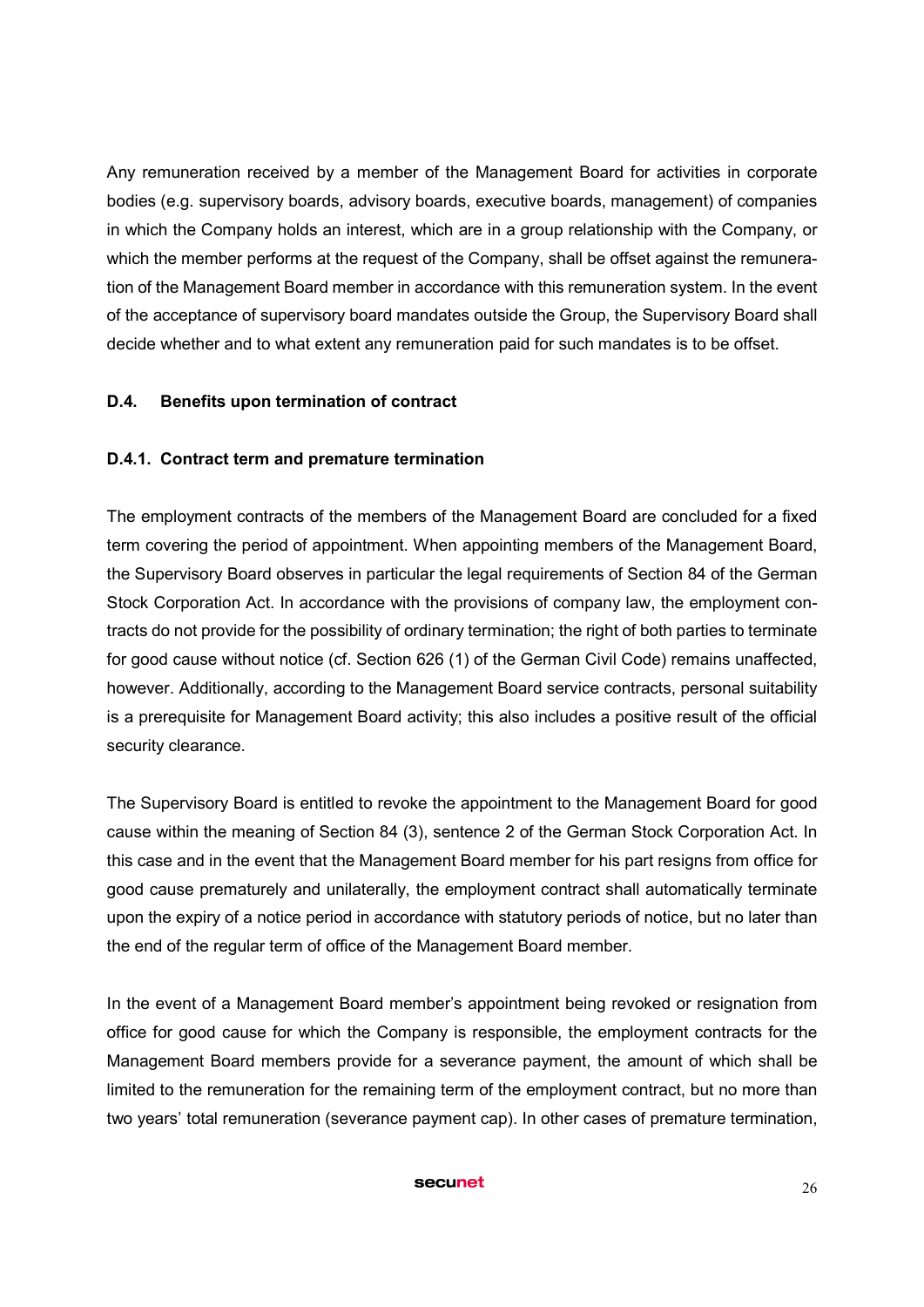too, any payments shall be limited to a maximum of two years' total remuneration or the remuneration for the remaining term of the employment contract. Calculation of the severance payment or severance payment cap is based on the total remuneration for the financial year preceding the premature termination of the Management Board activity and, under certain circumstances, on the expected total remuneration for the current financial year. No severance payment shall be made in the event of extraordinary termination by the Company for good cause or in the event of premature termination of the Management Board activity at the request of the Management Board member or if the result of the security clearance is negative for good cause for which the Management Board member is responsible.

In the event of premature termination of the employment contract due to death or permanent disability, the performance shares already granted whose four-year performance period has not yet expired will, by way of exception, be converted into a payout amount and paid out early. The payout amount corresponds to the respective allocation value (i.e. the target value) of the relevant tranche of the Performance Share Plan.

## D.4.2. Appointment or departure during the year

If a member of the Management Board joins or leaves the board during an ongoing financial year, the total remuneration, including the short-term variable remuneration and the allocation value under the long-term Performance Share Plan, shall be reduced pro rata temporis in accordance with the length of the employment relationship in the relevant financial year. For certain departure situations (so-called bad leaver cases), performance shares for performance periods that have not yet expired shall lapse without compensation.

### D.5. Deviations from the remuneration principles

The Supervisory Board may temporarily deviate from the remuneration system if this is necessary in the interests of the welfare of secunet AG. Extraordinary developments in this sense include, in particular, unusually far-reaching changes in the economic environment. Generally unfavourable market developments are explicitly not regarded as extraordinary developments.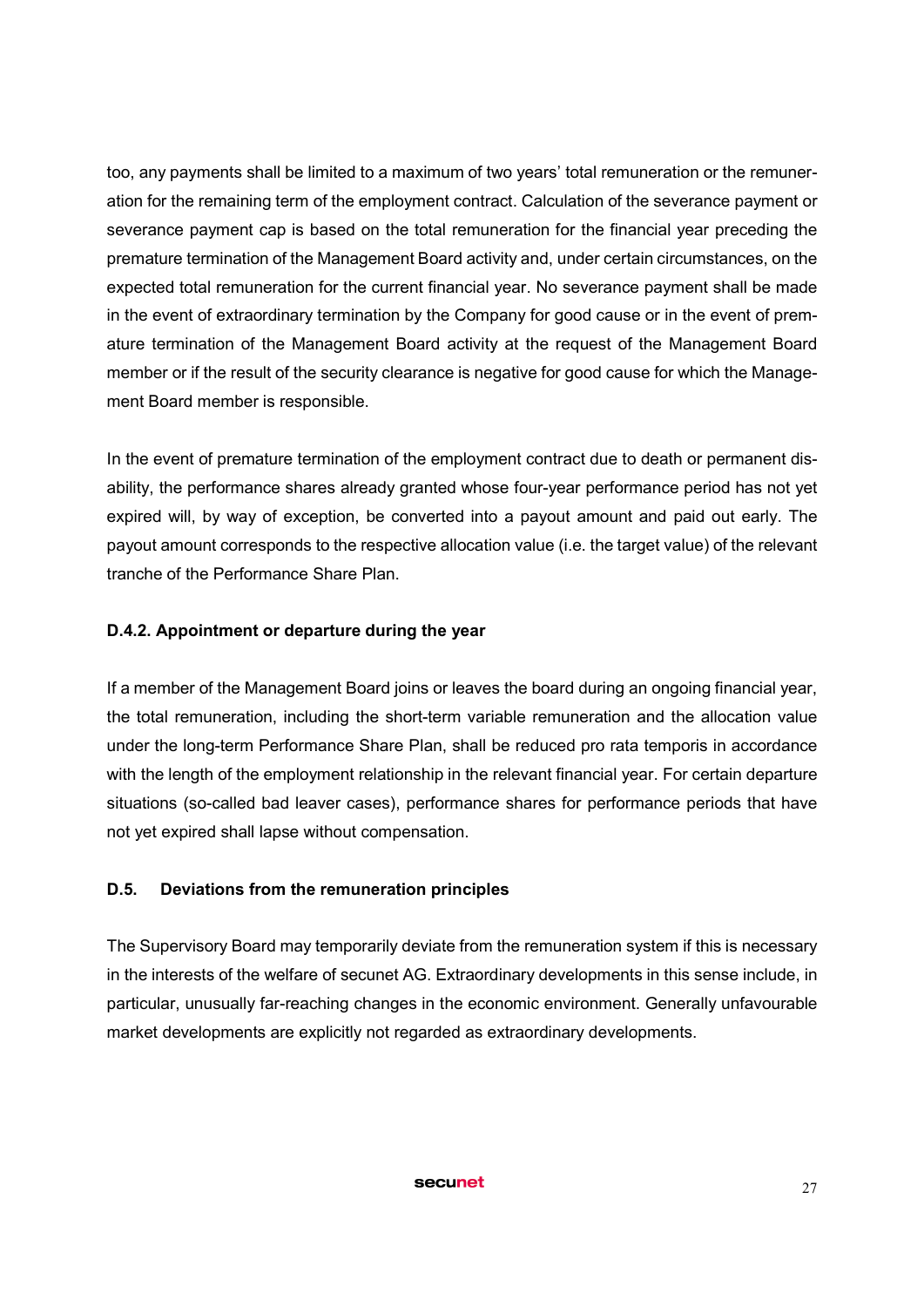However, such deviations from the remuneration system are only possible through a corresponding Supervisory Board resolution. In particular, the latter shall establish the extraordinary circumstances and the necessity of a deviation.

Temporary deviations in this sense are possible with regard to the performance criteria for the short-term and long-term variable remuneration elements and the total maximum remuneration as well as the relation between fixed and variable remuneration components and also the temporary expenses for extraordinary fringe benefits.

If an adjustment of the existing remuneration components is not sufficient to restore the incentive effect of the remuneration of the Management Board member, the Supervisory Board retains the option of temporarily granting additional remuneration components in the event of extraordinary developments within the term of the Management Board contracts.

Furthermore, the Supervisory Board has the right to grant special payments to newly appointed members of the Management Board to compensate for salary losses from a previous employment relationship or to cover costs arising from a change of location.

# 8. Resolution on the remuneration of the members of the Supervisory Board and corresponding amendment to the Articles of Association

Pursuant to Section 113 (3), sentences 1 and 2 of the German Stock Corporation Act, as amended by the Act Implementing the Second Shareholder Rights Directive (*ARUG II*), the Annual General Meeting of listed companies must resolve on the remuneration of members of the Supervisory Board at least every four years.

The current remuneration of the members of the Supervisory Board was determined by the Annual General Meeting on 15 May 2019 in Article 17 of the Articles of Association. Accordingly, each member of the Supervisory Board receives a remuneration of 12,000.00 euros for their activities, payable on completion of the financial year. In place of this, the Chairman of the Supervisory Board receives 24,000.00 euros, and the Vice Chairman of the Supervisory Board 16,000.00 euros.

The Management Board and the Supervisory Board are of the opinion that this remuneration no longer meets the increased content and time requirements associated with the duties of a member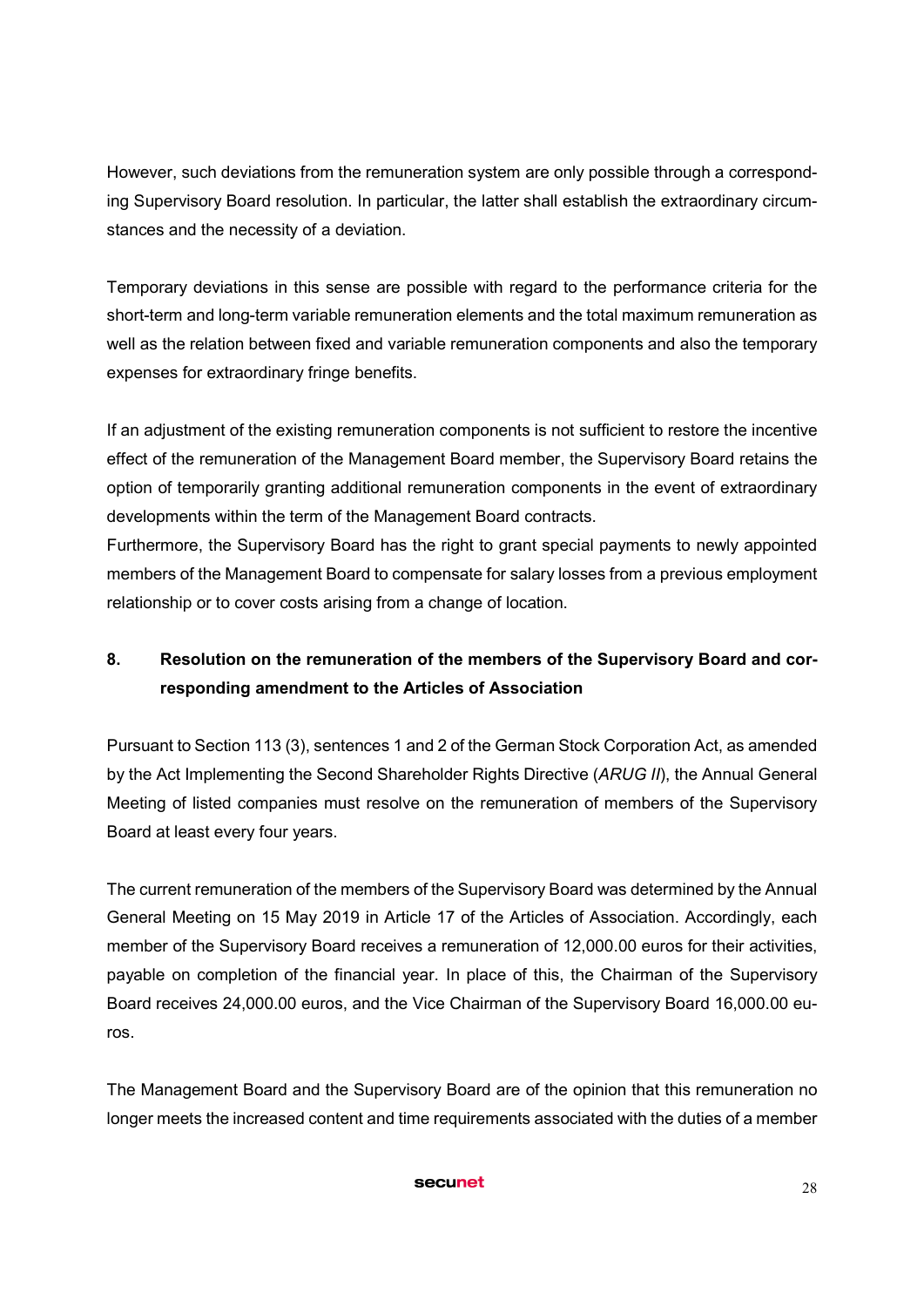of the Supervisory Board. In order to take account of this scope and also to ensure that it will also be possible to recruit outstandingly qualified candidates for membership of the Supervisory Board in the future, the fixed remuneration of the members of the Supervisory Board is to be increased. In addition, remuneration for work on committees set up within the Supervisory Board shall be included in the remuneration.

The Management Board and the Supervisory Board therefore propose that the following resolution be adopted:

Article 17 of the Articles of Association (Remuneration of the Supervisory Board) shall be amended and reworded as follows:

*(1) Each member of the Supervisory Board shall receive an annual remuneration of 15,000.00 euros for their activities. The Chairman of the Supervisory Board shall receive an annual remuneration of 30,000.00 euros, the Vice Chairman an annual remuneration of 22,500.00 euros.*

*(2) For their work on the committees of the Supervisory Board, the members of the Supervisory Board shall receive an additional annual remuneration of 5,000.00 euros per committee.* 

*(3) Members of the Supervisory Board who have belonged to the Supervisory Board for only part of a fiscal year shall receive the remuneration pursuant to paragraph 1 pro rata corresponding to the ratio of their period of membership to the full fiscal year. This shall apply accordingly to membership of committees pursuant to Article 17 (2).*

*(4) The members of the Supervisory Board shall also be reimbursed for expenses incurred in the performance of their duties. Any value-added tax payable on their remuneration shall be reimbursed to the members of the Supervisory Board by the Company.*

*(5) The members of the Supervisory Board may receive additional remuneration further to the remuneration specified in this Article 17, provided that this is resolved by the Annual General Meeting with the required majority.* 

*(6) The provisions under this Article 17 shall apply for the first time to the fiscal year beginning on 1 January 2021. Article 17 of the Articles of Association, as amended by the resolution of the*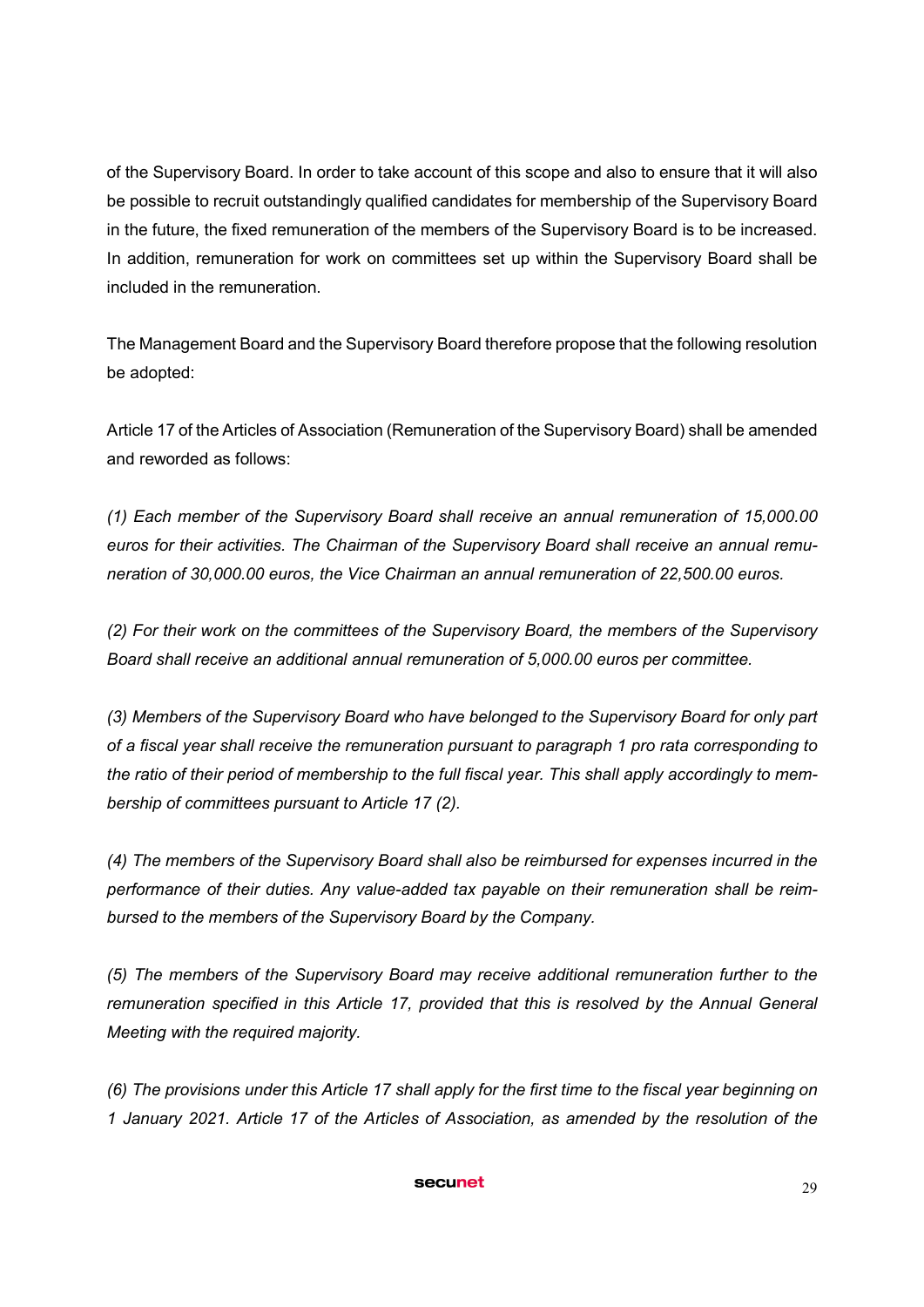*Annual General Meeting on 15 May 2019, was to be applied for the last time to the fiscal year ending on 31 December 2020."*

In the opinion of the Company, the remuneration structure thus regulated, which provides for a purely fixed remuneration of the members of the Supervisory Board for their activities on the full board and any committees formed, in addition to the reimbursement of expenses pursuant to Article 17 (4) of the Articles of Association, best reflects the independent control function of the Supervisory Board, which is not geared to the short-term success of the Company, but rather to its long-term development. The amended amount of fixed remuneration for all members of the Supervisory Board and separate remuneration for any work on committees also take greater account of the scope of responsibility and actual workload.

The remuneration system of the Supervisory Board is resolved by the Annual General Meeting based on the proposal of the Management Board and the Supervisory Board. The remuneration is laid down in the Company's Articles of Association. The remuneration of the Supervisory Board members is regularly reviewed by the Management Board and the Supervisory Board. There is no committee within the Supervisory Board that prepares decisions of the Supervisory Board in this regard. The members of the Management Board and the Supervisory Board are required by law and the German Corporate Governance Code to disclose any conflicts of interest they may have without undue delay. In such cases, the corporate bodies shall take appropriate measures to address the conflict of interest. The members concerned shall then, for example, not participate in the associated deliberations and decision-making.

The level of remuneration set out in the Articles of Association in the future continues to be appropriate – also in comparison to the supervisory board remuneration of other large listed companies in Germany. The appropriateness of the Supervisory Board remuneration ensures that the Company will continue to be able to attract outstandingly qualified candidates for the Supervisory Board. In this way, the Supervisory Board remuneration contributes sustainably to promotion of the corporate strategy as well as to the long-term development of the Company.

### Total number of shares and voting rights

At the time the Annual General Meeting was convened, secunet Security Networks AG had issued a total of 6,500,000 no-par-value bearer shares with the same number of voting rights. The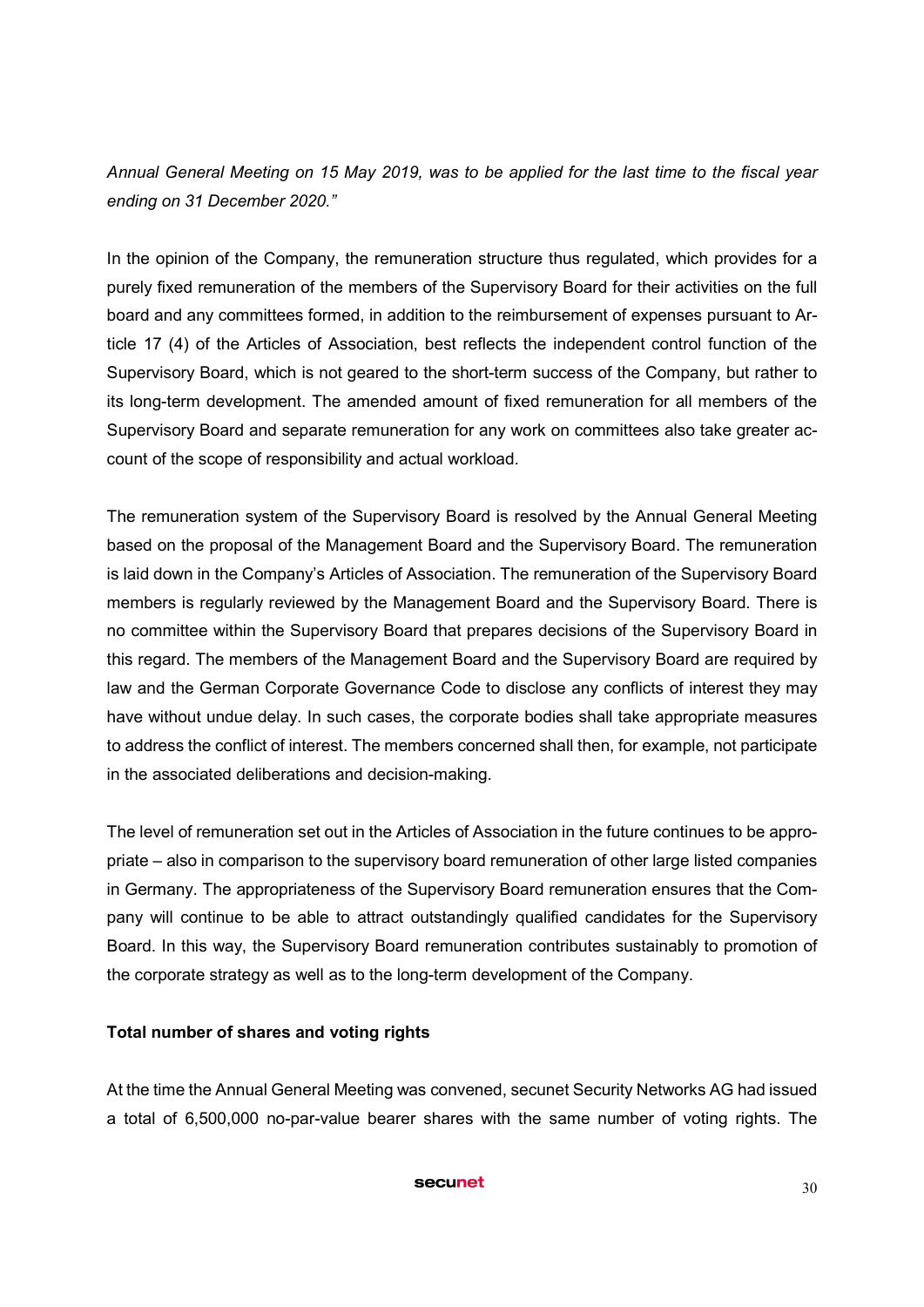Company holds 30,498 treasury shares at the time of convening the Annual General Meeting. It is not entitled to any voting rights from these shares. The total number of shares with voting rights at the time of convening the Annual General Meeting is therefore 6,469,502.

# Conduct of the Annual General Meeting as a virtual Annual General Meeting without physical presence of the shareholders and their proxies, transmission in video and audio

In view of the ongoing COVID-19 pandemic, the Annual General Meeting will be held on 12 May 2021 on the basis of the COVID-19 AuswBekG as a virtual Annual General Meeting without the physical presence of the shareholders and their proxies at the business premises of Giesecke + Devrient GmbH, Prinzregentenstrasse 159, 81677 Munich, Germany.

Duly registered shareholders and their proxies may follow the entire Annual General Meeting by video and audio transmission through the Company's Internet-based online portal (*AGM Portal*), which can be accessed via the Company's website at www.secunet.com/hauptversammlung.

Shareholders who have registered in due time in accordance with the following provisions and have provided proof of share ownership will receive a voting card instead of the conventional admission ticket. The voting card contains, among other things, the information required for use of the AGM Portal. Electronic participation within the meaning of Section 118 (1) of the German Stock Corporation Act is not possible.

All times in this convening notice refer to Central European Summer Time (*CEST*). With regard to Coordinated Universal Time (*UTC*), this corresponds to UTC = CEST minus two hours.

# Internet-based AGM Portal

The Company will maintain the Internet-based AGM Portal on the Company's website at www.secunet.com/hauptversammlung from 21 April 2021 onwards. Through this portal, duly registered shareholders or their proxies can, among other things, follow a video and audio transmission of the Annual General Meeting, exercise their voting rights, grant powers of attorney, submit questions or declare objections for the record. In order to use the AGM Portal, shareholders (and their proxies, if applicable) must sign in using the access code that shareholders receive with their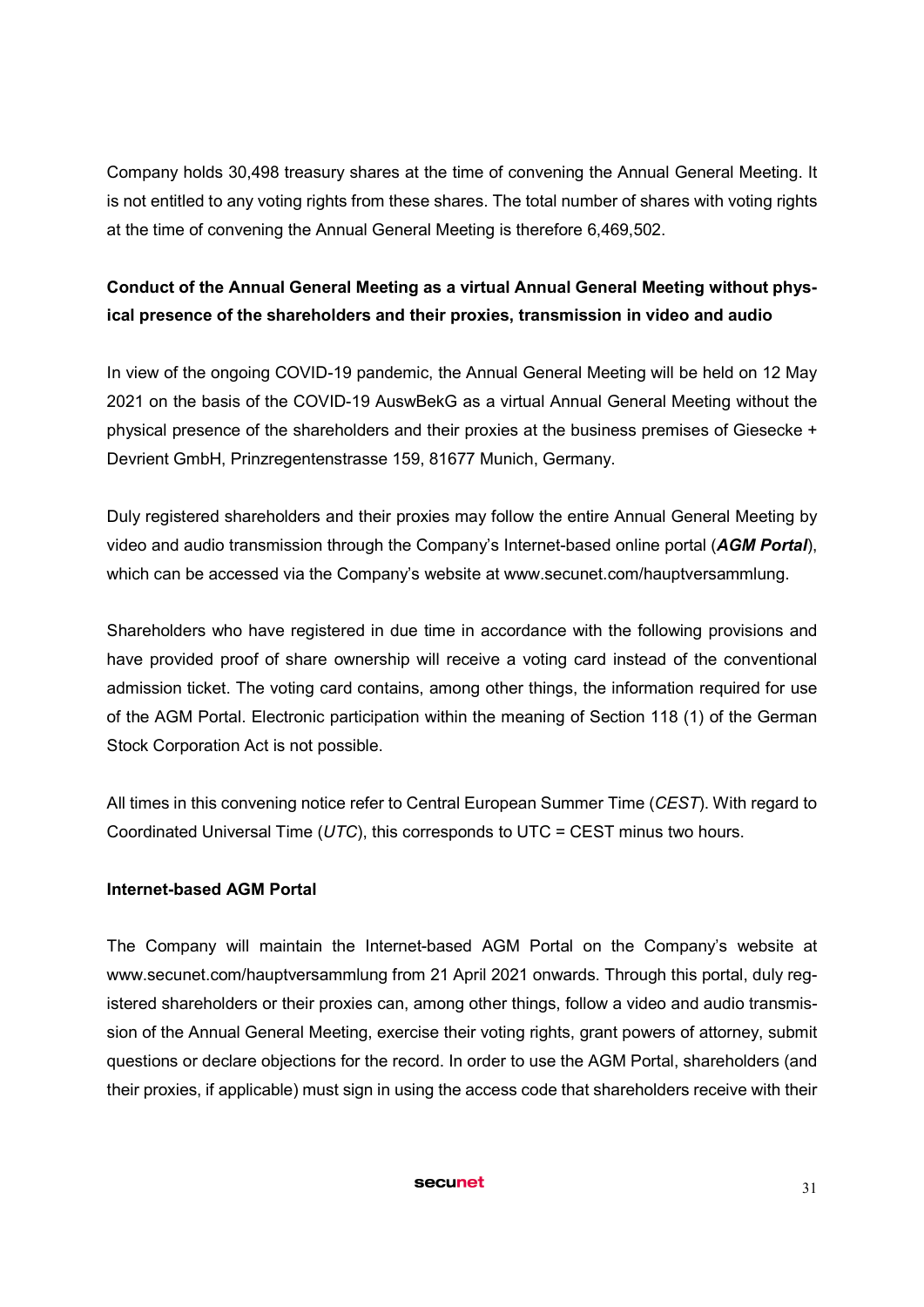voting card. The various options for exercising their rights then appear in the form of buttons on the user interface of the AGM Portal.

Further details on the AGM Portal and on the terms of registration and use will be sent to shareholders together with their voting card and will be available on the AGM Portal. Attention is also drawn to the technical notes at the end of this invitation notice.

# Requirements for electronic connection to the Annual General Meeting and the exercise of shareholder rights, in particular voting rights

Shareholders who register with the Company in accordance with Article 19 (1) and (2) of the Company's Articles of Association and send proof of their shareholding to the Company at the following address are entitled to exercise their shareholder rights, in particular their voting rights and to electronically access the video and audio transmission of the Annual General Meeting through the AGM Portal:

> secunet Security Networks AG c/o Link Market Services GmbH Landshuter Allee 10, 80637 Munich, Germany Fax: +49 89 210 27 289 e-mail: inhaberaktien@linkmarketservices.de

Registration must be made in text form (Section 126b German Civil Code). The proof of share ownership must relate to the beginning of the 21st day prior to the Annual General Meeting, namely 21 April 2021, 0:00 hours (CEST) (*record date*). Evidence in text form provided by the final intermediary pursuant to Section 67c (3) of the German Stock Corporation Act shall be sufficient in any case.

Both the registration and the proof of share ownership must be received by the Company at the above address no later than the end of 5 May 2021 (24:00 hours (CEST)).

In the relationship with the Company, only those persons who have registered in due time and provided proof of share ownership in due time shall be deemed shareholders for the purpose of exercising shareholder rights. Even if the shareholding is sold in whole or in part after the record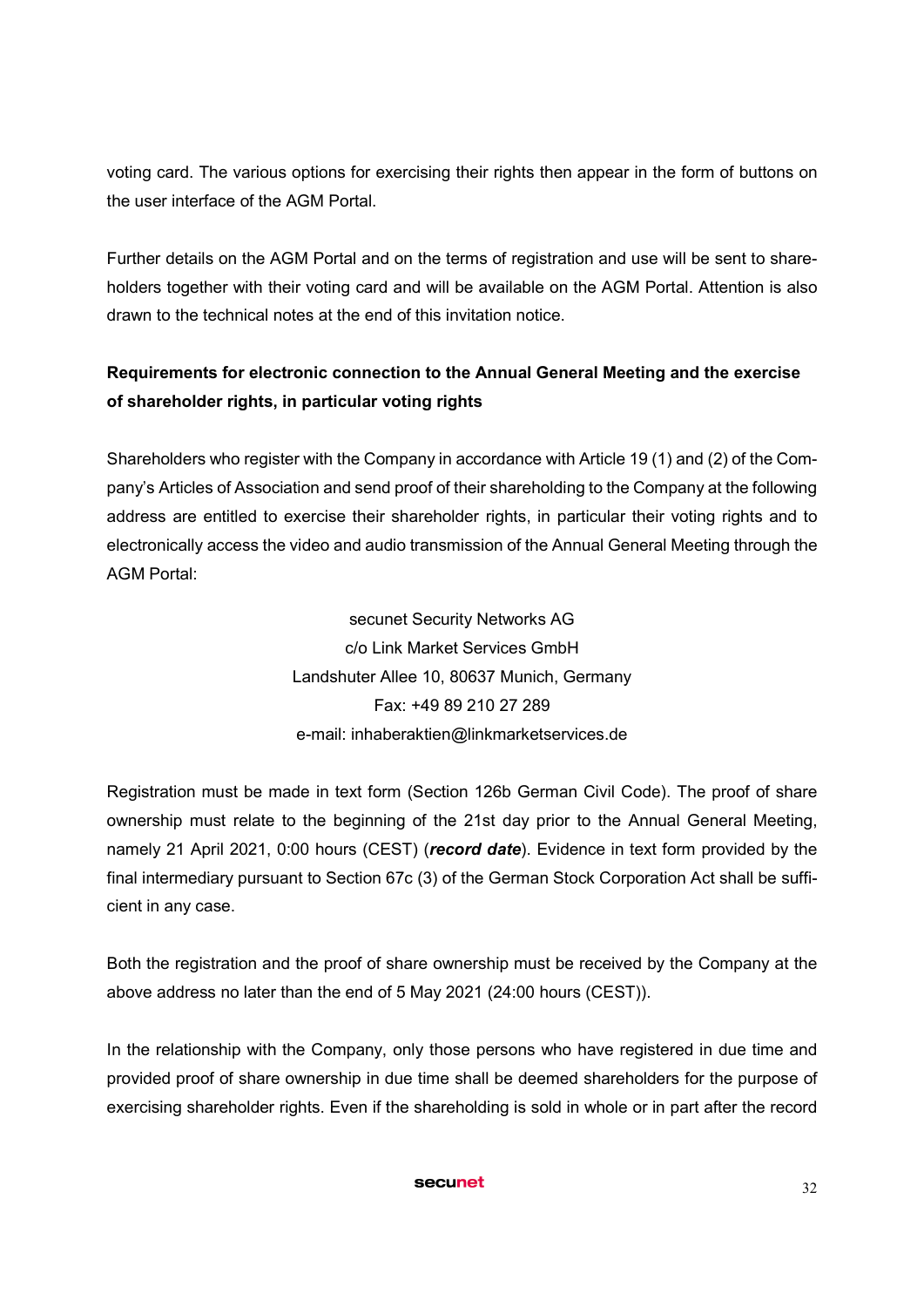date, only the shareholder's shareholding as at the record date shall be decisive for the right to connect electronically via the AGM Portal and for the scope of the voting rights. Sales of shares after the record date therefore have no effect on the entitlement to electronic access to the Annual General Meeting through the AGM Portal or on the scope of voting rights. This shall apply mutatis mutandis to new shares and additional shares acquired after the record date. Persons who do not yet hold any shares on the record date and only become shareholders thereafter shall only be entitled (in particular entitled to vote) in respect of the shares held by them if they have been authorised by the seller of the shares to act as a proxy or to exercise rights.

After receipt by the Company of the registration and the proof of share ownership, the shareholders will be sent voting cards for the exercise of their rights in relation to the Annual General Meeting including the access data for the AGM Portal for the purpose of electronic connection to the Annual General Meeting. To ensure timely receipt of the voting cards, we kindly ask shareholders to send the registration and proof of share ownership to the Company as early as possible.

# Exercise of voting rights by electronic absentee voting

After registering and providing proof of share ownership in due time, shareholders may exercise their voting rights by way of electronic communication (electronic absentee voting) in place of the traditional method of physically submitting the voting card at the Annual General Meeting. Electronic absentee voting shall take place exclusively via the AGM Portal, which will be maintained as of 21 April 2021 on the Company's website at

### www.secunet.com/hauptversammlung

Voting rights may be exercised before and during the Annual General Meeting, but no later than by the start of voting. Shareholders may also change or revoke absentee votes previously cast via the AGM Portal until the start of voting.

# Authorisation of third parties to exercise voting rights or other rights

Shareholders may also have their voting rights and other rights exercised by a proxy (for example a bank or shareholders' association or another third party). Even if a power of attorney is granted, timely registration by the shareholder or the proxy and timely proof of entitlement are still required. Authorised third parties may in turn exercise the voting rights by electronic absentee voting or by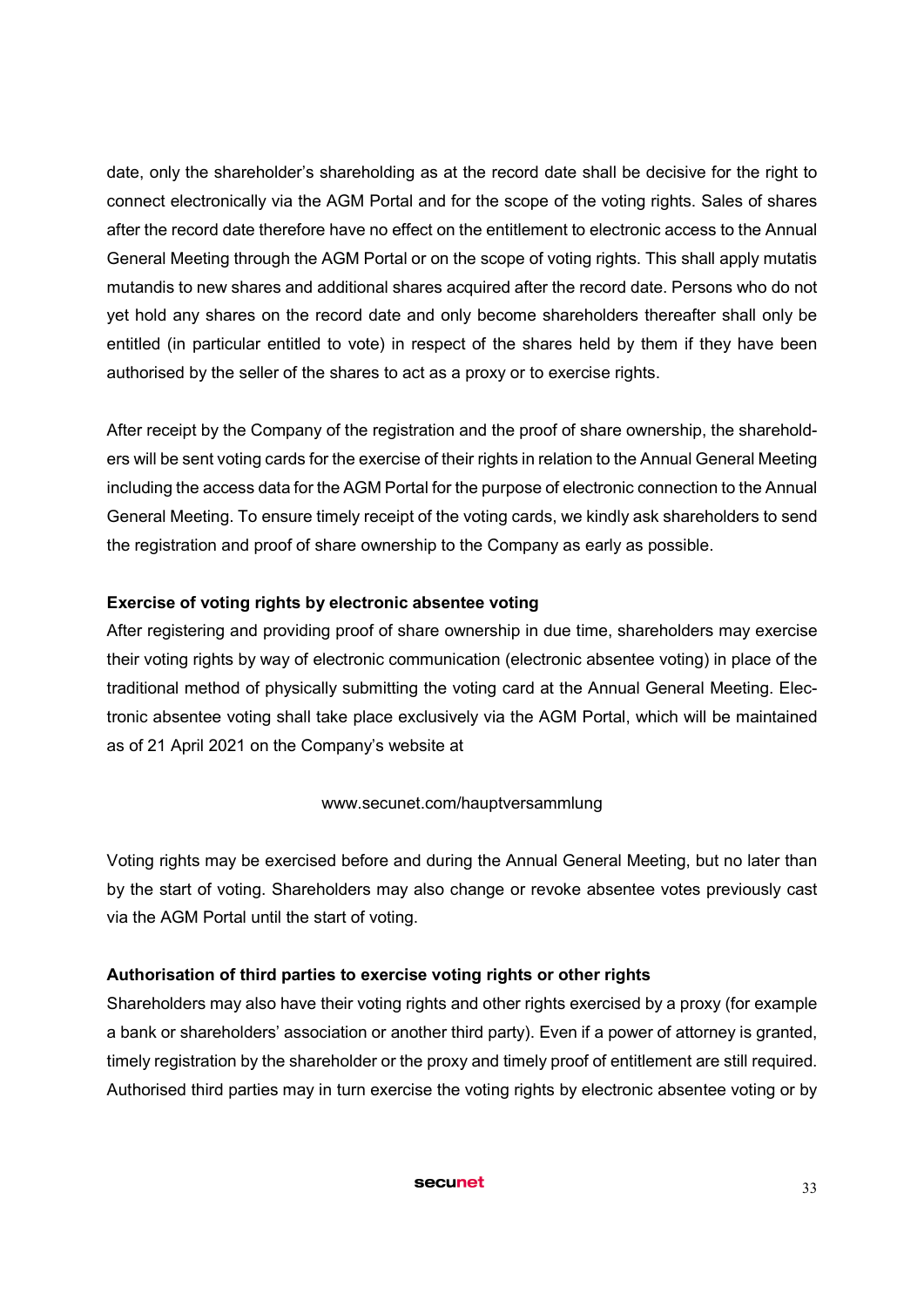granting power of attorney and issuing instructions to the Company proxies. If the shareholder appoints more than one person as a proxy, the Company may reject one or more of these persons.

The granting of power of attorney, revocation thereof and proof of authorization vis-à-vis the Company must be in text form (Section 126b of the German Civil Code) if no power of attorney is granted in accordance with Section 135 of the German Stock Corporation Act. Neither the law nor the Company's Articles of Association require any special form for the authorisation of a bank, a shareholders' association or any other intermediary covered by Section 135 of the Stock Corporation Act and other equivalent persons pursuant to Section 135 of the Stock Corporation Act. In such cases, however, the institutions or persons to be authorised may require a special form of power of attorney because they must hold the power of attorney in a verifiable form pursuant to Section 135 of the Stock Corporation Act. The specific requirements must be clarified with the institution or person to be authorised in each case.

Shareholders wishing to appoint a proxy are requested to use the form provided by the Company for the purpose of granting the power of attorney. It will be sent together with the voting card, which the shareholder will receive upon timely registration and provision of proof. In addition, the form for issuing a voting proxy is available on the Company's website at www.secunet.com/hauptversammlung.

The power of attorney may be granted to a proxy or to the Company. Proof of a granted power of attorney can be furnished by the proxy sending the proof (e.g. the power of attorney as the original document or as a copy or scan) by post, fax or e-mail to the address

> secunet Security Networks AG c/o Link Market Services GmbH Landshuter Allee 10 80637 Munich, Germany

# Fax: +49 89 210 27 289 e-mail: inhaberaktien@linkmarketservices.de

The above communication channels are also available if the power of attorney is to be granted directly to the Company; in this case, separate proof that the power of attorney has been granted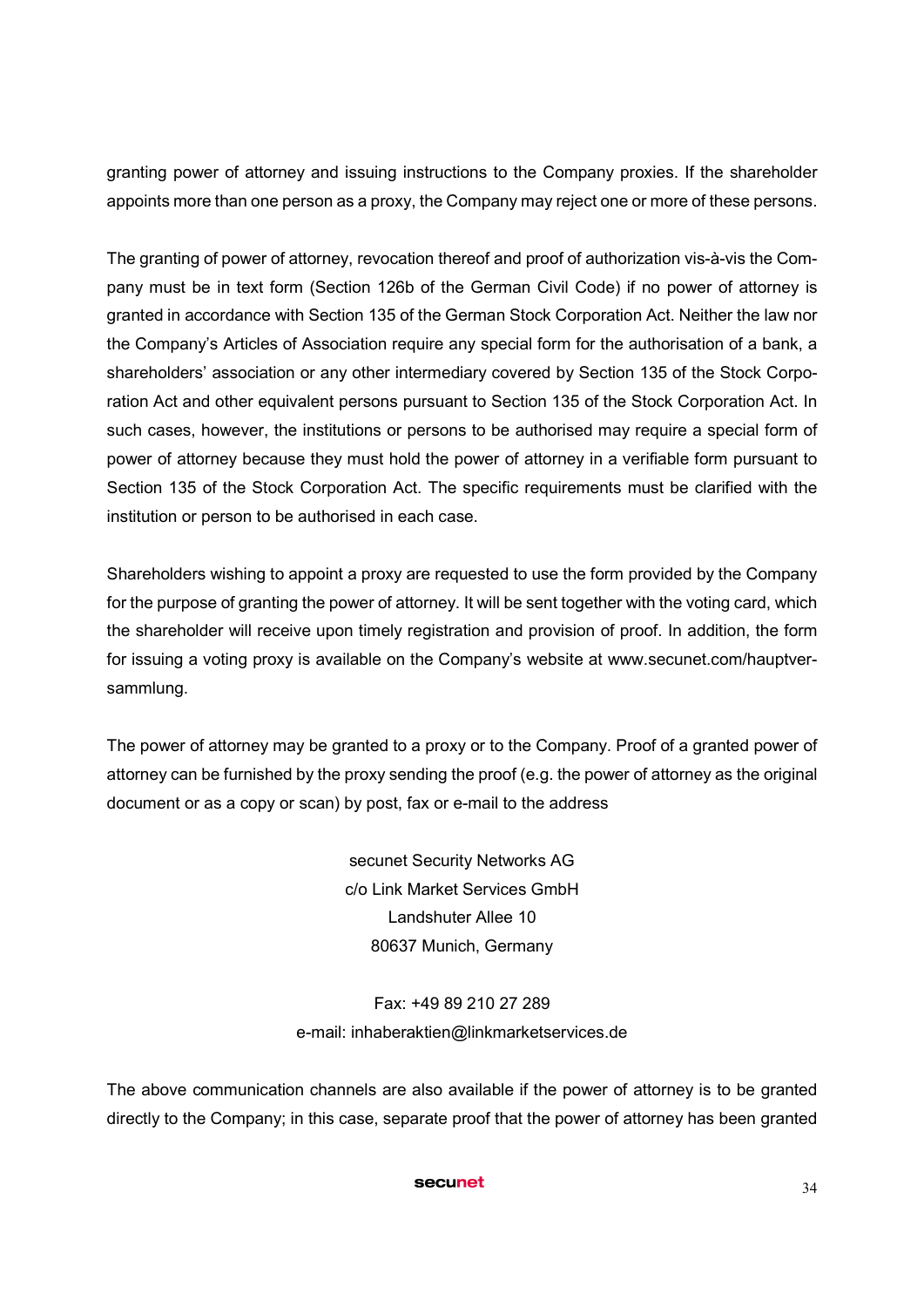is not required. Revocation of a power of attorney already granted may also be declared directly to the Company via the aforementioned communication channels.

If a power of attorney is granted or proven or revoked by means of a declaration to the Company sent by post, this must, for organisational reasons, be received by the Company by 11 May 2021, 24:00 hours (CEST) (date of receipt). Submission to the Company by e-mail or by fax is possible until the start of voting on the day of the Annual General Meeting.

In addition, powers of attorney may also be granted or revoked electronically via the Company's AGM Portal until the start of voting on the day of the Annual General Meeting. A button is provided for this purpose on the AGM Portal. Shareholders can obtain further details on the Company's AGM Portal on the Company's website at www.secunet.com/hauptversammlung.

To enable a proxy to exercise rights and obtain access via the AGM Portal, the authorising shareholder must provide the proxy with the access data sent with the voting card. In this case, too, proof of authorisation is required vis-à-vis the Company. The proof of authorisation shall be sent to the Company by the means described above.

Information on granting power of attorney to third parties is also included in the voting card sent to duly registered shareholders and will be made available on the AGM Portal.

# Exercise of voting rights by granting power of attorney to Company-appointed proxies

We additionally offer our shareholders the option of having their voting rights exercised at the virtual Annual General Meeting by proxies appointed by the Company. These proxies must be granted a power of attorney for this purpose and special instructions for exercising the voting rights. The proxies are obliged to vote as instructed. Should separate votes be held on an agenda item, an instruction issued for this agenda item shall apply to each individual voting item.

The granting of a power of attorney, the issuing of instructions and their amendment as well as the revocation of a power of attorney to proxies require text form (Section 126b of the German Civil Code) and are only possible in the following ways: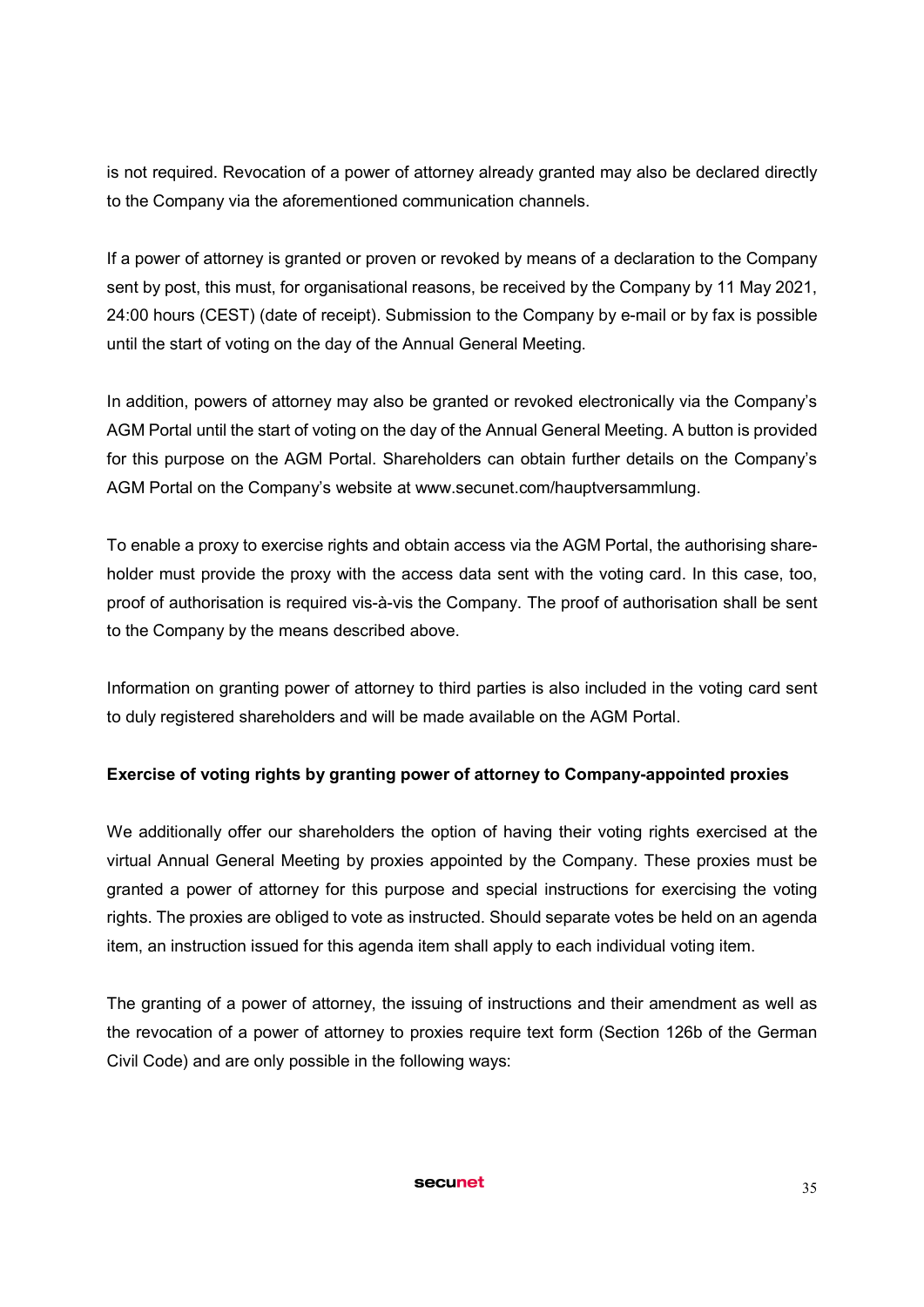Prior to the Annual General Meeting, it is possible to issue a power of attorney with instructions to the proxies by means of the authorisation and instruction form which shareholders receive together with their voting card for the Annual General Meeting. The corresponding form may be requested by post at the address

> secunet Security Networks AG c/o Link Market Services GmbH Landshuter Allee 10 80637 Munich, Germany

or by fax to +49 89 210 27 289

or by e-mail to inhaberaktien@linkmarketservices.de

and is also available on the Company's website at www.secunet.com/hauptversammlung.

For organisational reasons, the authorisation of the proxies and the issuance of instructions to them prior to the Annual General Meeting by means of the authorisation and instruction form must be received by the Company by 11 May 2021, 24:00 hours (CEST) (date of receipt). The authorisation of and issuance of instructions to the proxies appointed by the Company by means of the authorisation and instruction form are to be sent exclusively to the following address:

> secunet Security Networks AG c/o Link Market Services GmbH Landshuter Allee 10 80637 Munich, Germany Fax: +49 89 210 27 289 e-mail: inhaberaktien@linkmarketservices.de

The power of attorney and instructions to the proxies appointed by the Company may also be issued, amended or revoked electronically via the AGM Portal until the start of voting on the day of the Annual General Meeting. A button is provided for this purpose on the AGM Portal.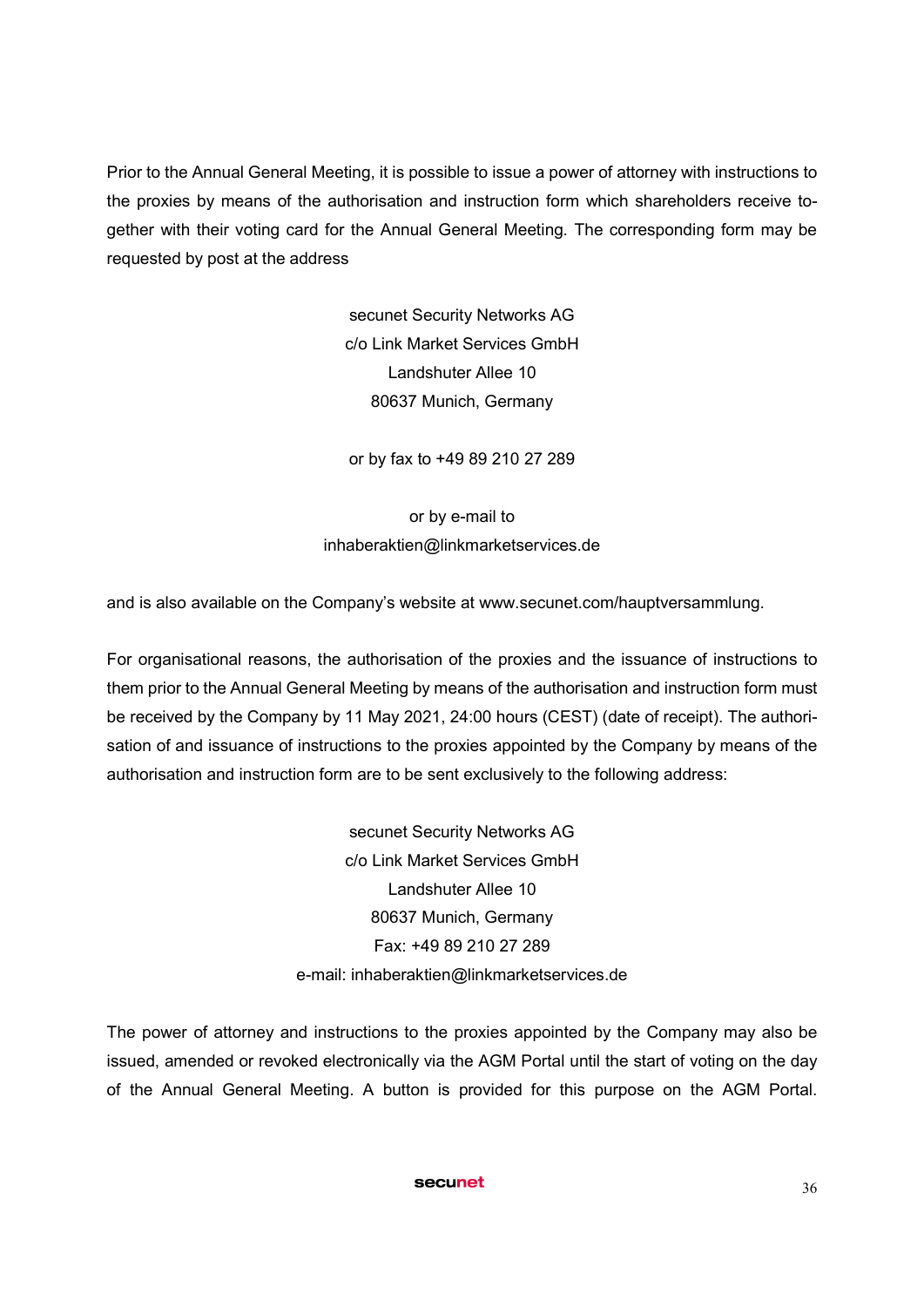Shareholders can obtain further details on the Company's AGM Portal on the Company's website at www.secunet.com/hauptversammlung.

Information on granting power of attorney and issuing instructions to the proxies appointed by the Company is also included in the voting card sent to duly registered shareholders and will be made available on the AGM Portal.

# Shareholders' right to ask questions

Provided that shareholders have registered and provided proof of share ownership in due time, they have the right to ask questions by way of electronic communication (cf. Section 1 (2), sentence 1, no. 3 COVID-19 AuswBekG). Pursuant to Section 1 (2), sentence 2 COVID-19 AuswBekG, the Management Board may, with the approval of the Supervisory Board, stipulate that questions must be submitted no later than one day before the Annual General Meeting. The Management Board of secunet Security Networks AG has availed itself of this option with the approval of the Supervisory Board. Any questions must therefore be submitted no later than the end of 10 May 2021 (24:00 hours CEST) using the Company's AGM Portal accessible via the Company's website at www.secunet.com/hauptversammlung. A button is provided for this purpose on the AGM Portal. No more questions may be submitted after the specified deadline. It is not possible to submit questions by any other means of communication.

In accordance with Section 1 (2), sentence 2 COVID-19 AuswBekG, the Management Board shall use its due and free discretion to decide how questions are to be answered at the virtual Annual General Meeting, meaning that it may, among other things, combine questions. In the context of answering the questions, it is planned to name the persons asking the questions unless they have expressly objected to being named. Please refer to the further explanations on shareholder rights and data protection at the end of this invitation notice.

# Declaration of objections for the record

Shareholders who have registered in due time in accordance with the aforementioned explanations, have provided proof of share ownership and have exercised their voting rights may, until the end of the Annual General Meeting, declare their objection to resolutions of the Annual General Meeting by electronic means via the AGM Portal, which is accessible via the Company's website at www.secunet.com/hauptversammlung , for the record of the notary (Section 1 (2), sentence 1, no. 4 COVID-19 AuswBekG). A button is provided for this purpose on the AGM Portal.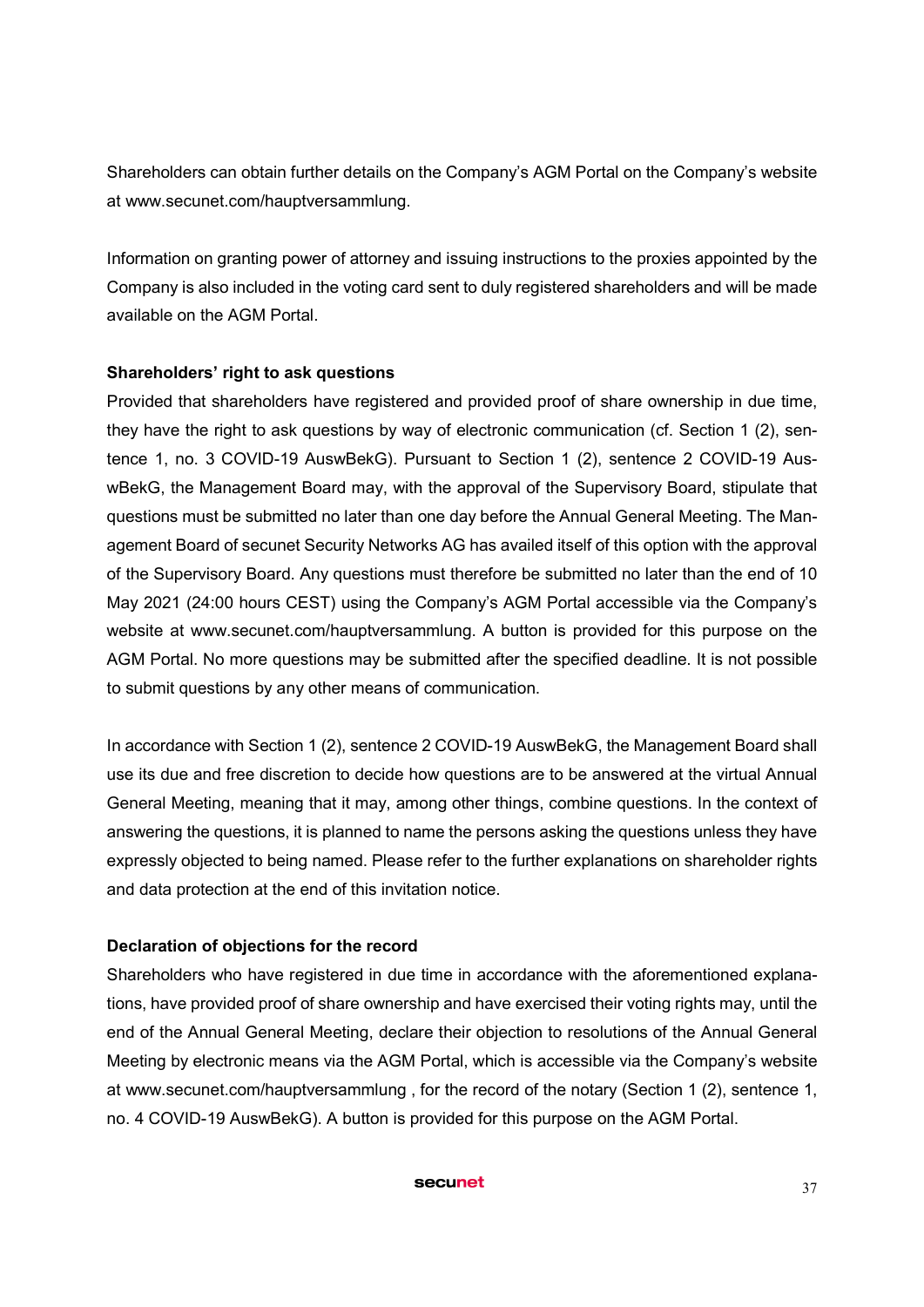Information on shareholders' rights pursuant to Section 122 (2), Section 126 (1) and Section 127 Stock Corporation Act in conjunction with Section 1 (2), sentence 3 COVID-19 AuswBekG, Section 131 (1) Stock Corporation Act, Section 1 (2), sentence 1, no. 3 and sentence 2 COVID-19 AuswBekG

# Requests for additions to the agenda (Section 122 (2) Stock Corporation Act)

Shareholders whose shares correspond in aggregate to one twentieth of the share capital or to a proportionate amount of 500,000 euros of the share capital may request that items be included in the agenda and published. A statement of grounds or a proposal for a resolution must be attached to every new item.

Requests for additions to the agenda must be received by the Company in writing no later than the end of 11 April 2021 (24:00 hours (CEST)) at the address below. Requests for additions to the agenda received later will not be considered. Additions to the agenda that are to be published shall be announced immediately after receipt of the request, unless they were announced with the convening notice.

> secunet Security Networks AG Management Board Kurfürstenstrasse 58, 45138 Essen, Germany

or in electronic form pursuant to Section 126a BGB (German Civil Code) via e-mail: Hauptversammlung@secunet.com

# Countermotions and election proposals (Sections 126 (1), 127 Stock Corporation Act in conjunction with Section 1 (2), sentence 3 COVID-19 AuswBekG)

Shareholders have the right to submit countermotions against proposals of the Management Board and/or the Supervisory Board on specific items of the agenda as well as to submit election proposals.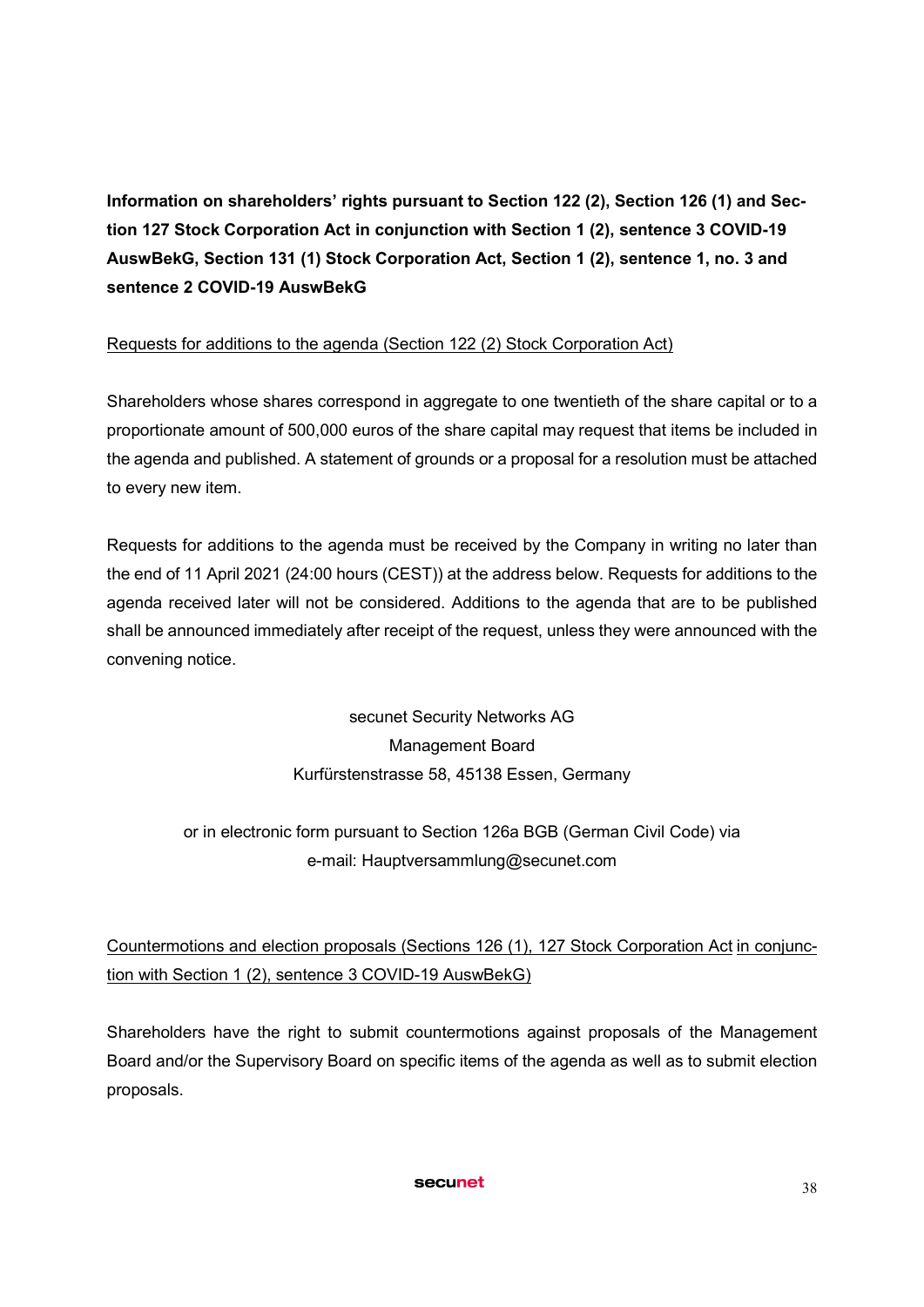Countermotions and election proposals (together with any statement of grounds) are to be sent exclusively to the address below:

> secunet Security Networks AG AGM Organisation Kurfürstenstrasse 58, 45138 Essen, Germany Fax: +49 201 5454 1019 e-mail: Hauptversammlung@secunet.com

Countermotions and election proposals received by the Company at the above address no later than the end of 27 April 2021 (24:00 hours (CEST)) with proof of shareholder status will be made available without undue delay on the Company's website at www.secunet.com/hauptversammlung subject to the further requirements of Sections 126, 127 of the German Stock Corporation Act – including any statements from the Management. Countermotions and election proposals addressed otherwise will not be made available by the Company prior to the Annual General Meeting.

Pursuant to Section 1 (2), sentence 3 COVID-19 AuswBekG, motions and election proposals by shareholders which are to be made available pursuant to Section 126 or Section 127 of the Stock Corporation Act shall be deemed to have been submitted at the Annual General Meeting if the shareholder proposing the motion or submitting the election proposal is duly legitimized and registered for the Annual General Meeting.

# Right to information; right to ask questions (Section 131 (1) Stock Corporation Act; Section 1 (2), sentence 1, no. 3, sentence 2 COVID-19 AuswBekG)

The shareholders' right to information pursuant to Section 131 (1) of the Stock Corporation Act shall not apply in the case of a virtual Annual General Meeting. Pursuant to Section 1 (2), sentence 2 COVID-19 AuswBekG, the shareholders have the right to ask questions by way of electronic communication (cf. Section 1 (2), sentence 1, no. 3 COVID-19 AuswBekG). According to Section 1 (2), sentence 2 COVID-19 AuswBekG, the Management Board may stipulate that questions must be submitted no later than one day before the Annual General Meeting. The Management Board of secunet Security Networks AG has availed itself of this option with the approval of the Supervisory Board. According to the explanatory memorandum relating to Section 1 (2), sentence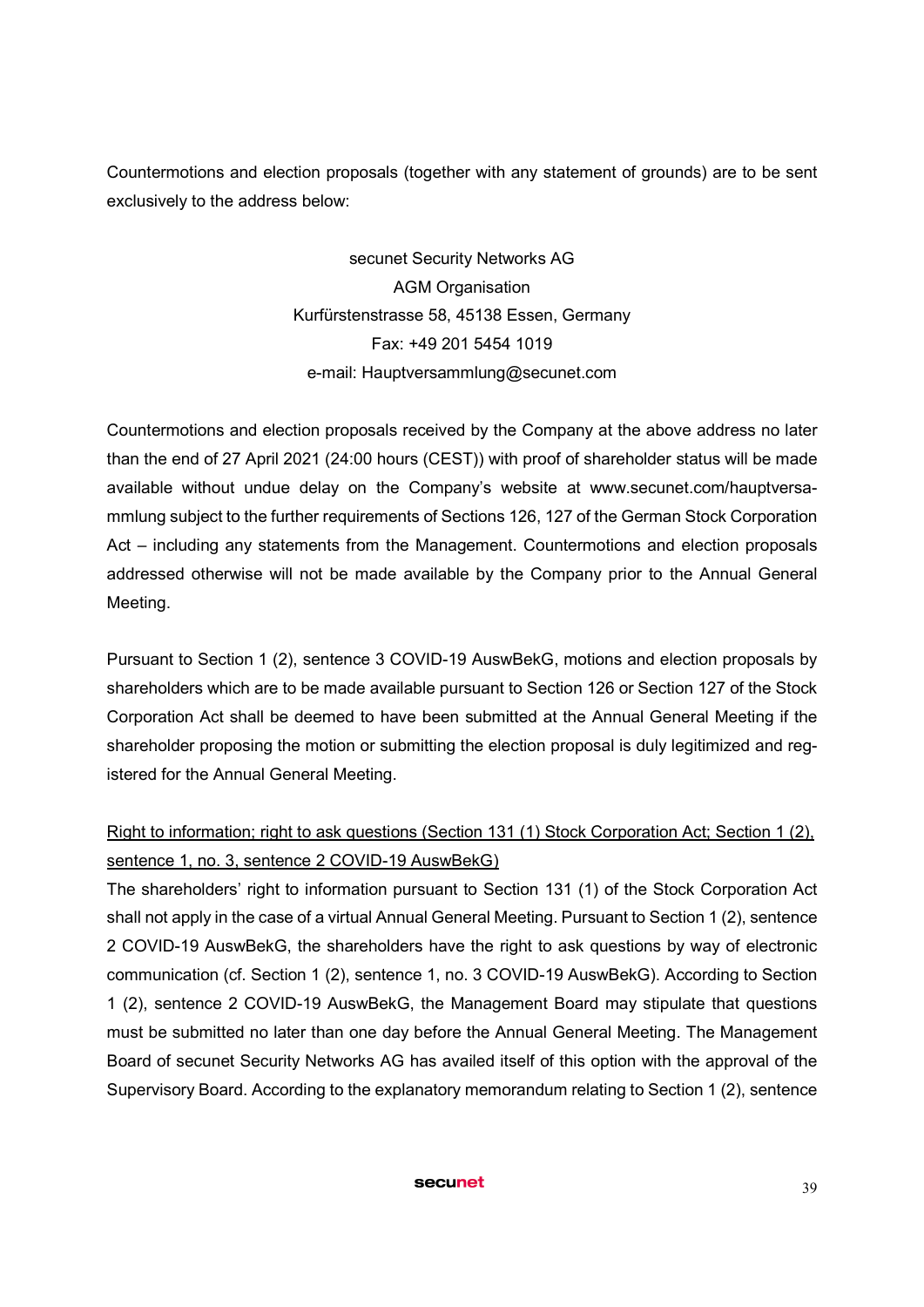2 COVID-19 AuswBekG, the Management may combine questions and their answers if this seems reasonable.

Reference is made to the explanations already given above regarding the shareholders' right to ask questions pursuant to Section 1 (2), sentence 1, no. 3 COVID-19 AuswBekG.

## Publication on the Company's website (Section 124a Stock Corporation Act)

The convening notice, the reports and documents to be made available as of the convening notice as well as additional information on the Annual General Meeting including the further explanations on shareholders' rights pursuant to Section 122 (2) Stock Corporation Act, Section 126 (1) and Section 127 Stock Corporation Act in conjunction with Section 1 (2), sentence 3 COVID-19 AuswBekG, Section 131 (1) Stock Corporation Act as well as Section 1 (2), sentence 1, no. 3 as well as sentence 2 COVID-19 AuswBekG can be found on the Company's website at www.secunet.com/hauptversammlung. The voting results will be announced after the Annual General Meeting at the same Internet address.

# Information for shareholders and their proxies on data protection with regard to data processing for the purposes of the virtual Annual General Meeting

When shareholders or their proxies register for the virtual Annual General Meeting, grant a proxy, exercise their shareholder rights, use the AGM Portal or connect to the virtual Annual General Meeting, we process personal data about the shareholder and/or the proxy (e.g. first name and last name, address, e-mail address, number of shares, share class, type of share ownership and individual access data for using the AGM Portal). This is done to enable shareholders or their proxies to connect to and exercise their rights in relation to the virtual Annual General Meeting.

The controller responsible for processing these data is

secunet Security Networks AG Kurfürstenstrasse 58 45138 Essen, Germany Phone: +49 201 5454 0 Fax: +49 201 5454 1000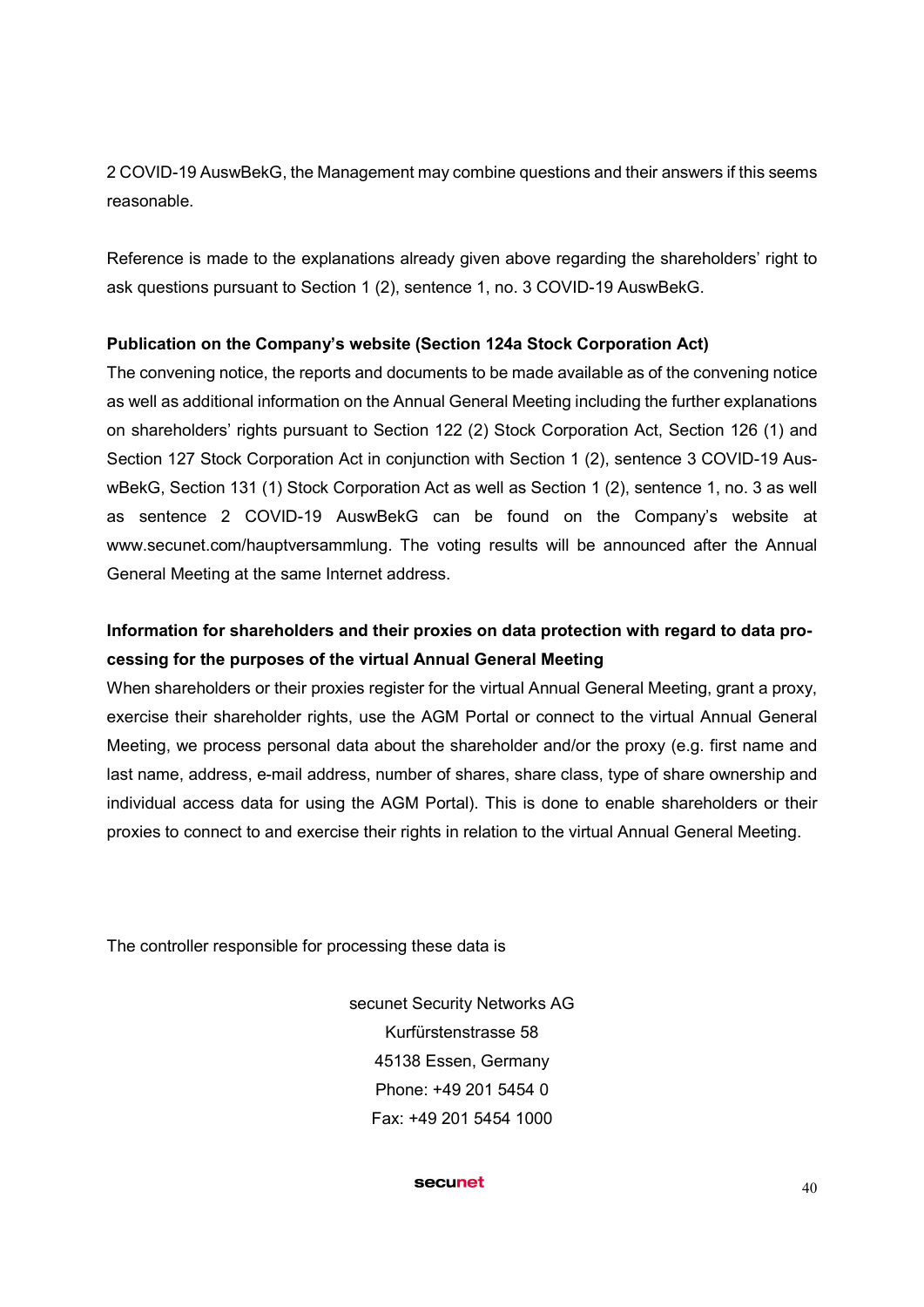#### e-mail: info@secunet.com

If we use service providers to conduct the virtual Annual General Meeting, they will only process your personal data on our behalf and are otherwise obliged to maintain confidentiality.

If the legal requirements are met, every data subject has the right to information, rectification, restriction, erasure and, if applicable, the right to object to the processing of his/her personal data at any time, as well as the right to data portability and to lodge a complaint with a competent data protection supervisory authority.

Further information on the processing of personal data in connection with the virtual Annual General Meeting and on your rights under the General Data Protection Regulation can be found on our website at www.secunet.com/hauptversammlung or requested from the controller via the contact details above.

### Technical notes on the virtual Annual General Meeting

An Internet connection and an Internet-enabled end device are required in order to follow the virtual Annual General Meeting as well as to use the AGM Portal and to exercise shareholder rights. To be able to receive the video and audio transmission of the Annual General Meeting optimally, a stable Internet connection with an adequate transmission speed is recommended.

If shareholders or their proxies use a computer to receive the video and audio transmission of the virtual Annual General Meeting, they will need a browser and loudspeakers or headphones.

To access the Company's AGM Portal, the voting card is required, which shareholders will receive unsolicited after proper registration. This voting card contains the individual access data for signing in to the AGM Portal on the sign-in page.

In order to avoid the risk of restrictions in the exercise of shareholder rights due to technical problems during the virtual Annual General Meeting, it is recommended – as far as possible – to exercise shareholder rights (in particular voting rights) before the beginning of the Annual General Meeting. The AGM Portal will be accessible for exercising voting rights as of 21 April 2021.